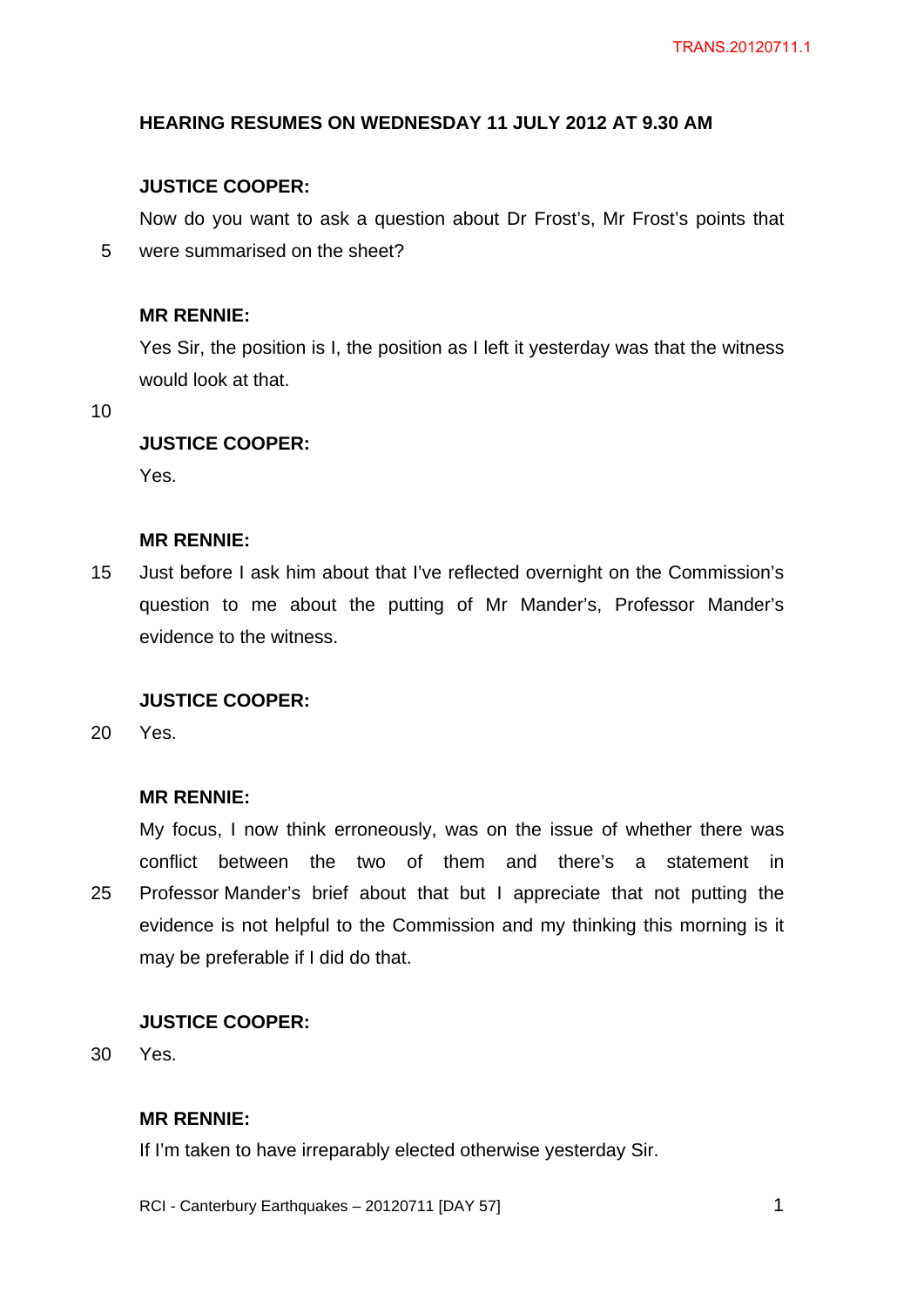### **JUSTICE COOPER:**

Yes well I, my question wasn't prompted by anything in particular except that I read Dr Mander's evidence superficially and thought that certainly he emphasises other possibilities –

#### **MR RENNIE:**

Yes.

5

#### 10 **JUSTICE COOPER:**

– as causes of building failure which I suppose at a high level are really contrary to what Mr Holmes is saying.

#### **MR RENNIE:**

15 My, my feeling Sir is the Commission may be assisted if I simply put the main points to Mr Holmes.

#### **JUSTICE COOPER:**

Yes.

20

### **MR RENNIE:**

So that he can refer to them.

# **JUSTICE COOPER:**

25 Yes.

#### **MR RENNIE:**

30 Professor Mander's position as I understand it is he and Mr Holmes are essentially consistent except that Professor Mander in his own view has gone further down the road than Mr Holmes has gone and on thinking about that last evening I realised that I couldn't make the assumption I had made that Mr Holmes would have continued the further distance on the journey.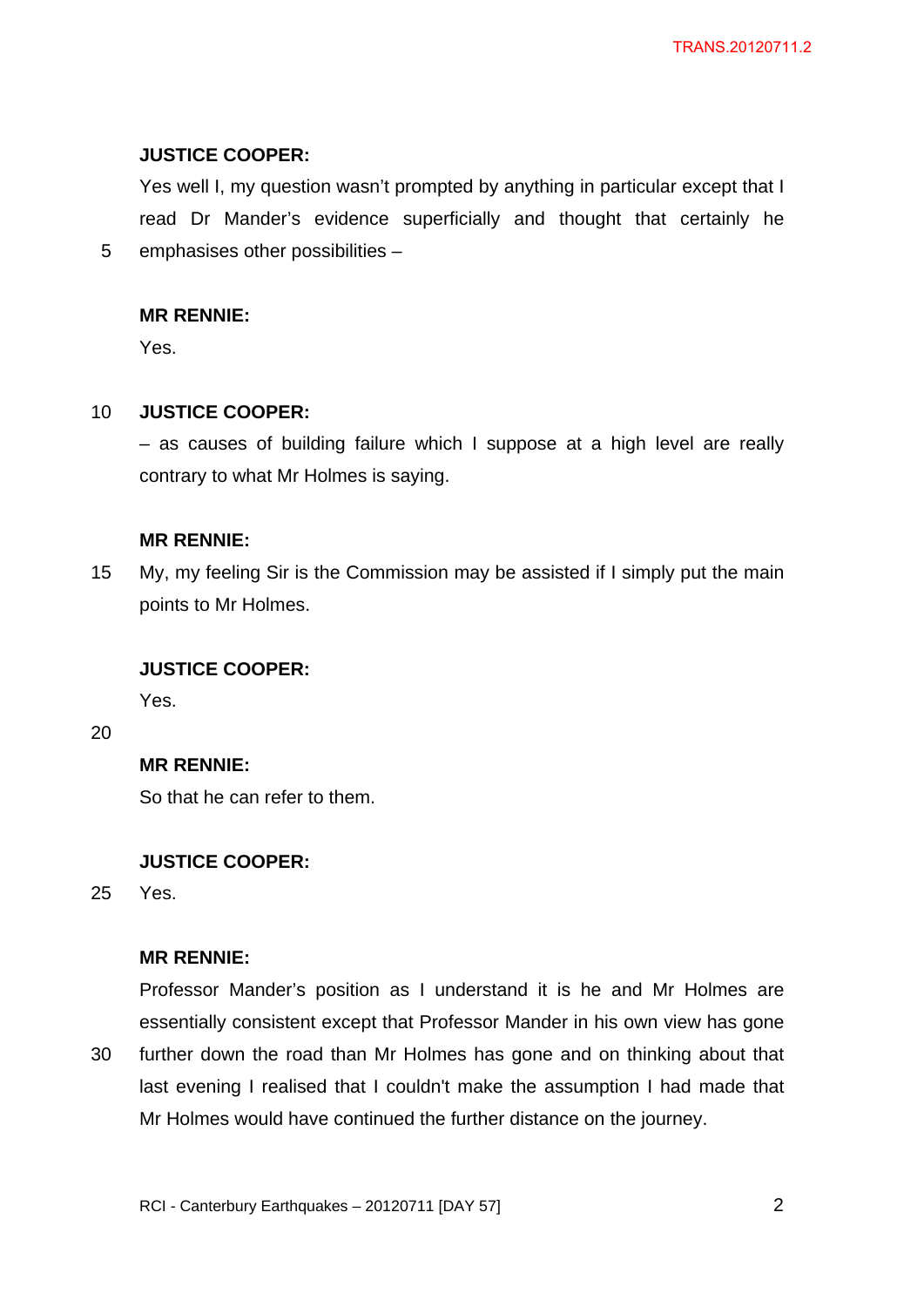# **JUSTICE COOPER:**

And I should also say that, I mean my question was prompted by the kind of consideration that I've just mentioned and, of course, I haven't heard your opening. So I don't really know what it is you're going to be submitting other

5 than what one can infer from the evidence that's been circulated. So I really meant, well I've explained why I asked the question.

### **MR RENNIE:**

Indeed Sir, yes and, and of course that, that will be clarified tomorrow.

10

# **JUSTICE COOPER:**

Yes.

#### **MR RENNIE:**

15 And I think I should say one sentence only today.

# **JUSTICE COOPER:**

Yes.

#### $20<sub>2</sub>$ **MR RENNIE:**

And that is that our position is seeking to participate in the investigation rather than construct and present a defence, if I can put it that way.

# **JUSTICE COOPER:**

25 Yes, yes, well that's, I'm sure that's appropriate.

# **MR RENNIE:**

Indeed Sir, thank you Sir.

#### 30 **JUSTICE COOPER:**

Thank you.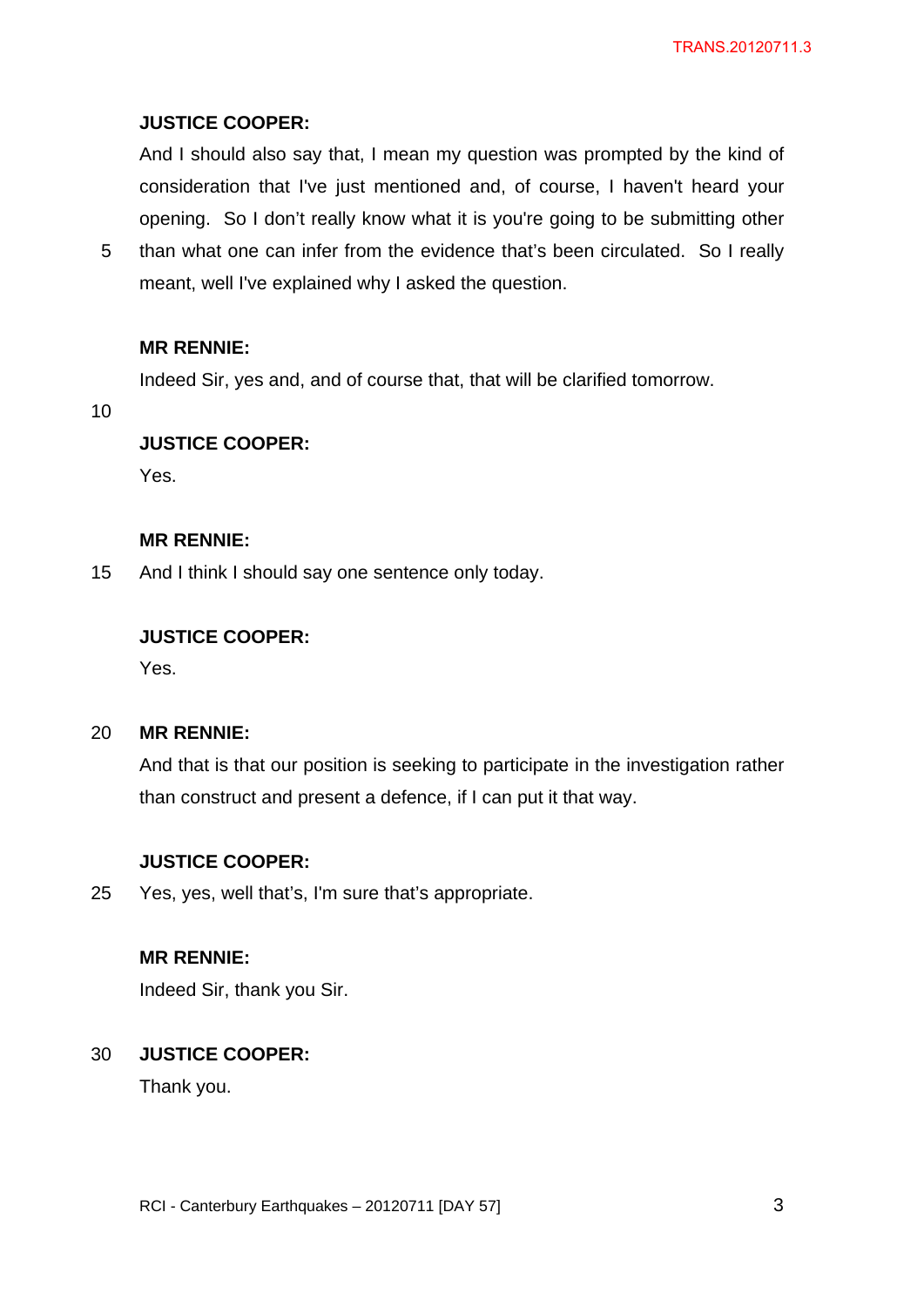### **CROSS-EXAMINATION CONTINUES: MR RENNIE**

Q. Now Mr Holmes the first point was Mr Frost's note of the  $20<sup>th</sup>$  of February.

#### 5 **JUSTICE COOPER:**

Sorry, sorry Mr Rennie we'll need to, we'll need to re-swear Mr Holmes.

# **WILLIAM THOMAS HOLMES (RE-SWORN)**

### **CROSS-EXAMINATION CONTINUES: MR RENNIE**

- 15 20 10 Q. Now Mr Holmes the first pointed related to a note that Mr Frost prepared. It comprises two pages and, for the record, the reference is BUI.MAD249.494BB. On the  $20<sup>th</sup>$  of February of this year following his review of the DBH report on page 1 he discusses weak beam column joints, strain hardening in the south wall shear wall and his third point is the lack of confinement at beam ends and in beam column joints and his second sheet is some diagrams explanatory of his points on that. You had yesterday referred to some earlier material of Mr Frost and his evidence which you're familiar with and my understanding was that you'd found that helpful. I wanted to give you the opportunity to say anything additional having seen this note.
- 25 30 A. Yeah I did review this note and I really don't have any comment. I agree I did not check the mathematics but the concept is no different than what Mr Frost was saying before. The strain hardening issue is kind of a new issue but it's really talking about the out-of-plane collapse which is not particularly germane to what we're talking about, unless someone took a sample at that re-bar that's possibly strain hardened and I have no idea whether that happened or not but I agree that if the wall fell outof-plane perpendicular that bars would have been highly strained and probably strain hardened so I would agree with that as well. The misplacement or the potential misplacement of stirrups in the precast beam so that they were further apart, further away from the column I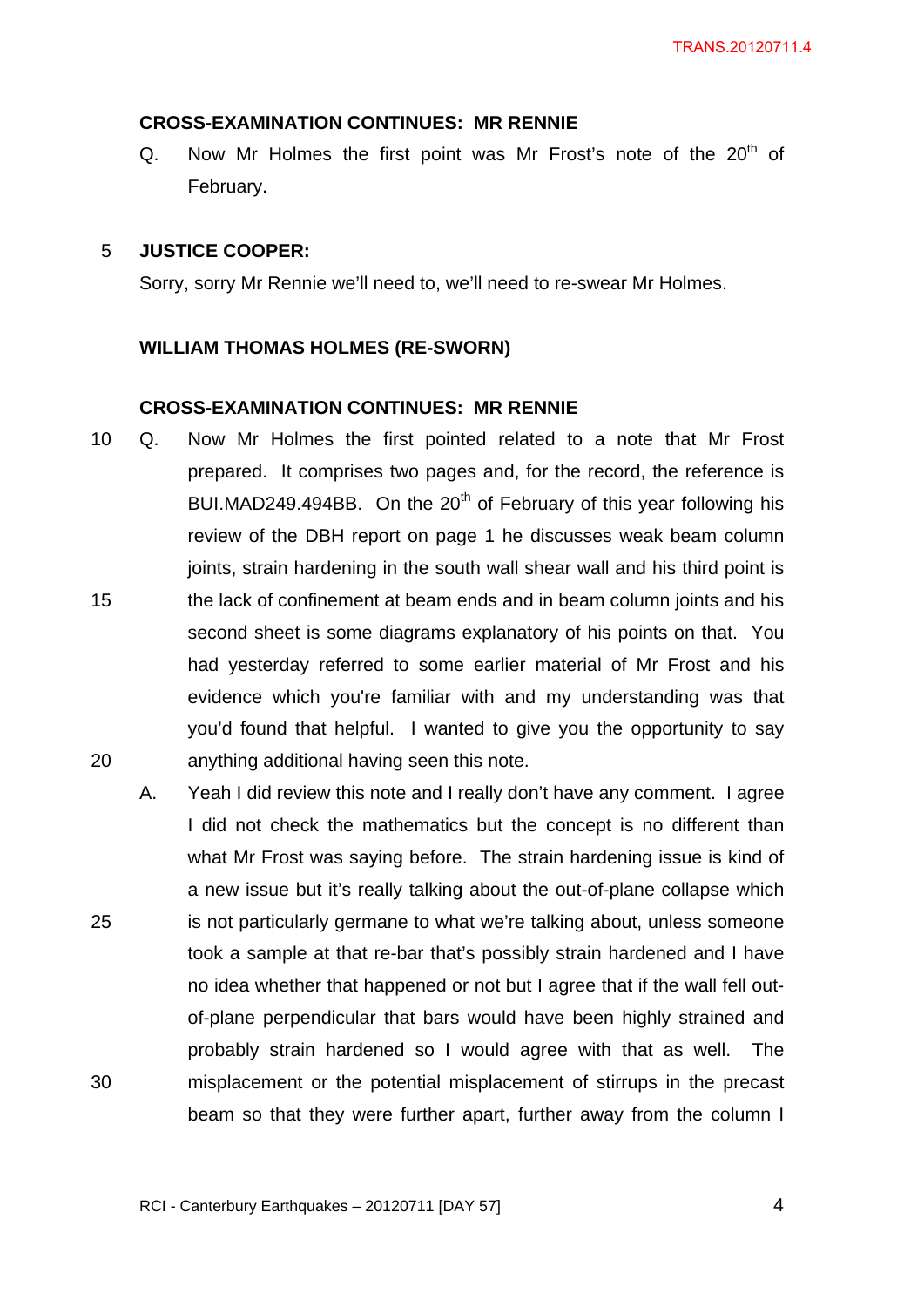totally agree that if that was the case that would, that would be a detrimental effect.

- Q. Thank you Mr Holmes. Now you're aware that Professor Mander is to give evidence and has filed a brief and then a supplementary brief. I think last evening he may have been provided with the supplementary brief and I apologise for the inconvenience of the timing on that but have you been able to look through those briefs?
	- A. I have.
	- Q. Yes.

5

15

- 10 A. I probably would spend a little bit more time in the future but I have spent considerable time last night.
	- Q. Yes well I apologise for having created that situation and I appreciate that you have spent that time on it. What I'm proposing to do is to raise with you in series a number of points that Professor Mander makes in those briefs to give you an opportunity to indicate your position in relation to those points should you wish to do so, it's not obligatory, or to add material or whatever you wish to do and then at the end to ask you a couple of more general questions about Professor Mander's evidence.
- 20 25 Now the first point that Professor Mander makes is that he contends that the DBH report neglects the effect of the pre-22 February earthquakes. Professor Mander contends that the structure must have sustained hidden damage in the earlier earthquakes and his own view, as stated in his brief, is he believes that the building should have been red stickered at that stage. Do you have a view on that?
	- A. I have a very strong view.
	- Q. And that is?
	- A. He suggests that the, first he suggests that the building should have been red stickered due to its age and the apparent code level shaking and I totally disagree and I think such a red sticker would be unjustified and impractical. He later says it should have been red stickered when there was reports of lively, or a more lively floor and, all other things being equal, I also totally disagree that that would be the cause of any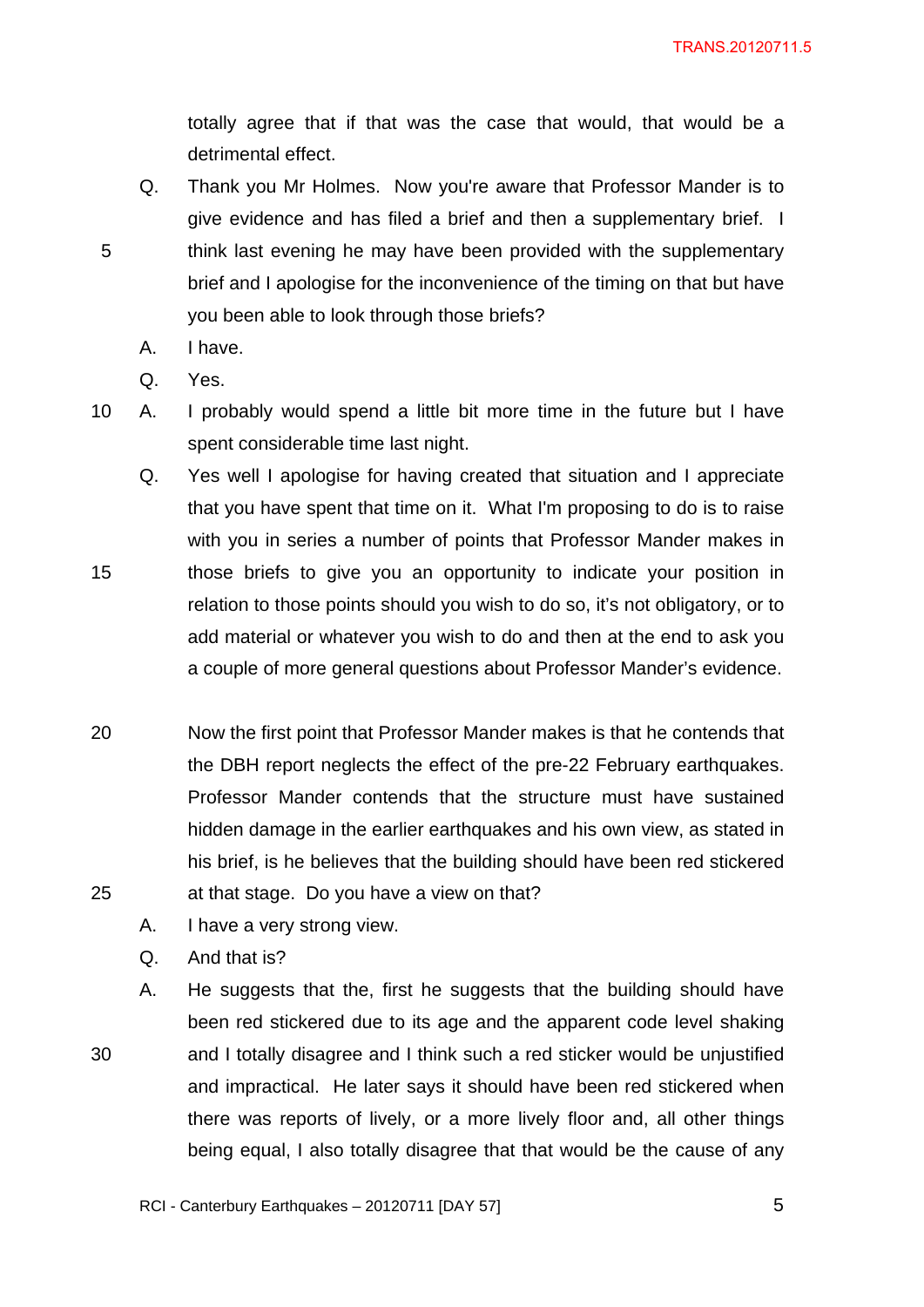further investigation of a red sticker. So I have seen no evidence, and of course I wasn't here, I didn't see the building, but I have seen no evidence that would indicate that there was ever knowledge it should have been a red sticker.

- 5 Q. Leaving aside the matter of knowledge do you have a position on whether the building may in fact have been, it may in fact have sustained hidden damage in the pre-22 February aftershock?
	- A. Based upon the evidence I don't think so.
- 10 Q. Now Professor Mander supports the DBH report conclusion of exceptionally high vertical ground motions helping to lead to the building failure and he contends that they are primary contributor to triggering the building's failure and subsequent collapse on 22 February. Your position on that?
	- A. Well he discusses vertical accelerations in September as well as February so.
	- Q. Yes.

15

20

A. As a matter of fact I guess it's the vertical accelerations in September he suggested and the words, he used the word "broken." I have some notes here, broken the slab at the negative moment areas which would be over the beam and I, it's hard for me to imagine how that could have possibly happened. I don't know what broken means. There was fairly

0940

25 30 ductile reinforcing in those locations so I don't agree that that would have happened in September. The vertical accelerations in February were much higher and I think everyone agrees that they probably had some effect, detrimental effect on overall response. I haven't seen anybody come up with a method yet of very definitively combining the vertical effects with the other lateral effects. It's very hard to do in modelling. I'll be very curious to know how this ongoing non-linear time history modelling is going to try to combine all those things. It's extremely difficult to do that but so the amount of additional damage that was caused by the vertical acceleration I don't know but I think it did affect it, yes.

 $\overline{6}$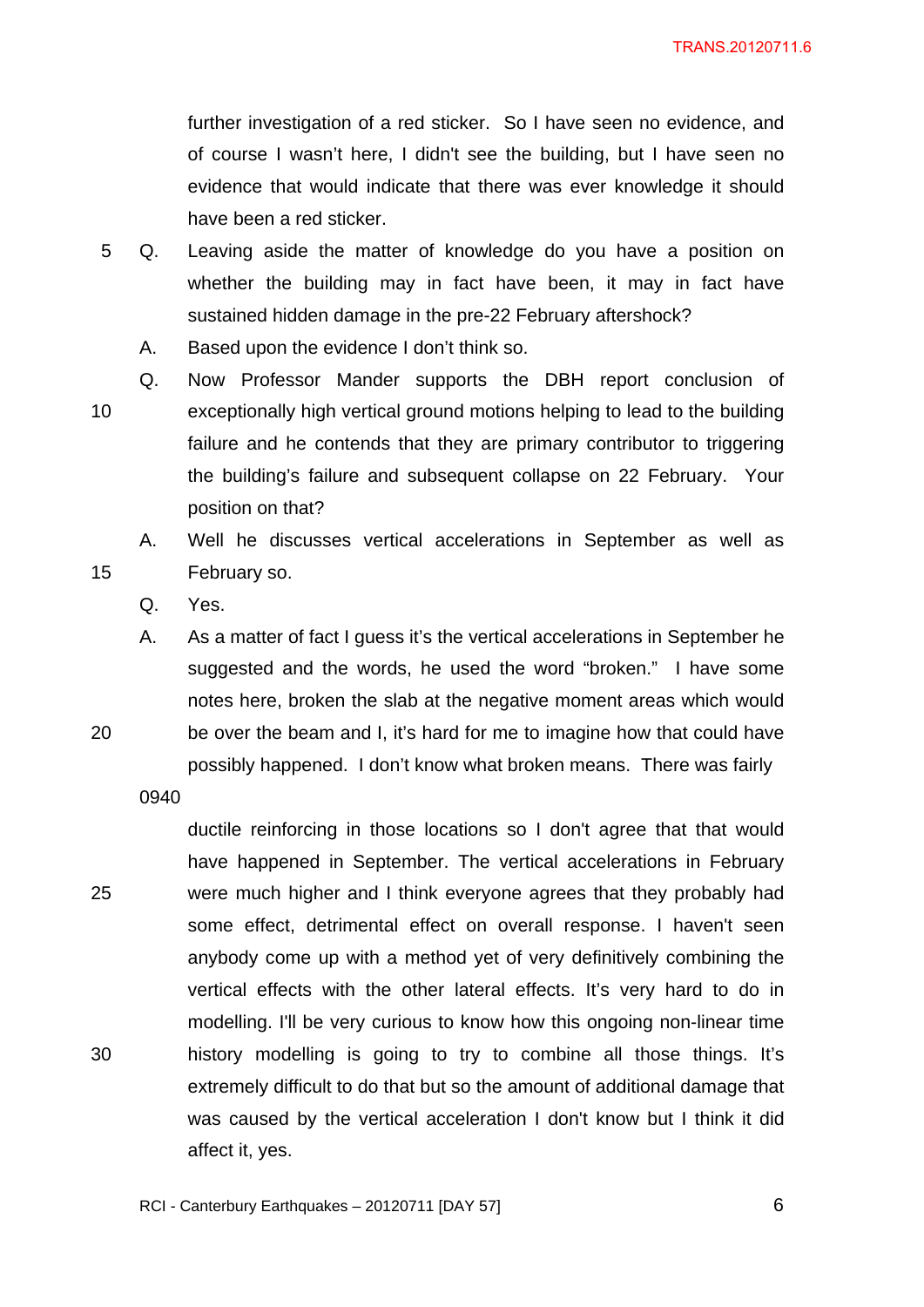- Q. Just pausing on that in relation to what you've said about the current NTHA modelling which is being done, do I take it from your answer that you see that as being an exercise somewhat at the leading edge of the use of that modelling in this type of failure?
- 10 5 A. Well yes it would definitely be at the leading edge. There may be some additional insights gained from that but the possibility of a definitive answer of exactly what happened coming out of that I think is very slim. It would be the same arguments about how things were modelled in the future as they were in the past because there's a lot of different ways to model things and some of the combinations of effects, I know from my work on collapse of concrete buildings in California are simply can't be done yet. They're too complex and the computer modelling combining of effects is just not there yet.
	- Q. Is that a matter of the design of the software or is it the matter of the computing power required to carry out the (inaudible 09:42:22)
- 20 A. Well (inaudible 09:42:22) computer power because you can always wait two weeks or three weeks or however long it takes or get bigger computers so it's becoming less that. It's really becoming that the subroutines that the software that it's not so much the software package. It's a matter of the modules that interact between these various actions within the structure and tell the computer that's tracking flexural or shear loading that there's a different axial load and therefore change what the capacity is and back and forth. Some of those relationships are simply not written up anywhere yet.
- 25 Q. So in relation to the caution you've expressed in respect of the current modelling, is that a caution as to the reliability of the outcome or to the scope of the outcome?
	- A. I'm not sure what you mean by scope?
- 30 Q. Well it may not be feasible to test matters which you would regard as relevant to know before you could form an overview of the cause of the failure?
	- A. Yep, I would be concerned about that and I would –
	- Q. Yes.

15

RCI - Canterbury Earthquakes – 20120711 [DAY 57]

 $\overline{7}$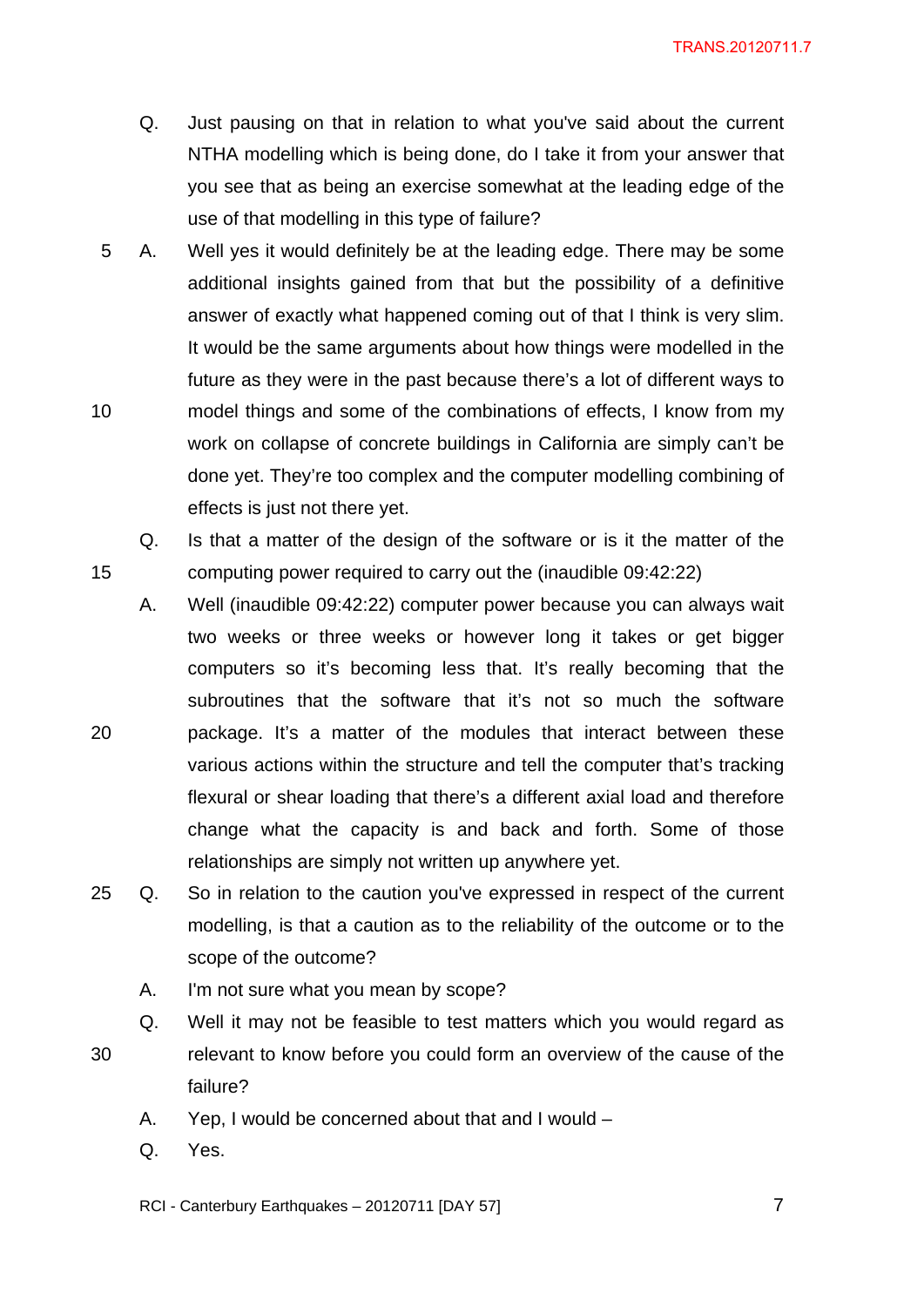A. – also be concerned that the sensitivity of certain results to assumptions that must be made regardless of how detailed the analysis, is you still have to make assumptions somewhere along the line. I suspect the results would be sensitive to those assumptions and so I think the reliability would be an issue. As I say I'm not saying that there wouldn't be additional insights from the results of this software but again I don't think a definitive collapse scenario will be able to be determined.

5

10

- Q. Now thirdly, and reverting to Professor Mander's evidence, he accepts that the columns of the building didn't have substantial transverse reinforcing but he does not see that as either a problem nor a cause of failure. Your view on that?
- 15 A. Well if in fact the joints sort of fell apart first that would be the case and certainly my position is the joints were the most critical issue. The spiral reinforcing giving some amount of confinement to the column to keep it together while the joints fell apart leaves questions as to how much of the falling apart of the top of the column or the bottom of the column interacted with the falling apart of the joints. So I think for us looking at the situation if there had been more confinement steel we'd be, we certainly could be more sure that the joint fell apart first.
- 20 Q. Yes. The matter of the interaction of the perimeter columns with the spandrel panels on the building. Professor Mander's view is that this may have been a contributing factor to the final collapse of the structure but was neither the trigger nor the cause of the collapse.
	- A. I think I'm already on record as essentially agreeing with that.
- 25 Q. The issue of, in Professor Mander's view of the separation of the floor slabs from the north core is described as problematic, but against that he puts the fact that the structure survived the design level Darfield earthquake and many aftershocks after that without collapse?
- 30 A. Well first of all I don't agree that the September earthquake was a design level. I characterise that I think in my review as approximately that but there are a wide variety of time histories of shaking that would result in the same spectra. Each of these various time histories would have a fairly significant effect on a response so although we always look

 $\overline{\phantom{a}}$  8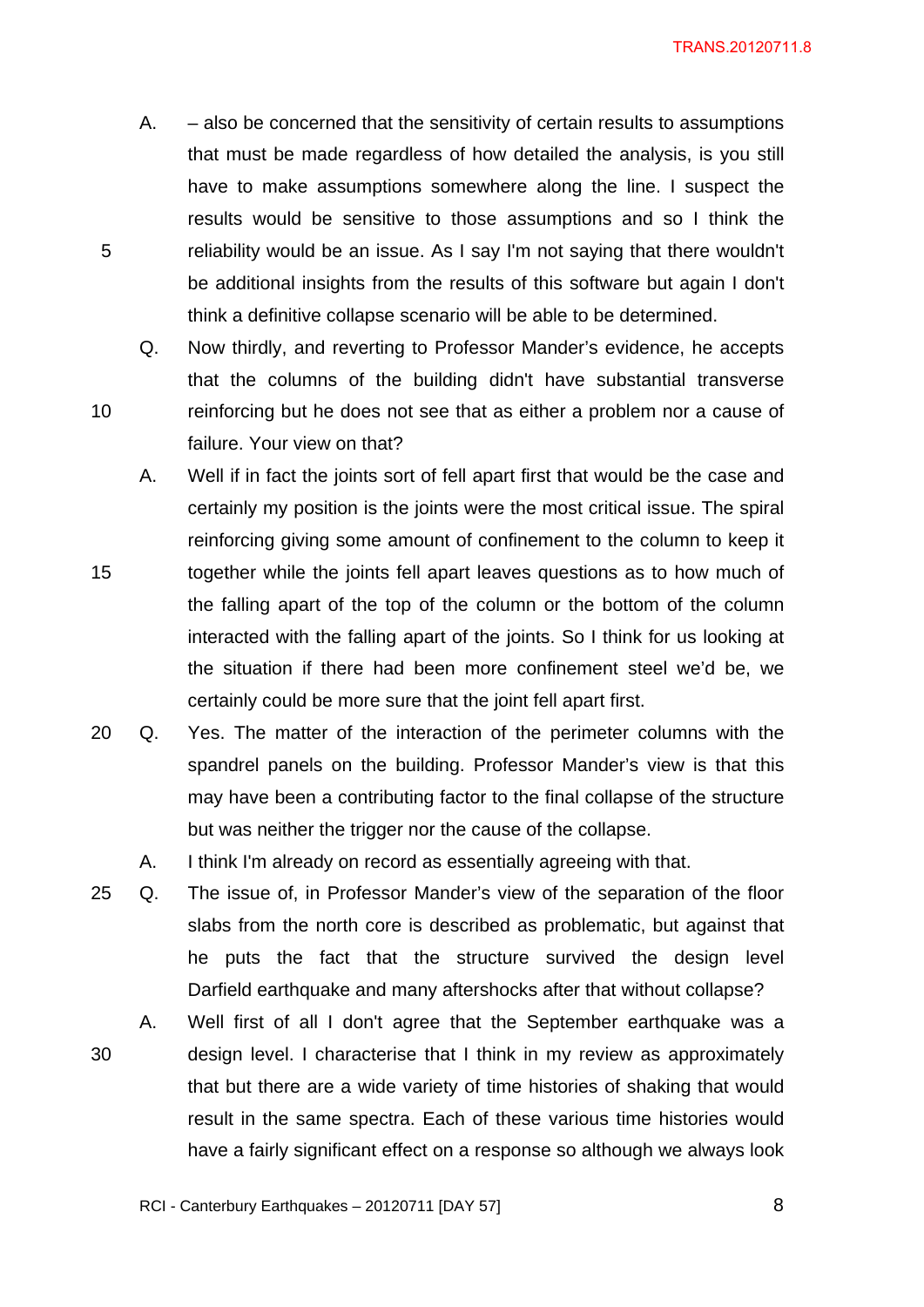at spectra first and say, "Oh that's near that and it's close to this," and so on, that is not a very precise gauge so not only were most of the spectra actually below the code a little bit at the 1 second range if 1 second is a period that's also problematic as where was the actual period. It's not totally clear to me if you created a random sample of time histories that would meet the same spectra and you ran a bunch of them that you would find many of them had a larger response than the particular one that hit that building.

- Q. Is that a question you therefore feel namely whether that 4 September earthquake, the Darfield earthquake, was or was not at the design level? Is that a question you feel will not be answered ever in this case?
	- A. Well, I don't think it'll ever be answered. I think everybody will have an opinion and I have an opinion. I think it was less than design level intended.
- 15 Q. Do you regard those opinions of differing persons as competing valid possibilities or would you disregard those who say that it was a design level?
	- A. Well I would disregard someone who said it was a design level without some indication of why they think that.
- 20 Q. Right.

5

10

# **JUSTICE COOPER:**

- Q. Is part of your reservation because of the duration of the strong shaking Mr Holmes?
- 25 30 A. The duration is one issue. The exact nature of the time history obviously in the field did not affect the building the way a design earthquake should have. Even a well designed building hitting, being hit with a design earthquake should have some damage and there was no damage and I can't explain that if it was a design earthquake and of course the design earthquake is defined by a spectra but within that spectra as I've mentioned there could be 40 or 50 ground motions that you would need to get the full range of responses that you would expect from that spectra and I, my only explanation of the lack of damage is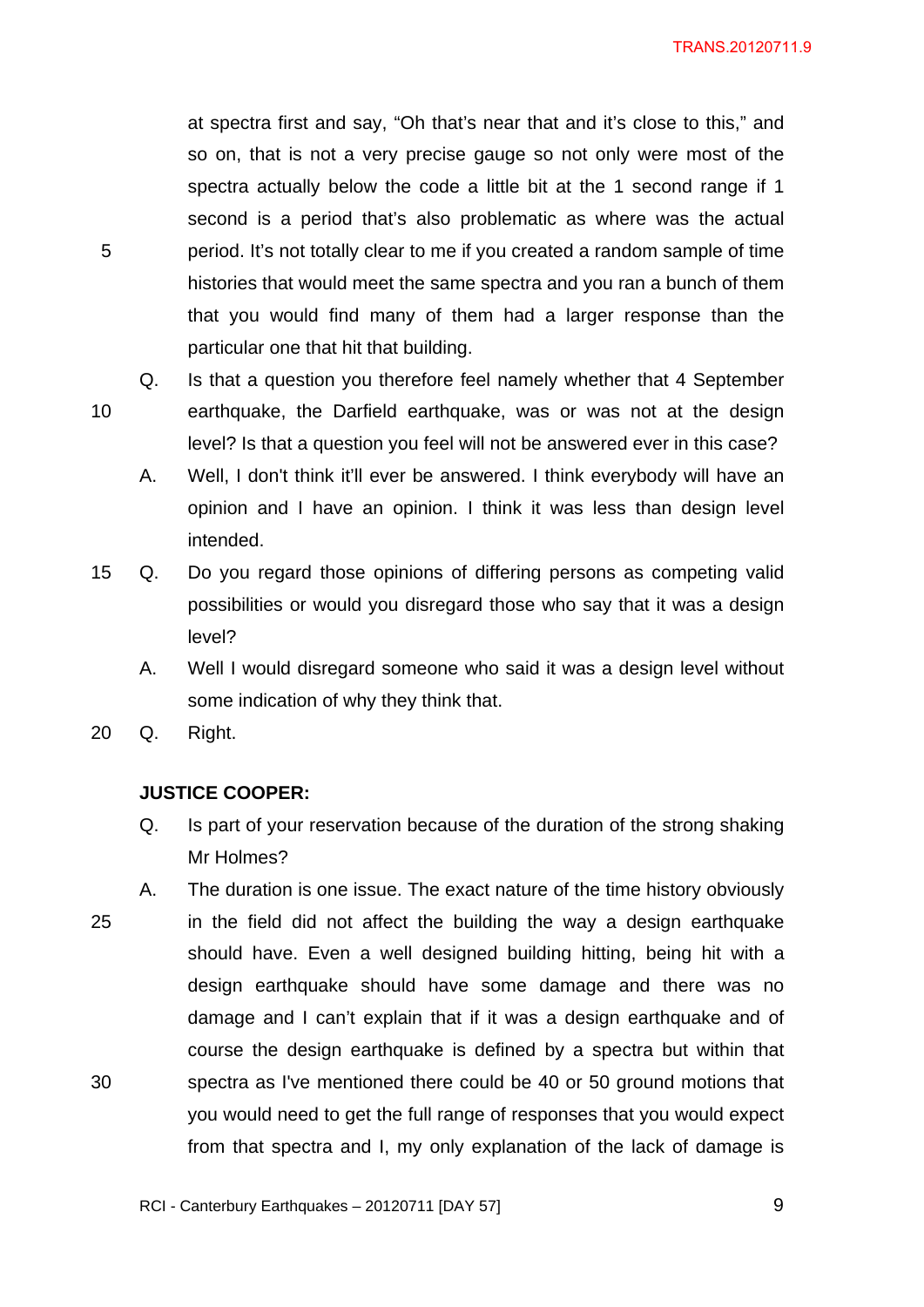that not only was this slightly below the code from elastic response spectra standpoint but it probably was at the lower end of the time history signature that caused the response.

#### **CROSS-EXAMINATION CONTINUES: MR RENNIE**

5 Q. Professor Mander next discusses the asymmetry of the shear wall layout and his view is that the DBH investigation gives excessive weight to that. Your view on that?

- 10 15 A. I think as a conceptual thing the weight is appropriate, having a very strong tower at one end of the building and a coupled shear wall at the other looks better elastically than it does inelastically. When the coupled shear wall goes inelastic you have a, you have a much more of a torsional issue. Commissioner Fenwick on the other hand has suggested, and I tend to agree with him, that the coupled shear wall probably would not have acted like, or probably did not act like a coupled shear wall, so it was stiffer than, it would've made the condition better actually as far as torsion goes. So I don't think torsion was a necessary characteristic for a collapse.
- 20 Q. In terms of symmetrical versus asymmetrical design, and this is not Professor Mander's point, it's leading on from what you've just been dealing with. You have a situation where you have clients and architects who have expectations of a building, and engineers who have to meet those expectations. Is it your view that the engineers should follow the concept or should the concept follow the engineers?
- 30 25 A. Well engineers who have been in a building design business for any length of time know well, and actually joke about, the difficulties that architects give them and our job if you're a good engineer is to give the architect or the developer what they want and still meet what you think is appropriate code design and a good performing building, and I think engineers probably succeed in that with a fairly wide variation. I certainly know in California that you see buildings that seem to be more controlled by architects than others. So my own practice we certainly try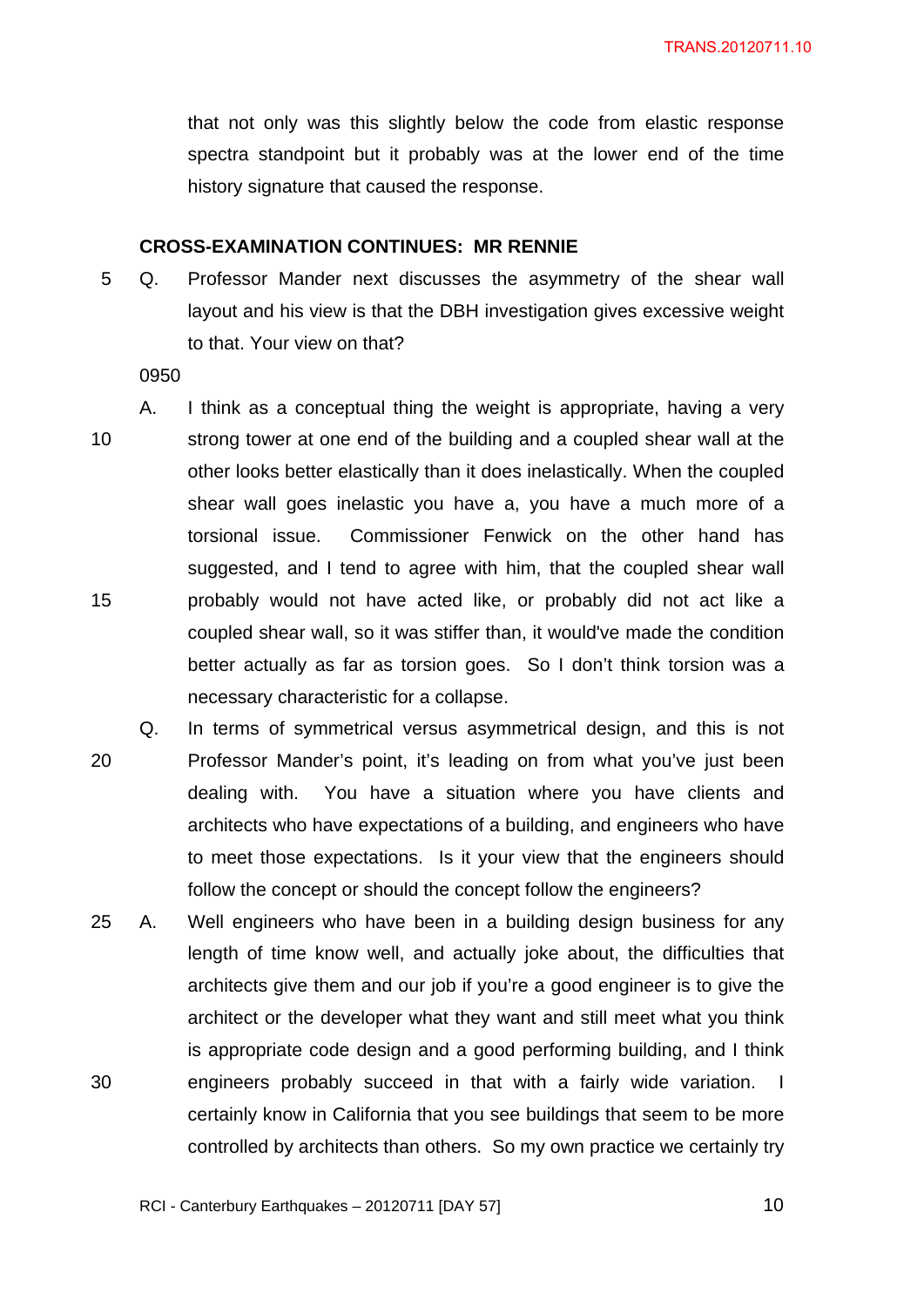to make buildings as regular as possible, and if they're not regular do fairly extreme analysis to make sure we understand what the irregularity is doing to it.

- Q. Now, California like New Zealand has to address the reality of the seismic exposure, that's correct?
- A. Yes.

- Q. Is there an argument that in locations which have that level of seismic exposure it should be a heightened position for the engineer when compared to the architect?
- 15 20 10 A. There has been, that position has been forwarded, mostly by engineers but it hasn't happened. I think that in general Californian engineers have more power, you might say in the design team than they do, say on the east coast where there is no seismic, because there's simply more freedom that the engineers have. For example a steel building, it is very common to, for the engineer to not design the connections between steel members because it's really a matter of giving some loads and having the contractor or the fabricator do the most inexpensive thing. But in California those connections make a big, are very important to the seismic performance, so we have to detail all those connections ourselves in order to fulfil. Now that's just an example of the fact, well, another, another way to measure that is fees. The structural fees in seismic areas are considerably higher than they are in nonseismic areas because it takes a lot more time to assure a seismic system.
- 30 25 Q. Now next Professor Mander passes to consider the supplementary investigation work, particularly the additional seismic readings in the post-22 February seismic readings obtained by Dr Bradley, and he takes the view that it was not appropriate in the DHB report to disregard one of the four available seismic records pre-22 February and assesses it as being not only a relevant record but one of particular relevance. Do you have a view on that?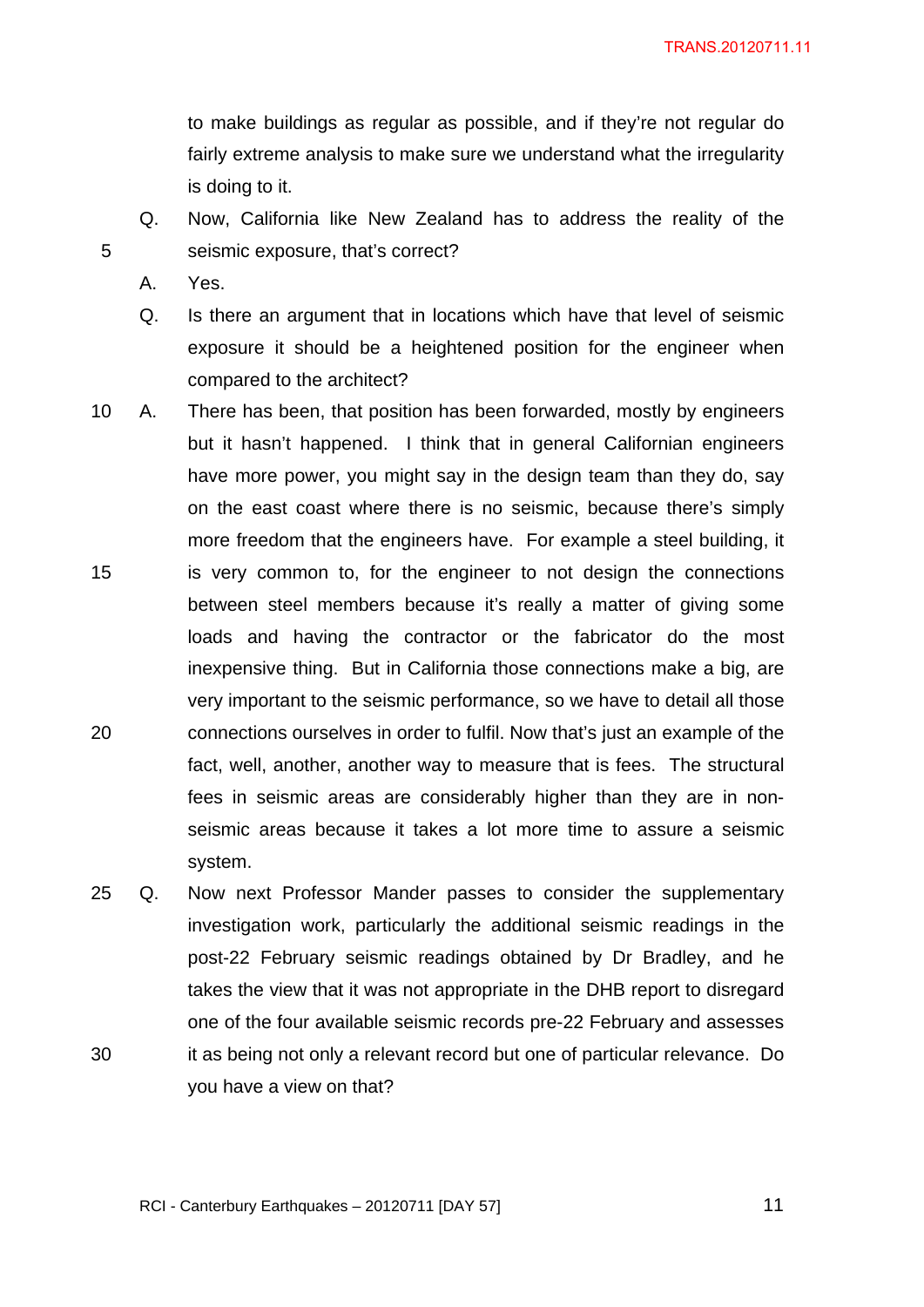- A. I don't because that's one area I did not get into the detail. I understand what was done but I did not look at the detail of the results of that analysis.
- 5 10 Q. Professor Mander then deals with some issues of concrete which we're dealing with collapse essentially today, so I'll pass over those. He then presents a conceptual building. The red book building which is used for evaluations in university and contends that even that building, notwithstanding its code compliance or perhaps one could say its conceptual code compliance, may well have collapsed in the 22 February earthquake, have you reviewed that?
	- A. I read that last night. I have not, there isn't enough detail there for, I have not looked at the paper that was written as the basis of that.
	- Q. And you wouldn't be familiar with the red book building concept?
	- A. I am familiar with that concept. We have similar concepts of –
- 15 Q. Sorry I was going to say
	- A.  $-$  of having a standard building that we analyse so.
	- Q. I was going to say as applied to the particular exemplar that Professor Mander takes?
	- A. I did not, I do not, I'm not familiar with that no.
- 20 Q. Lastly he presents an alternative collapse scenario?
	- A. Several.
	- Q. Well he, yes, he strictly he presents an alternative collapse hypothesis and then three scenarios based on the hypothesis, and your view on that?
- 30 25 A. Well they're all possible, just like all the scenarios that the different opinions have come up. There are four main ones and everyone has a favourite and I think these are, these could be listed there as possible. I could be wrong because there are many pages of descriptions but it appears to me as if they are dependent upon one or more slab, diaphragm being completely free of all shear walls and yet at the same time the same slab is capable of pulling all the columns in the building in one direction or the other to get this two storey buckling. Somehow that seems unlikely to me that that could happen, but it's not impossible.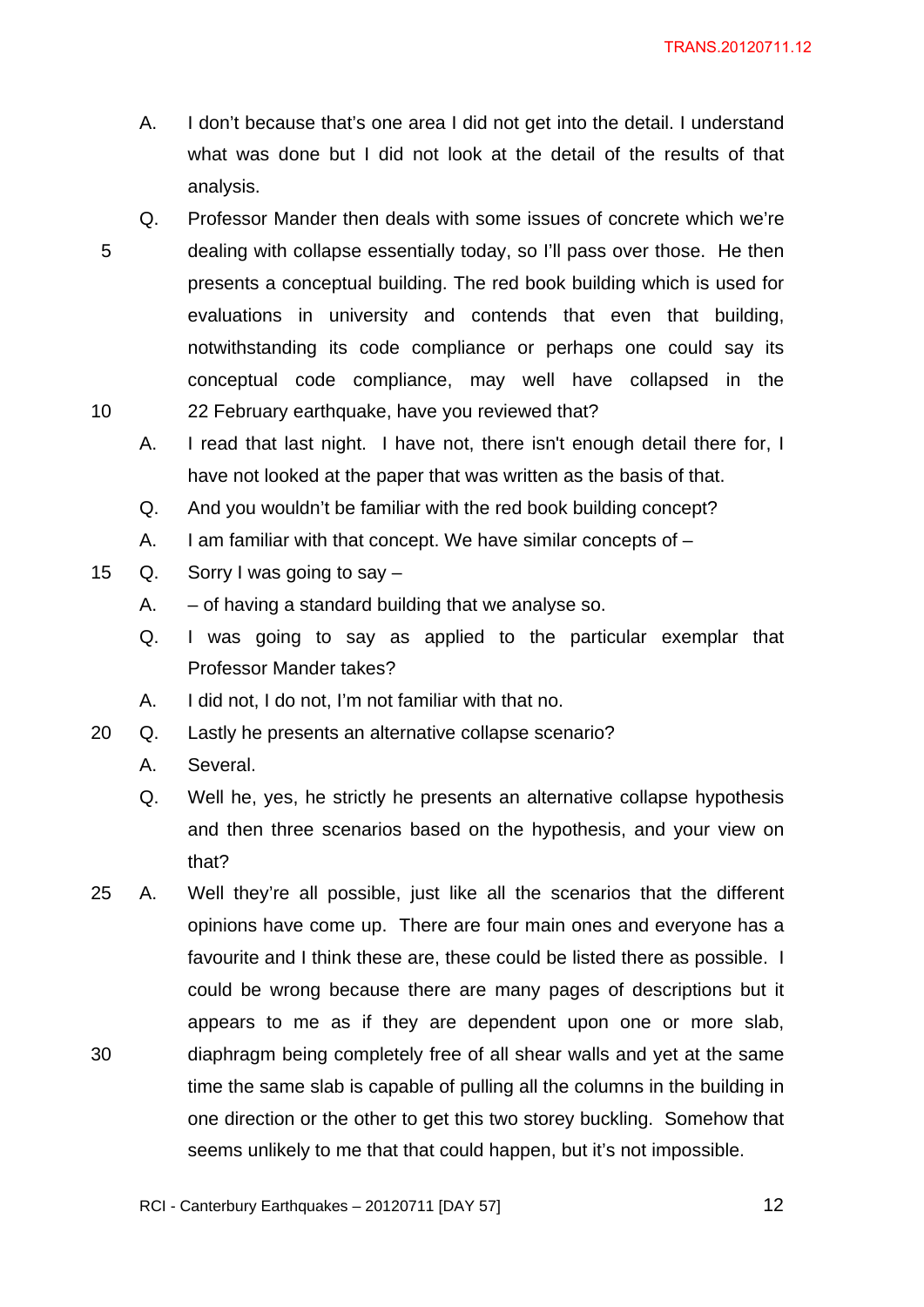- Q. Is column buckling in that hypothesis is what he refers to as ULAR buckling?
- 5 10 A. That's a standard buckling but it's not, it's not standard in this case because it's my understanding here you're talking about two levels because it becomes very long. Buckling has a lot to do with the height of the column and the slenderness, so it's unlikely that these columns would have buckled in the one storey mode, but when you get two storeys they get very tall, plus the fact that the joint disintegrates. You have a pin in the middle, and then furthermore, if the slab, the diaphragm is pushing against all those columns you end up, as soon as you get any kind of an angle you actually end up with an additional force that – so all of that is very logical, but as I say the reality of the slab being loose enough to do all that and yet still be capable of pushing all the columns seems a little unlikely to me but not impossible.
- 15 Q. Part of the basis on which that hypothesis is developed relates to the collapse of the lower four floors in this six floor building and the lesser collapse on the top two. Leaving aside whether that is a support for the hypothesis do you see that as a significant feature of the collapse?
- 20 25 A. Well there were several witness statements that were referenced. Particularly the eye witnesses in the building. Now I didn't have those, so that's one of the things on my list is to see whether those eye witness statements in fact points to this effect. Now clearly there, I know there were occupants in the building in the top floor that survived and actually rode the building down. I read those accounts, but once it got on the ground how much of the upper two floors were still standing as opposed

1000

to the pancaked bottom floors is not clear to me, from the pictures. The earliest pictures I could see it didn't appear that I could see any two storeys standing on top of the rubble.

30 Q. I don't think it is Professor Mander's contention that there were two undamaged or nearly undamaged storeys still standing but that the pancaking related to the lower floors. Is that consistent with your inspection of the pictures?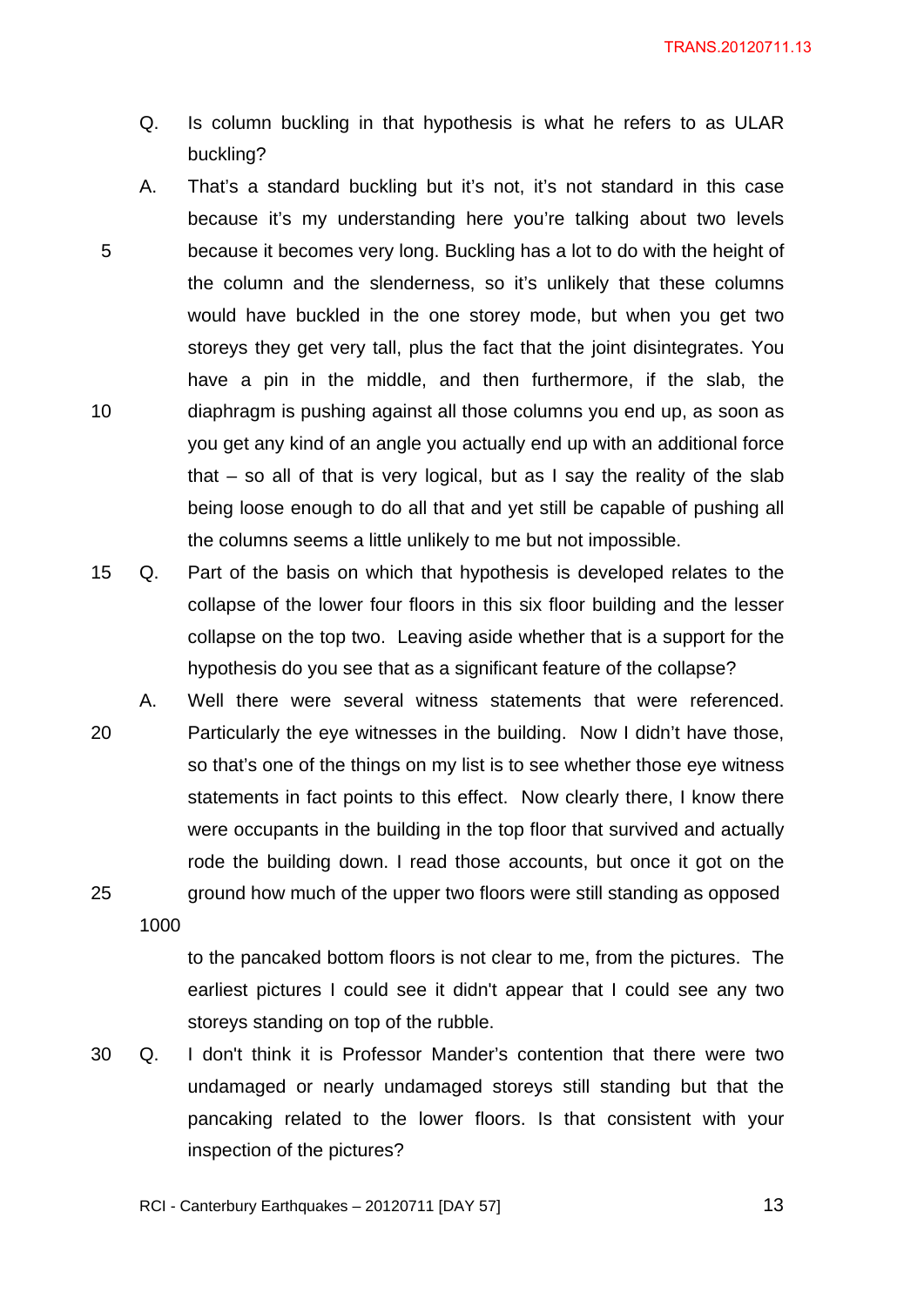- A. Well it would be logical in any case you have a lot more weight –
- Q. Yes.

- A. sitting on the bottom floors and there were certainly no columns keeping floors apart so it is only logical that the bottom floors would be more squashed than the top.
- Q. And are you putting it that that would be regardless of the hypothesis adopted to explain –
- A. I think so yes.
- $Q.$  Now  $-$
- 15 10 A. I would add something on the two storey modes. Dr Mander did suggest that I went beyond the pointing at the joints and suggested that a two storey collapse mode was either necessary or proposed. I can't remember the words he used, and that is not true. I don't think you will see anywhere in my report anything about a two storey collapse other than using the corner at A1 as an example of a joint failure. I never suggested that that had happened anywhere else so that is not a correct interpretation of my report.
	- Q. To be clear, if he has taken that from your report, it was not your intention that such a meaning be taken from your report?
- 20 A. Absolutely not.
	- Q. Now lastly Professor Mander provided a supplementary brief of evidence which essentially was the development of some of the points of his first brief with additional data and you have had an opportunity to look at that?
- 30 25 A. I did. It is far more technical and mathematically derived and certainly have not had the chance to completely understand the analysis that was run. However it appears as if the results would indicate that, for example there was 10 cycles of code defined spectral displacement in the Darfield earthquake. I find that conclusion hard to believe. I don't know how it was done. I have not analysed any of the time histories myself it just seems hard to imagine.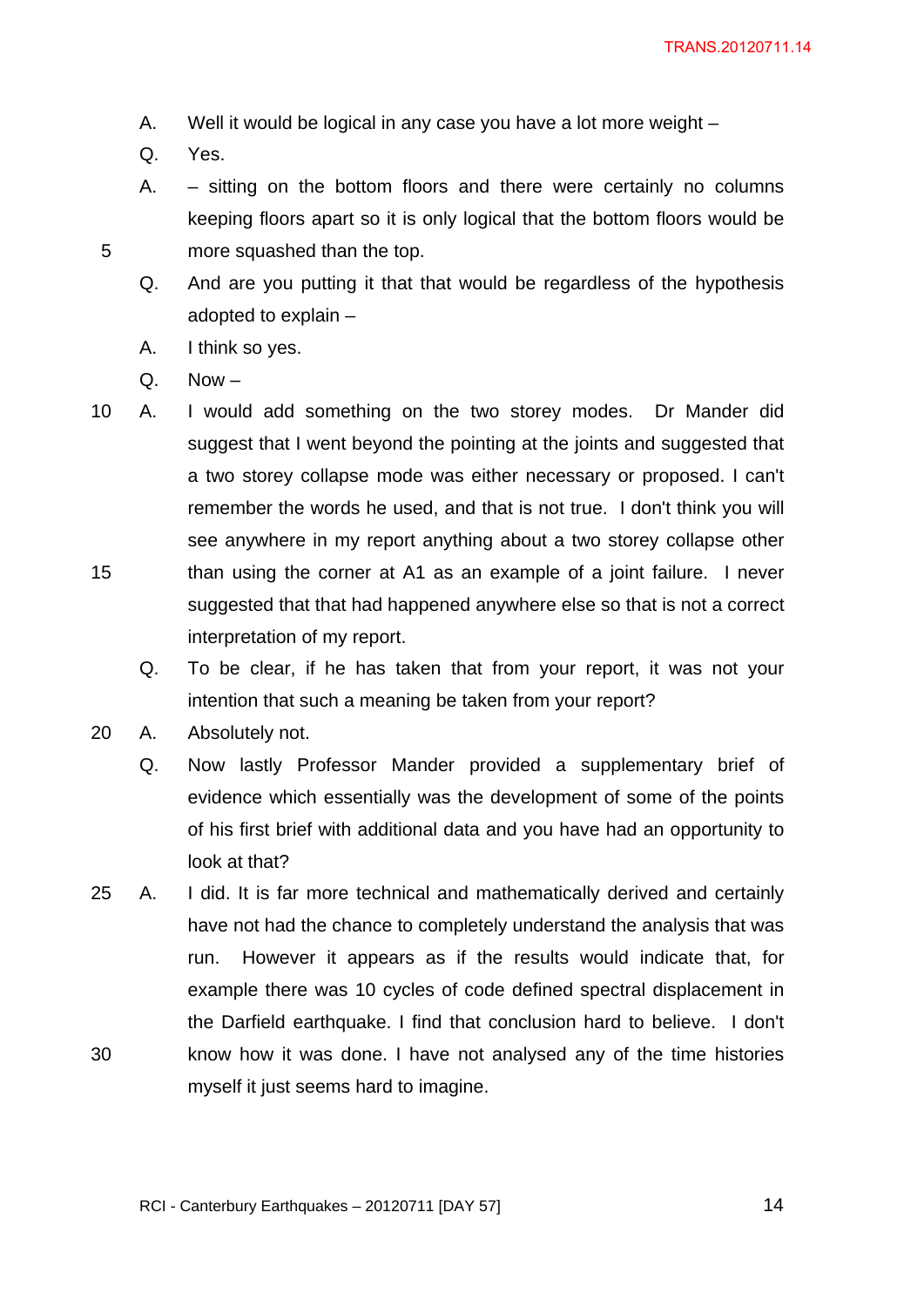- Q. But if he were to be right on that which is a matter for him to support, would that alter your view on the extent of damage that may have arisen in the Darfield earthquake?
- A. Well I would have to apply, I would have to understand how those ten cycles were applied to the building.
- Q. Yes.

5

10

- A. I mean in the end it is always the building it is not the ground motion and you know we use free field motions we call them as opposed to what actually happens in the base of the building, so there has been some discussion of rocking of the tower so that changes the motion so it would take a little bit more thinking than to just say the record shows that there was 10 cycles of this high motion.
- 15 20 Q. Now moving from the specifics to a couple of general matters at the end that I have foreshadowed. A number of the matters that we've discussed this morning have uncertainties attached to them because of the non-availability of for example, the debris site, the north tower and the intact post-earthquake stake and so forth. Are you able to draw any comparison between what happened to the physical evidence in this case and what would be in your experience standard practice in California?
	- A. I think in California the emphasis and in every earthquake with which I am familiar, the emphasis is recovery and I just think that is always the emphasis. I think the collection and recovery of material to figure out what happened would always be a secondary issue.
- 30 25 Q. I don't think anyone would dispute that but recovery being achieved which of course necessarily may involve deconstruction, debris removal, invasive processes and so forth. At the point which recovery ceases to be the priority there is the question of the preservation of the physical material for the engineering investigation which will certainly follow. Are you aware of any process in California which would require that material to be retained?
	- A. I am not a forensic engineer by profession but there maybe, Mr Shepherd may know of some guideline in California for that. I, again

RCI - Canterbury Earthquakes – 20120711 [DAY 57]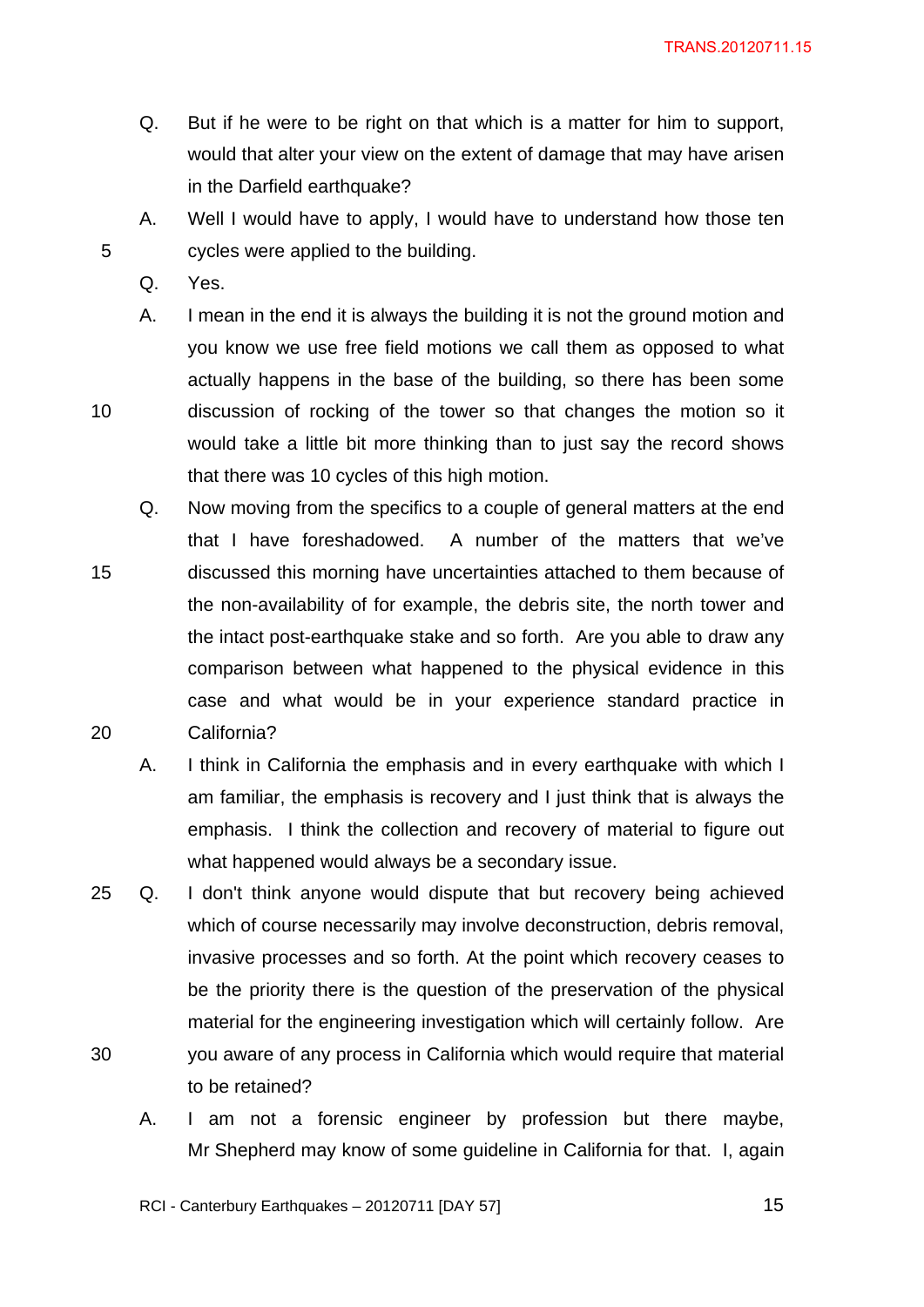in – first of all we haven't had that many collapses in California fortunately. Certainly not that would destroy the evidence in this complete regard. I mean that really makes this significantly different. There were several collapses in the North Ridge earthquake but there were not a lot of victims and the materials sat there, the building and its partially collapsed state sat there for many months so it could be examined so I don't think we have had this kind of circumstance and it would take some jurisdiction or the owner or somebody very quickly to request or obtain some jurisdiction to do that and again I have not seen that happen in the case of earthquake collapses.

Q. The New Zealand response in Christchurch was the creation of a statutory authority with very, very extensive powers but I just tell you that for information.

#### 15 **JUSTICE COOPER:**

5

10

Well not in the days immediately following the earthquake surely.

#### **MR RENNIE:**

20 Well not in the first days no Sir, but prior to, for example to the demolition of the north tower.

#### **JUSTICE COOPER:**

That is true.

#### **CROSS-EXAMINATION CONTINUES: MR RENNIE**

- 25 A. Well there was some testimony. It was my understanding that there was some requests made and CERA had some other ideas.
	- Q. I wasn't going there. I was just telling you that that was the New Zealand response.

# **CROSS-EXAMINATION: MR ALLAN – NIL**

#### 30 **CROSS-EXAMINATION: MR ELLIOTT – NIL**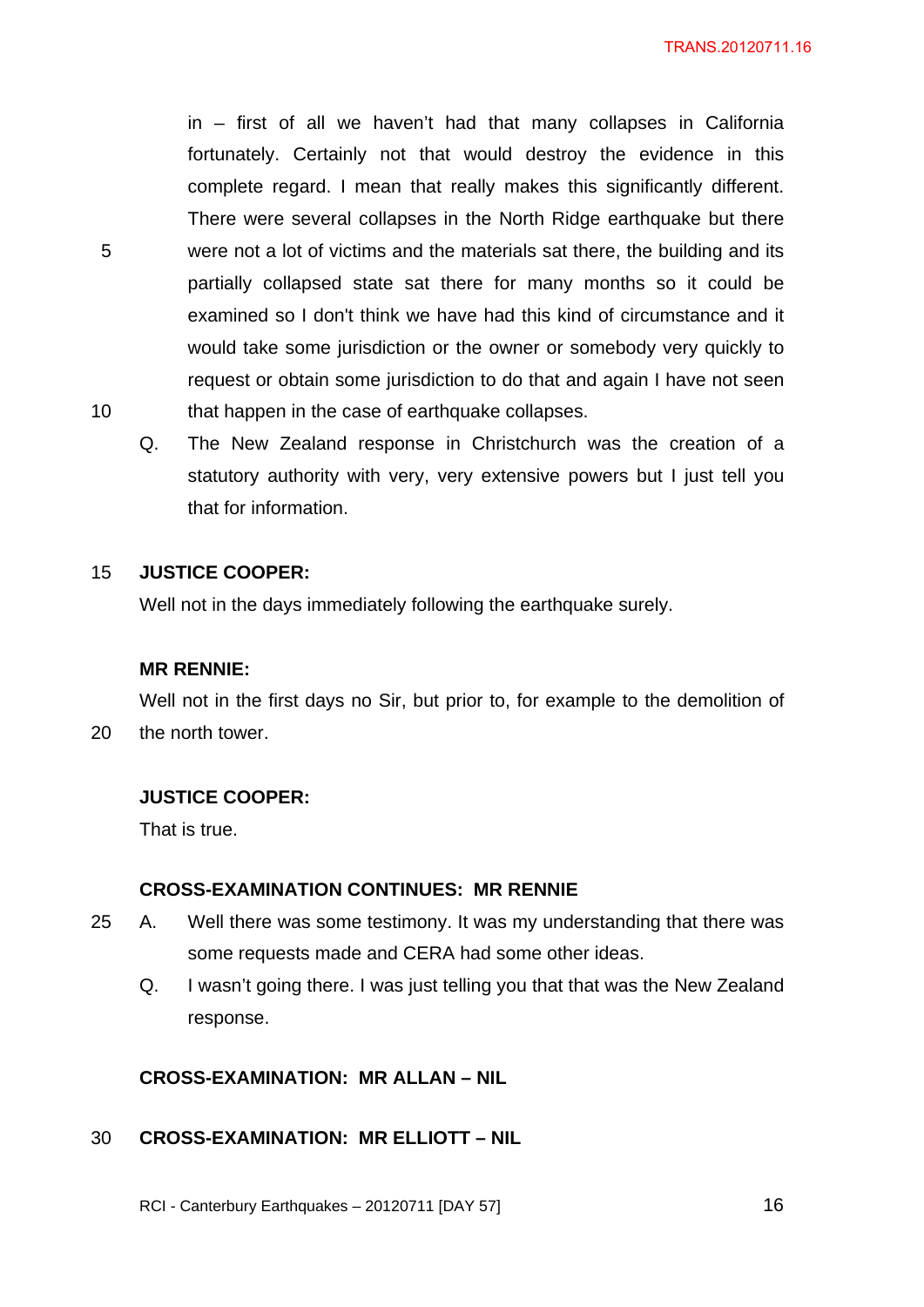#### **RE-EXAMINATION: MR MILLS**

- Q. Perhaps just one or two questions Sir, to tidy up some loose ends if there are any.
- 5 10 Can I first of all just take you back to the question you were asked about the number of cycles that the building went through in September and what Dr Mander had said about that and your comment at least as I noted it was that that was hard to imagine. I take it, am I right in saying that it is hard to imagine because of your – what you have seen about the physical damage the building sustained?
	- A. Yes. And even the elastic spectral response and the analysis I have seen that shows that the inelastic response in this particular ground motion unlike some rules of thumb that say that the response, the displacement of the inelastic response and elastic response are the same. There has been some analysis I've seen that shows that in this particular ground motion the inelastic response which is what happens when the damage starts occurring was less than the elastic response.
	- Q. Secondly, the questions you were asked about the time history analysis and the limitations which I think you acknowledged or referred to in relation to the inputs into that and hence the outputs from it. I just want to ask you the extent to which that flows across into the ability to identify whether there were significant structural weaknesses in the design of the building. Does one preclude the other?
- 25 A. No I think the potential deficiencies in the design of the building can only be compared with what the code requires because what the earthquake finds is its own business and the engineer has no way of knowing that so the engineer can only follow the standards and so the deficiencies

1010

15

20

- I think can only teach us, or the deficiencies of the ground motion show this can only teach us about the future but any deficiencies in the design of the building stand on their own feet regardless –
- Q. Yes.
- $A. of what the time history says.$
- RCI Canterbury Earthquakes 20120711 [DAY 57]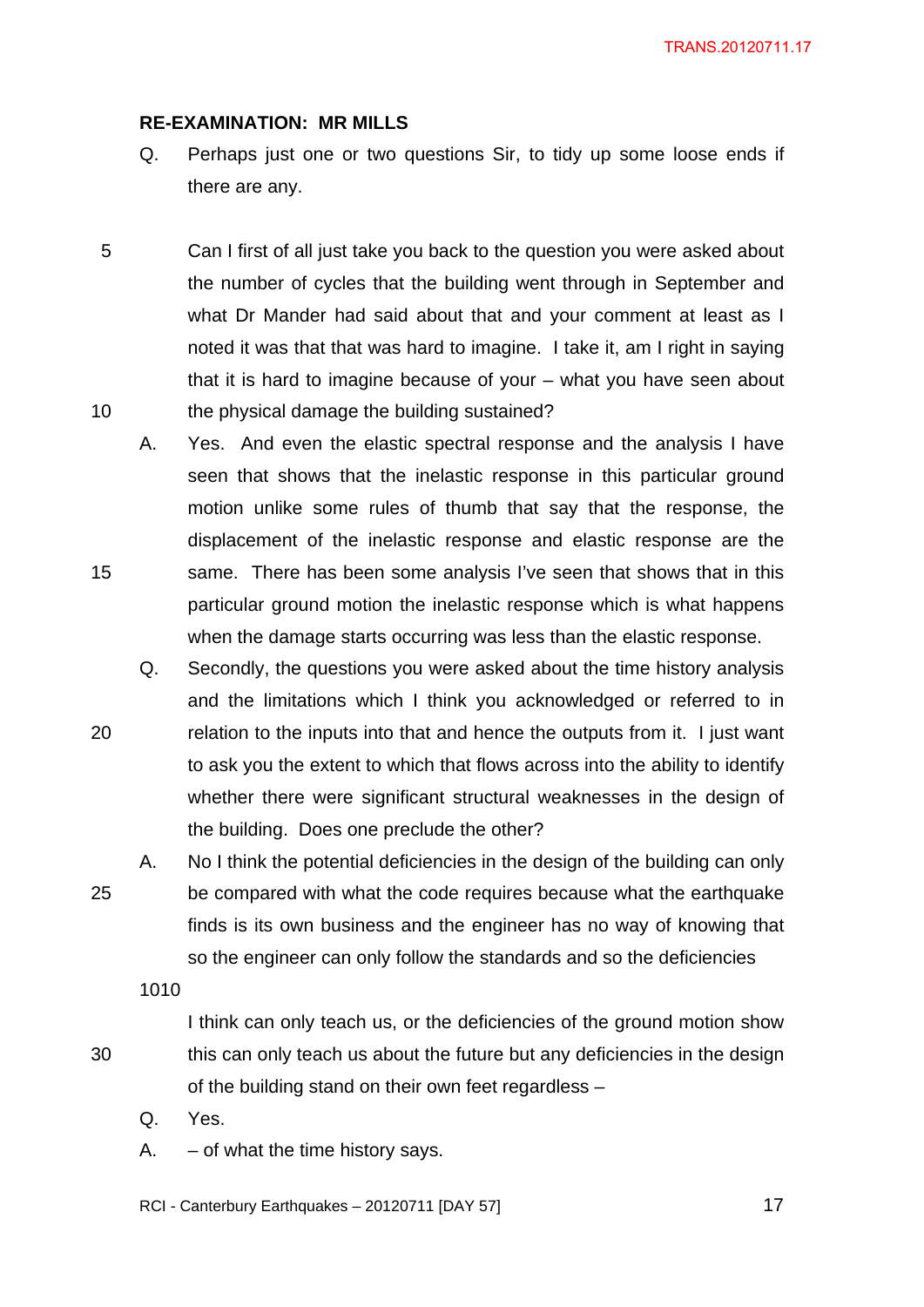- Q. Yes. Now finally just so the late hours you must have burned on getting on top of Dr Mander's evidence aren't lost to the Commission, are there any other points that you would like to make in light of your consideration of that evidence?
- 5 A. Yes. There are a couple of comments that I jotted down. Some of that had been covered already by the questions but I'll just quickly –
	- Q. Please?
	- A.  $-$  go through there, I'll even mention the page number. I quickly found those this morning and the red stickering was already mentioned but on page 5 it suggests that the building should have been red stickered due to its age and the apparent code level shaking and as I've said before I disagree with that. It's impractical method of doing red stickering and it's completely against any kind of rules that we've been using in the engineering profession for a long time.
- 15 20 The document many times suggests that there was a code level test and makes conclusions on that basis, so we've already discussed that. It certainly was approximately a code level as looked upon by the elastic response spectrum but I don't think you can make conclusions to say that that was a code level test and we've already discussed the reasons for that.

We've talked about, a little bit about the vertical ground motions. There

25

30

10

was a, there is a statement on page 6 that, "The vertical vibrations from the earthquake prior to February essentially would have broken the fixed end condition of the three span slab." I would interpret that from an engineering standpoint to mean that over each support there is resistance to deflections of the slab. We call it negative moment and New Zealand engineers have a slightly different name for it but it's provided by the reinforcement near the top of the slab and the drawings show a special reinforcement there made of bars which are quite ductile, so it's not clear to me what the reference is that they would have broken those areas. I don't believe that would have happened.

Q. Yes.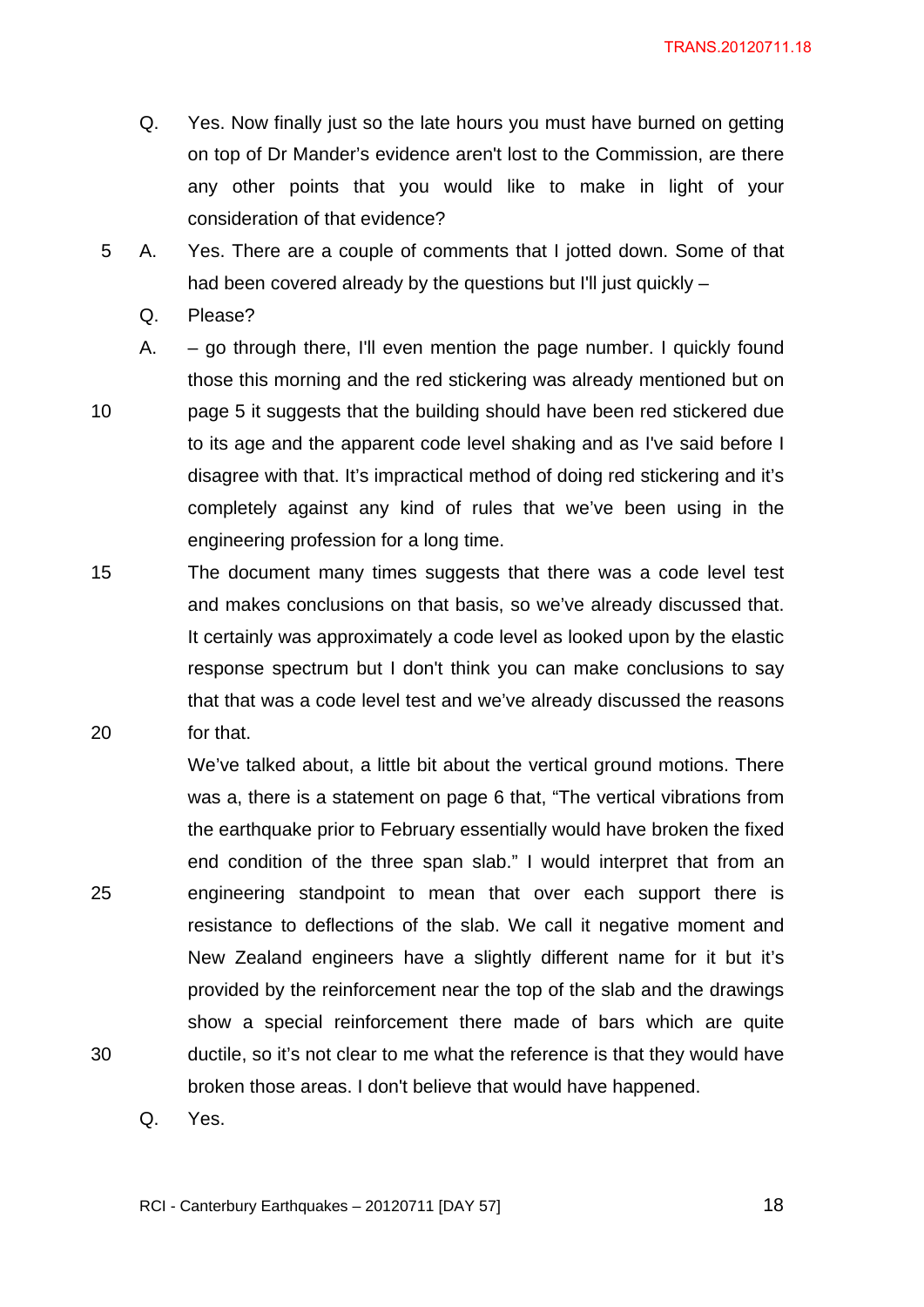- A. On page 9 it suggested, "Fatigue-like damage would already have existed in the joint prior to February," and we've talked about the joints a lot. We've talked about the winds and the brittleness of the wings.
- Q. Yes.
- 10 5 A. And the smooth precast sections. It's hard to believe that there was 50 such joints in the building and even though each one was not inspected it's hard to imagine that there was much working of that joint that would have caused fatigue without any evidence on the outside shell, any cracks along those wings, any spalling of a little piece of concrete. There's no evidence that such damage occurred in the joints so I would disagree with that.

There is considerable discussion throughout the document, well maybe not throughout, in several places of developer pressure to obtain more efficient construction and the interest rate and the expense of certain details. It is not clear to me how that relates to this investigation. It's still the responsibility of the engineer to meet the code. We all have pressures all the time but we discuss the irregularity pressures from architects. You still have to meet the code.

Q. Yes.

15

25

30

20 A. So I'm not sure that I agree that's germane.

On page 11 there's a quote that says something like there are many instances of so-called "soft storey effects have been caused by the presence of short shear critical columns". This is a little bit of engineering jargon but I think this is absolutely incorrect statement. Short shear critical columns is almost the opposite of a soft storey effect in buildings that causes damage so I don't know. I absolutely have no idea what the sentence is in there for and I totally disagree with it.

On page 12 it says, "The council permit did not require drag bars," and I again don't know what that has to do with anything. Regardless of what level of review or permit is issued does not change the responsibility of the engineer to meet the code and one of the very first premises of any seismic code is to have a load path. A load path means all the loads can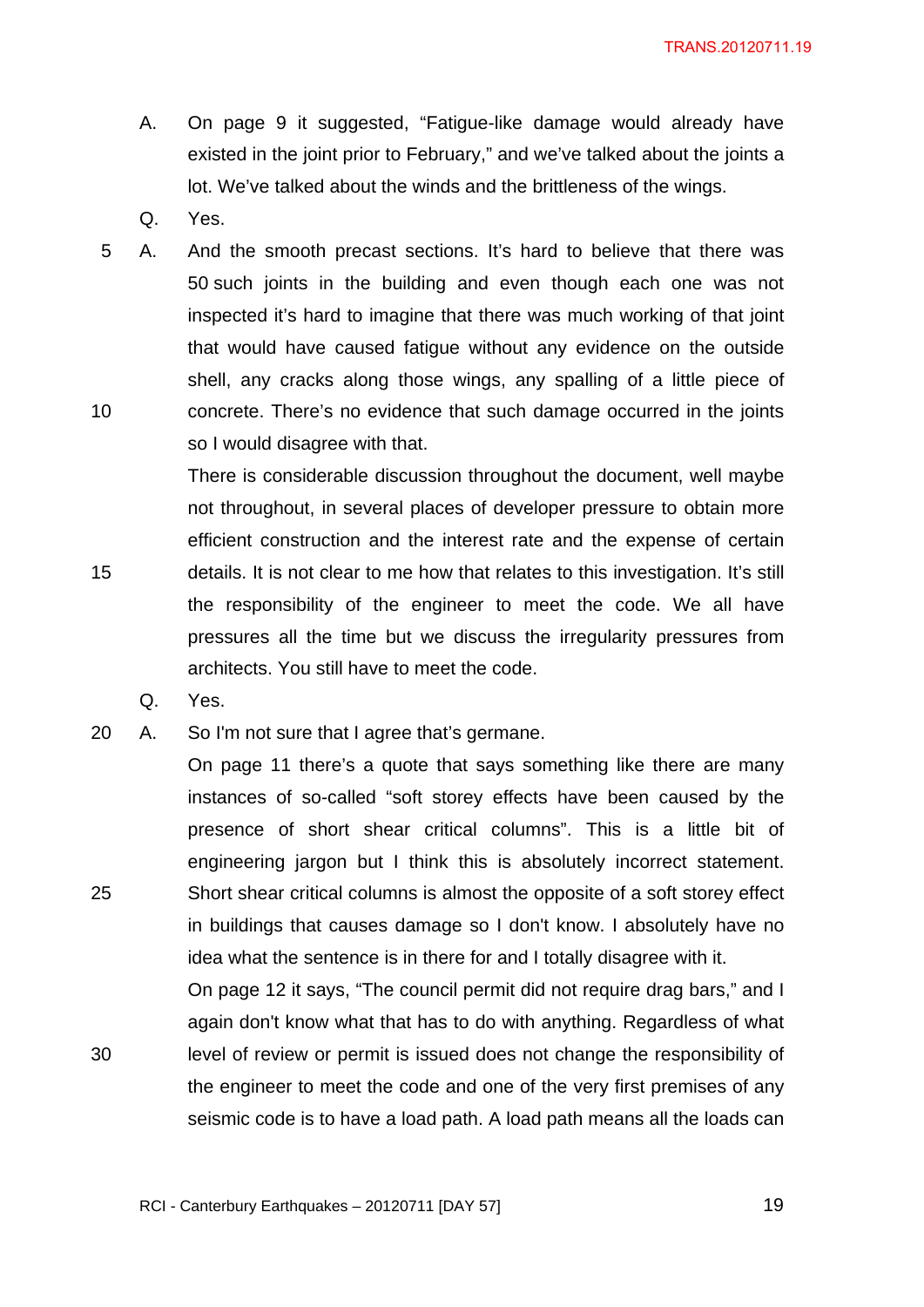get where they're supposed to be and certainly they have to get to the shear walls so it would seem to me that that is immaterial.

On page 12 it suggests that the P Delta which is an additional load caused in a side sway mode. As the column starts to lean over there's an axial load on this and that axial load tends to push the column even more when it, the column is absolutely vertical there is no P Delta but as it starts to go over there is a P Delta.

- Q. Yes.
- 10

15

30

5

- A. That P Delta is dealt with in most seismic codes as a design issue, maybe not in the mid-'80s but that's not the point. On page 11 it suggests that the P Delta at the perimeter of the building was less because the vertical loads were less and now if each frame were totally independent of one another that would be true but P Delta is normally thought of as a global issue so you have all the columns and all the load going at an angle because they're all tied together by a diaphragm. They can't move independently so the fact that the loads on the perimeter were less does not change the P Delta of the entire storey –
- Q. Yes (inaudible 10:17:05)
- A. which would drag those columns over.
- 20 Q. Yes.
	- A. So I disagree with that statement.

On page 13 there's a discussion of the west wall which is the CMU the masonry wall –

- Q. Yes.
- 25 A. which we've discussed a lot.
	- Q. Yes.
	- A. And there's a statement that says, "The west wall was unfit for the purpose of providing substantial degree of seismic resistance after September." Well it was never intended to provide any seismic resistance so –
	- Q. Yes, no, I understand that.
	- A. it's not, I don't know what that statement is there for.
	- Q. Yes.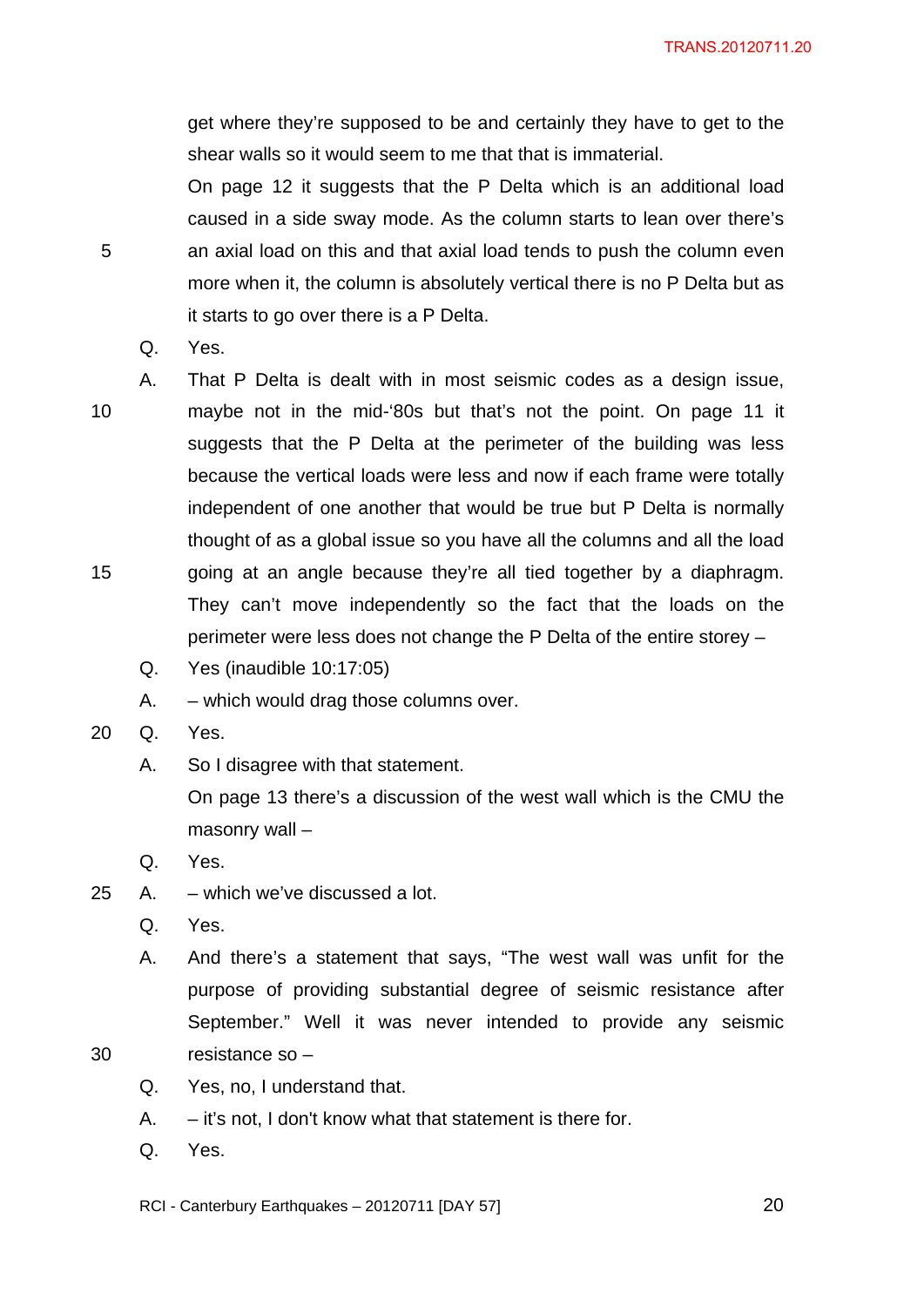- A. Page 38, it says, "The structure was designed as a shear wall building," and it's kind of a partial quote, "and a check was made that the principal gravity load bearing components were not put under excessive side sway displacement." I have seen no evidence that such a check was made.
- Q. We'll ask Dr Mander about that.
- A. I already mentioned that it's suggested that I propose the collapse rollover more than one storey was needed and I, if that, if I gave that impression I would like to clarify –
- 10 Q. Yes.

5

- $A. now that I didn't mean that.$
- Q. Yes.
- 15 A. And then we've already discussed the, my overall review of the collapse scenarios that they are all seem to be possible like others but they do have somewhat unlikely combinations of effects of the slabs that would be required to, for the buildings to fail in that way and that there seems to be some reliance on some eyewitness accounts and I have no criticism of that. I've done the same thing but I have not had a chance to review the ones that are quoted there.
- 20 Q. Yes.
	- A. So I would have to do that before, that might, that might either make my opinion of these collapse modes more favourable or less favourable –
	- Q. Yes.
	- A. or have no effect, I don't know. I'd have to read those to find out.
- 25 Q. Yes.
	- A. So I have some other marginal comments here but those are the ones that, those are the ones that I brought out as that I thought were somewhat germane to the, to my review of this.
	- Q. All right, well thank you very much, that's helpful.

#### 30 **QUESTIONS ARISING FROM COMMISSIONER FENWICK - NIL**

#### **QUESTIONS ARISING FROM COMMISIONER CARTER – NIL**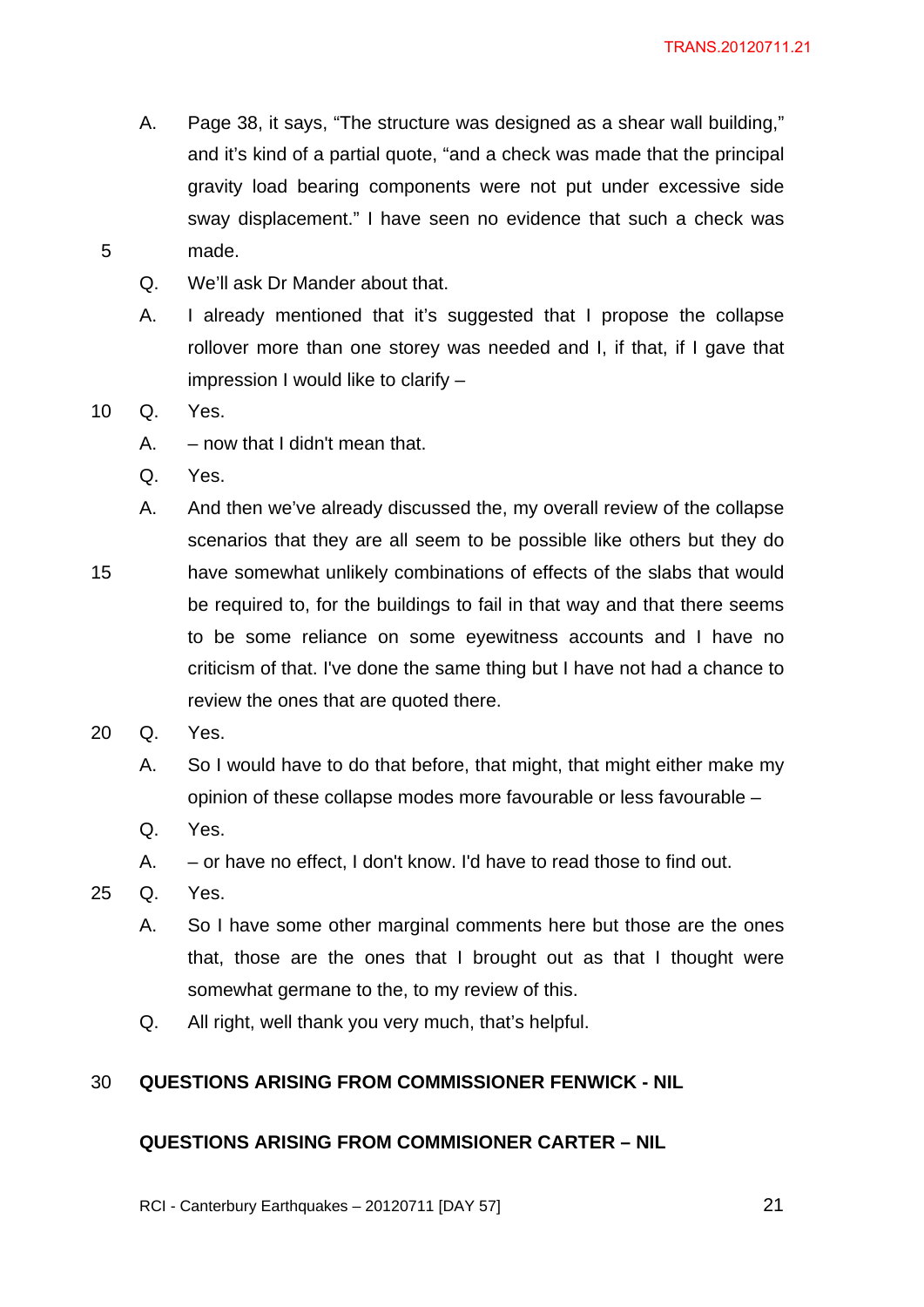# **WITNESS EXCUSED**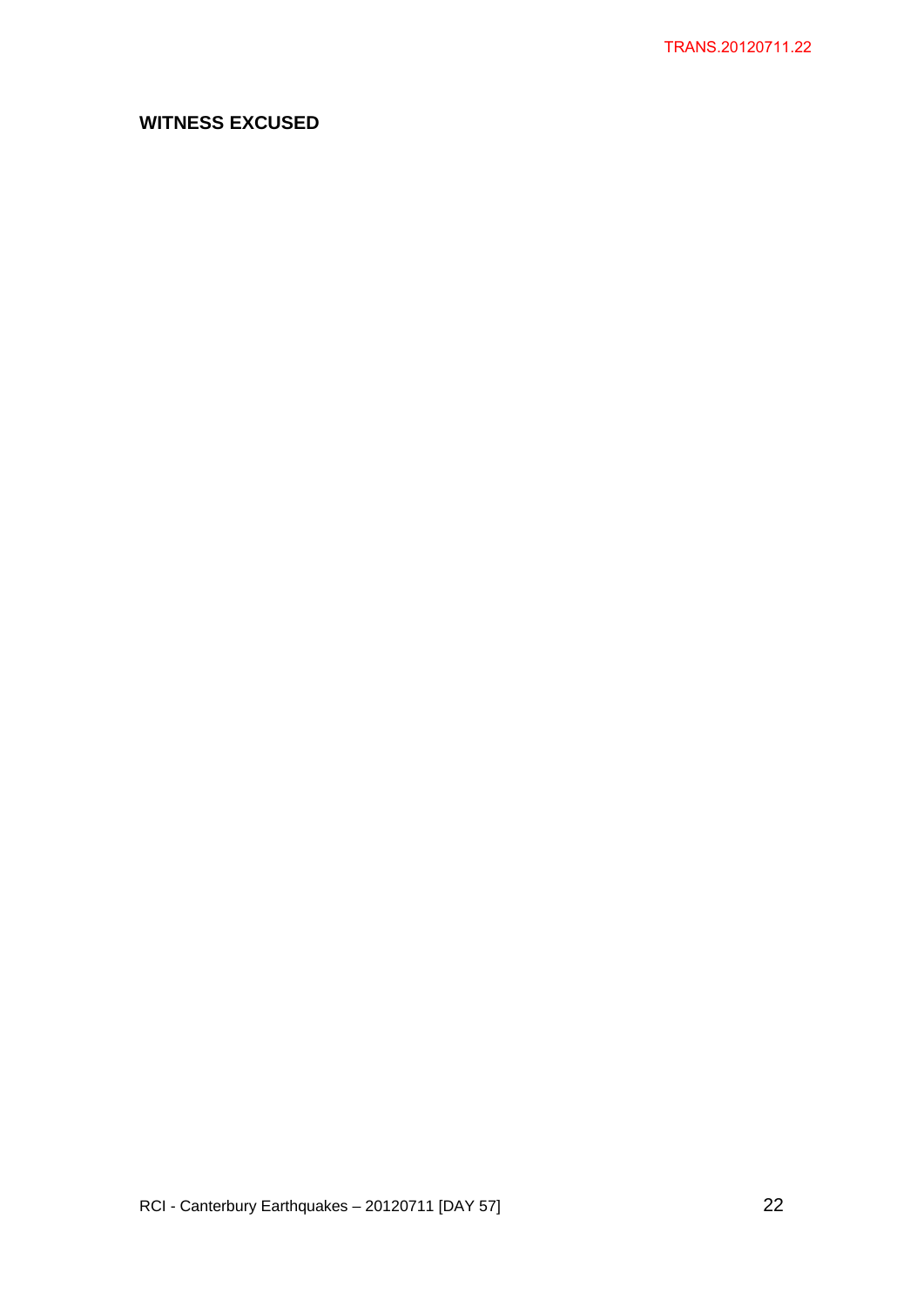# **HEARING RESUMES: 2.15 PM**

# **MR MILLS CALLS**

#### 5 **MICHAEL JOHN NIGEL PRIESTLEY (AFFIRMED)**

- Q. Now Professor Priestley your full name is Michael John Nigel Priestley?
- A. It is.
- Q. And you've prepared a written brief of evidence which you have with you?
- 10 A. I have.
	- Q. And that's dated the  $18<sup>th</sup>$  of May 2012.
	- A. Yes.
	- Q. And in addition to that you've prepared some PowerPoints that you'll refer to.
- 15 A. Yes.
	- Q. All right. Well I'll just take you through some of your background in that first, in that second paragraph and then just ask you to proceed. You have a PhD from the University of Canterbury.
	- A. Yes.
- 20 Q. You've been involved in seismic performance of structures for more than 45 years.
	- A. Yes.
	- Q. You were the head of the then Ministry of Works Central Laboratory.
	- A. That's not quite right. I was the head of the Structures Laboratory which was a unit of the Central Laboratories.
- 25
- Q. Thank you.
- A. I'm sorry that's a mis –
- Q. No, thank you. You were a faculty member at the University of Canterbury from 1976 to 1986?
- 30 A. Yes I was.
	- Q. You were a Professor of Structural Engineering at the University of California, San Diego from 1986 to 2000?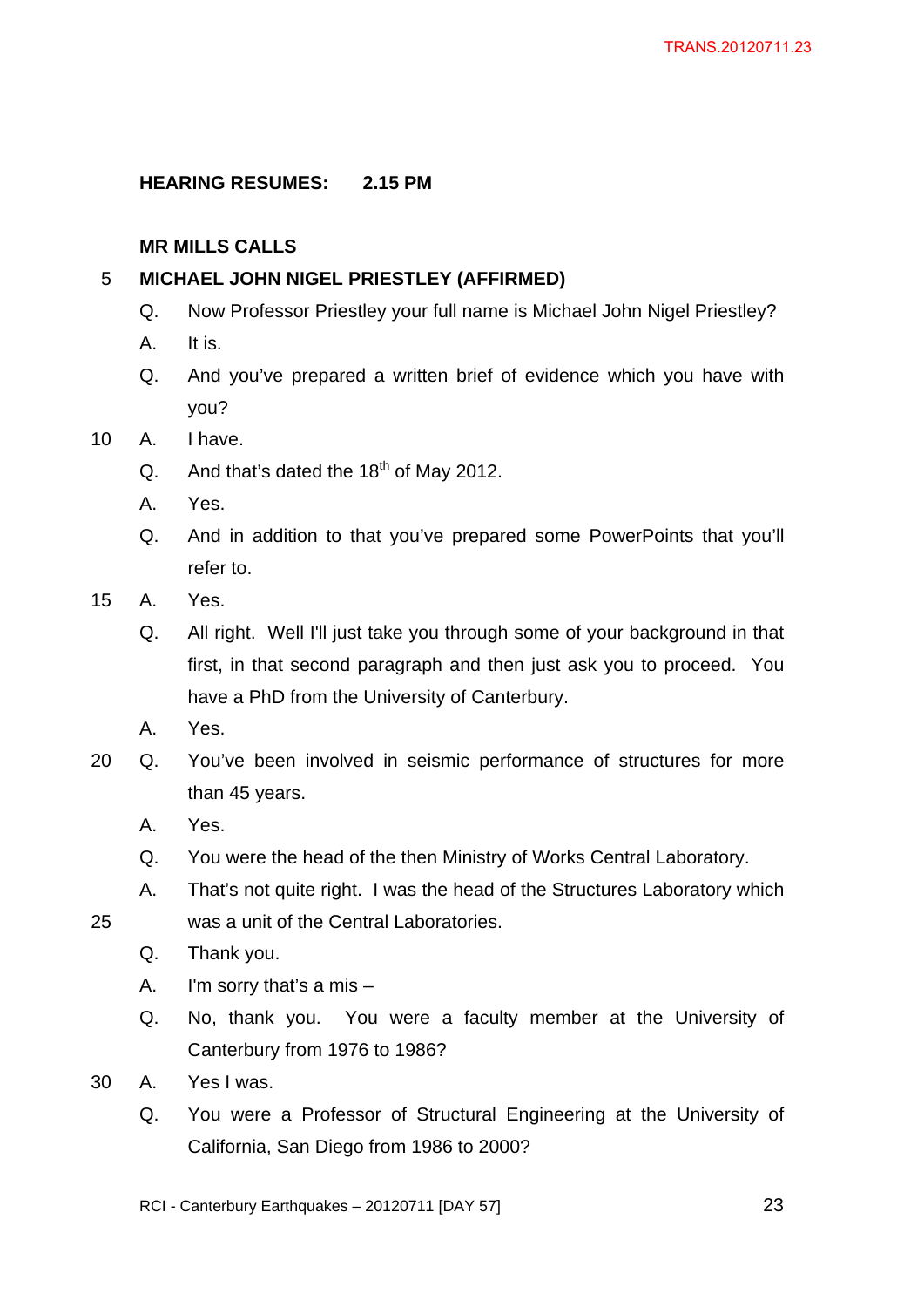- A. I was.
- Q. A co-director of the European School for Graduate Studies in Reduction of Seismic Risk, the Rose School, from 2001 to 2009.
- A. Yes.
- 5 Q. And you hold Emeritus status at both the University of California, San Diego and the Rose School presently.
	- $A.$   $I$  do.
	- Q. Thank you. Well then I'll just ask you to start going through your brief of evidence at paragraph 3.
- 10 A. Well that's again the statement. Do you want me to read that out, that I've been active in research authoring and co-authoring more than 700 articles and reports, mainly related to seismic design and performance of structures including three major reference books on seismic design of structures?
- 15 Q. I think just keep reading so it's in the record thank you.
	- A. I have received more than 30 awards, prizes or recognitions of my research over the years.

In my evidence I will address the following topics:

20 my involvement with the Department of Building and Housing, an expert panel,

> my areas of agreement with the Department of Building and Housing's consultant's report and the expert panel report of the CTV building, my areas of disagreement with the reports,

25 whether the design of the CTV building met best practice of the time. the state of the CTV building following the  $4<sup>th</sup>$  of September 2010 earthquake,

> the causes and likely sequence of collapse of the CTV building on 22<sup>nd</sup> February 2011.

30

I have read the Code of Conduct for Expert Witnesses and agreed to comply with it. I confirm that all of the matters to be addressed in my evidence are within my areas of expertise.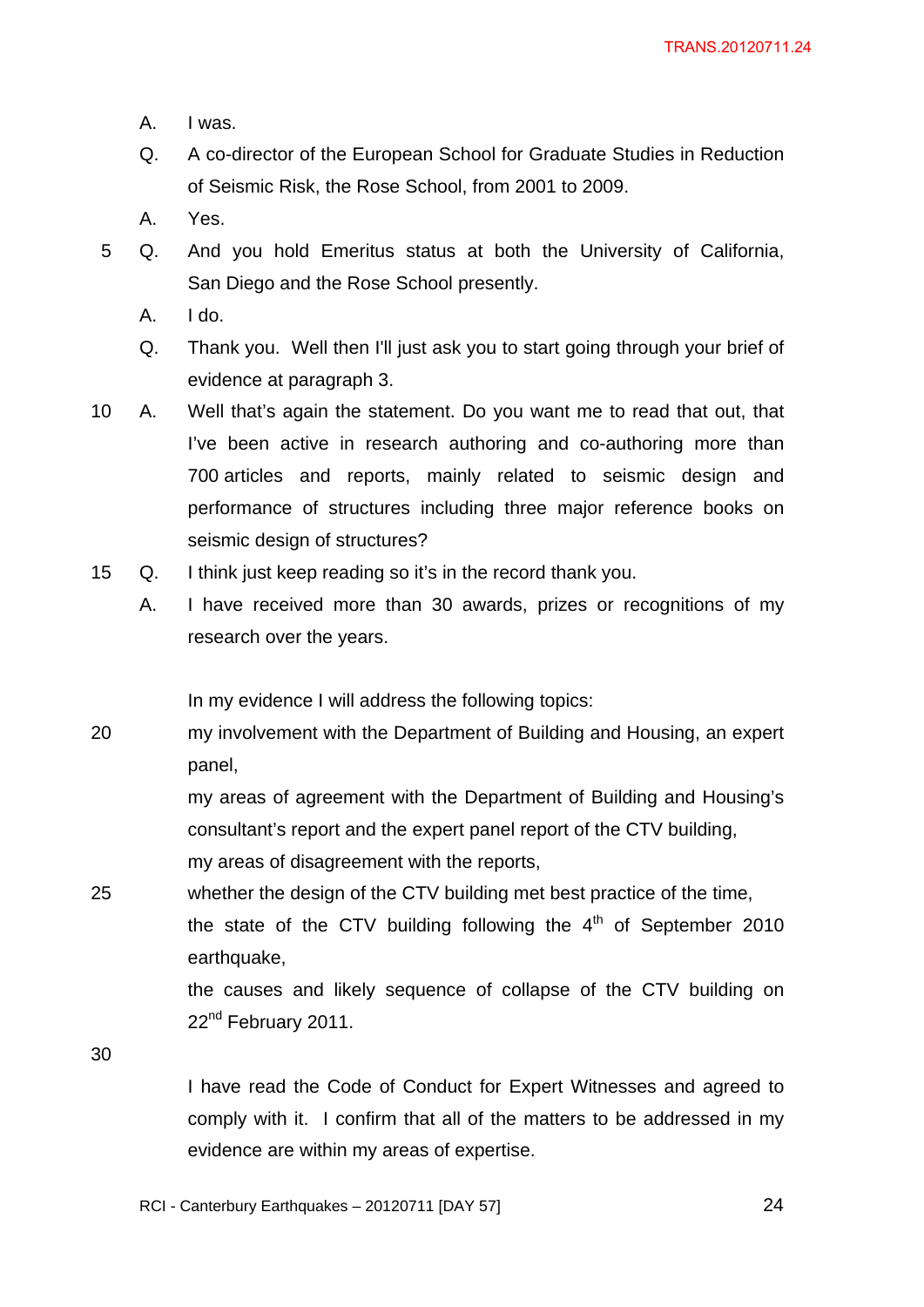The DBH expert panel.

5 10 15 20 25 30 I was appointed deputy chair of the expert panel assembled by DBH to investigate causes of damage or failure in the February 2011 earthquake of four buildings of major public interest. These buildings included the CTV building. The panel interacted with the consultants appointed by DBH providing guidance and assessment of the work carried out by the consultants. This was a continual process through the development of the consultants' reports and included additional analyses done by members of the panel themselves where appropriate and extensive comments and questions on the final and draft reports prepared by the consultants. Aspects of the consultants' reports were included in the summary report prepared by the expert panel. In some cases the emphasis in the expert panel report differed to a greater or lesser degree from that in the consultants' reports. Comments from the expert panel were essentially the view of individual panel members whereas the panel's report was required to be a consensus document. Inevitably some of the comments or views of individual panel members could not be included in the panel's final report. In the case of the consultant's report prepared by Dr Clark Hyland and Mr Ashley Smith on the CTV building collapse, called the CTV report in further reference from now on, there was some difficulty in reconciling the view of the consultants and members of the expert panel. This is referred to in the expert panel report at page 34, paragraph 4, which notes that although the panel supported the general conclusions reached by the consultants on the reasons for the collapse some members did not agree fully with the conclusions reached in the consultants' report on the identification of critical columns, the influence of spandrels and when in the collapse sequence the separation of the floor slabs and the north core occurred. I was one of the panel members who did not agree with all of the conclusions the consultants had reached on these issues. Because of my known disagreement with the CTV report in several significant areas and because my views also diverge from the expert panel report in

RCI - Canterbury Earthquakes – 20120711 [DAY 57]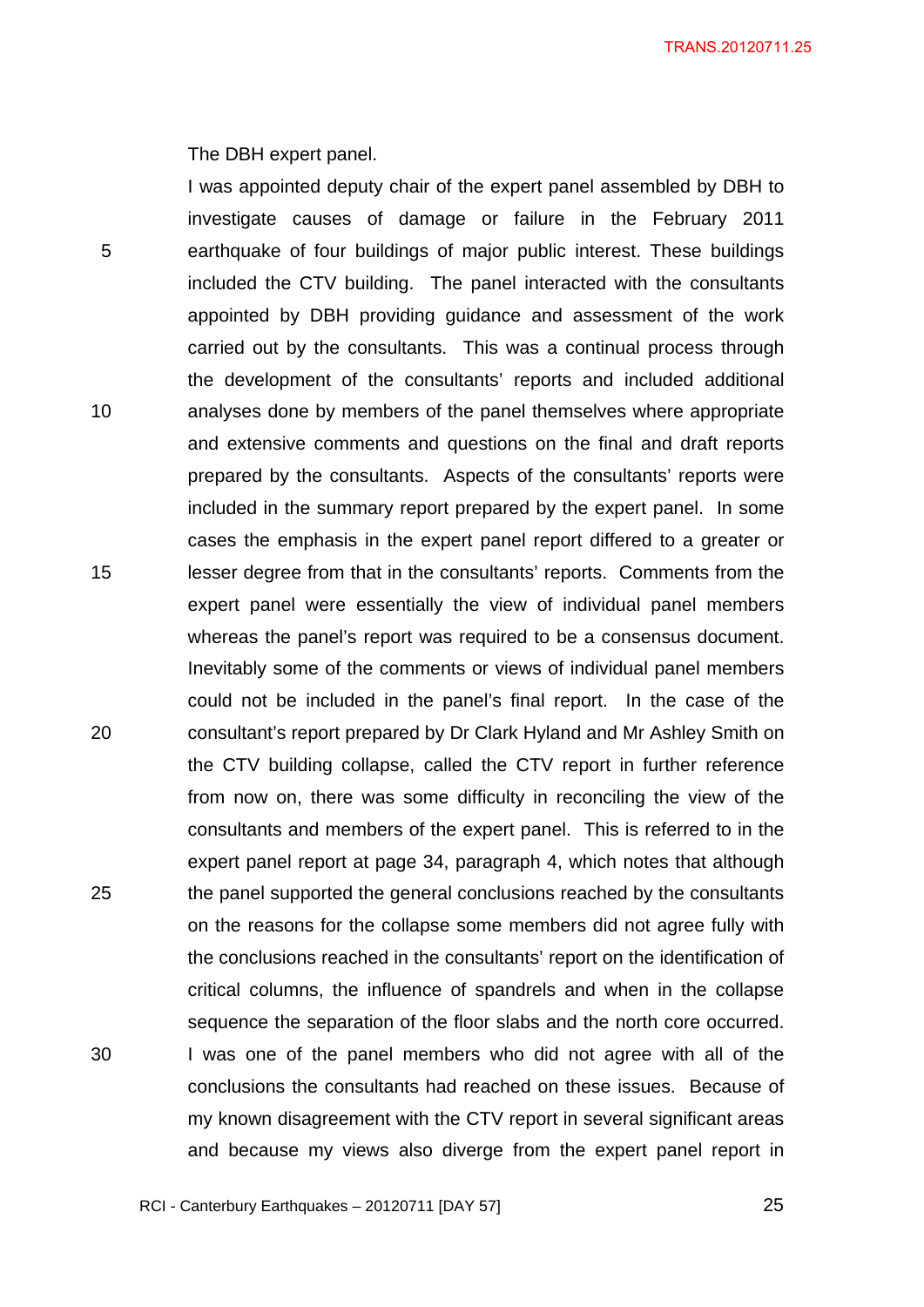some areas I have been asked by the Royal Commission to give evidence to it in a personal capacity and not in my capacity as the Deputy Chair of the Expert Panel. I will endeavour to present my evidence in a way that minimises the use of what are often highly technical terms used by structural and earthquake engineers, however, this cannot be entirely avoided. I also understand that my evidence is expected, well has occurred after evidence from other consultants and the panel's representatives and a number of these terms are likely to have been explained by them. Nevertheless I will occasionally try and make explanations of points that I think need to be made further. My evidence sets out and explains the differences of opinions between my personal view of issues leading to the collapse of the CTV building and the opinions expressed in the CTV report and, to an lesser extent, in the expert panel report. My views were all presented to the consultants who have considered them when writing their final report. However, though I am pleased with changes in emphasis included in the panel report I am not satisfied that all my concerns have been adequately resolved in either the CTV report or the panel report. The purpose of my evidence to the Royal Commission is to provide a clearer statement of my view on alternative collapse possibilities than was possible in the expert, in the panel report I'm sorry.

Areas of agreement.

5

10

15

20

25 30 Before dealing with these issues, however, it is important that I note that there is much in the two reports with which I agree. This is particularly the case with the panel report. Because my evidence deliberately concentrates on those areas where I disagree with either or both of the CTV report and the panel report it could give a misleading impression of my view of the bigger picture conveyed in the reports, particularly in the panel report. The areas where I have little or no disagreement with a report are: deficiencies in the design of the CTV building when considered against the code and best practice at the time, as described in section 9 of the CTV report and page 50 of the panel report.

RCI - Canterbury Earthquakes – 20120711 [DAY 57]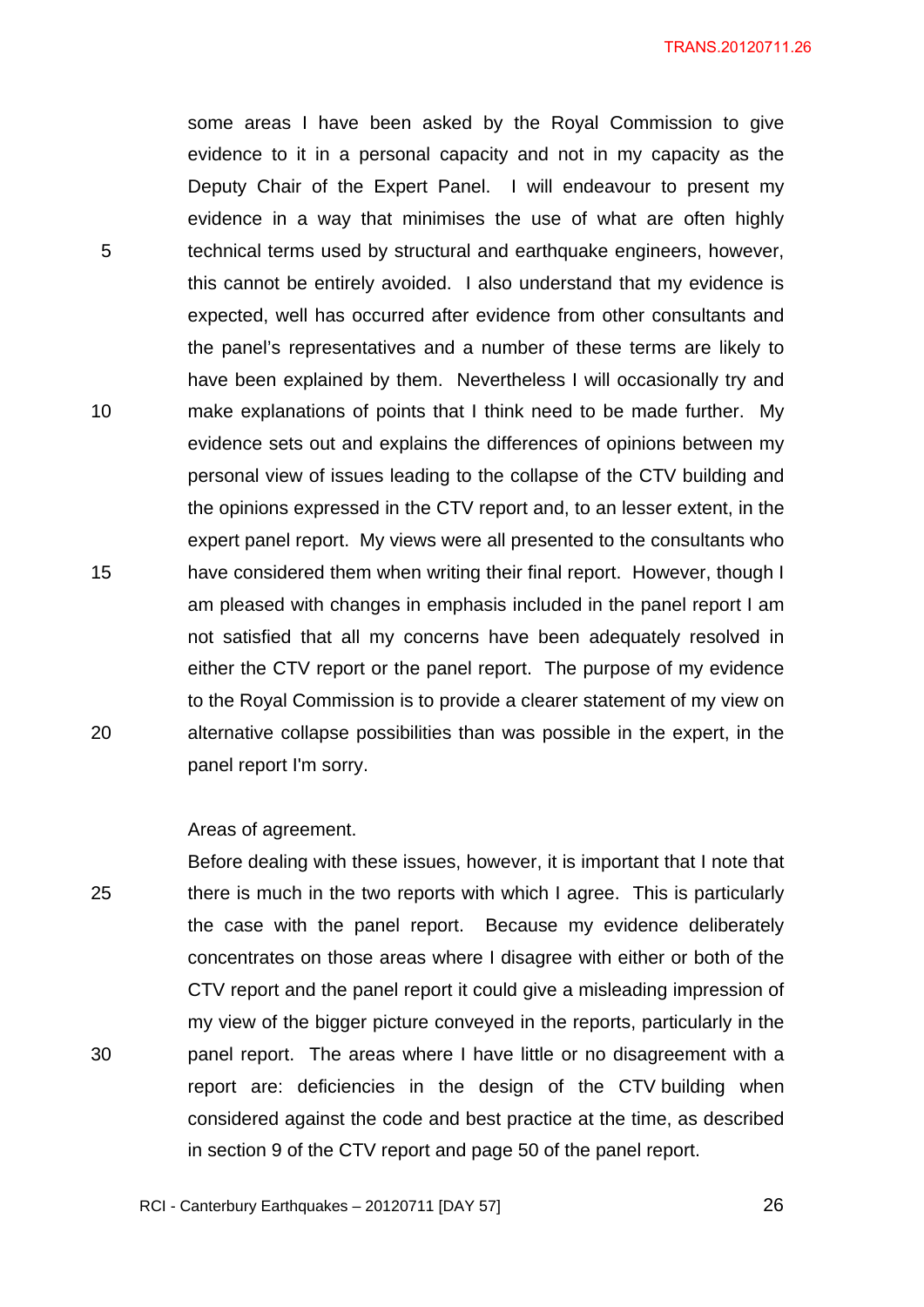- Q. Now Professor Priestley I'm just going to leave it to you to indicate when you want any of these references brought up. They're there if you want to have them brought up.
- A. Do you need to, do you want these put up or not?
- 5

# **MR MILLS:**

What's the Commissioners' wish on this?

# **JUSTICE COOPER:**

10 It's not necessary for our purposes although using your judgement those which are more important could well be brought up for the edification of the people in the gallery watching the proceeding.

# **EXAMINATION CONTINUES: MR MILLS**

- 15 Q. Well it might then be useful to bring these ones up because they do, for that very purpose, put the flesh around this of what ones you're agreeing with and what ones you're not agreeing with. So let's do that. So it's the first one there. BUI.MAD249.0189139.
	- A. So this is section 9, it goes on for several pages.
- 20 1425

30

- Q. Yes it does.
- A.  $-$  I'm not quite sure that it's going to be useful to  $-$
- Q. Probably not.
- $A. to go through them, in the sense.$
- 25 Q. Okay, it's in the report if anyone wants to read it of course. It's a public document.
	- A. Yep. And I think in fact the next thing, the next item, that's item B here clarifies some of this. The presence of critical vulnerabilities in the design drawings in relation to columns as referenced to on page 35 of the panel report. I don't know if you want to put that up?
	- Q. Do you think that would be useful, is it something you'd like me to do?
	- A. I don't actually.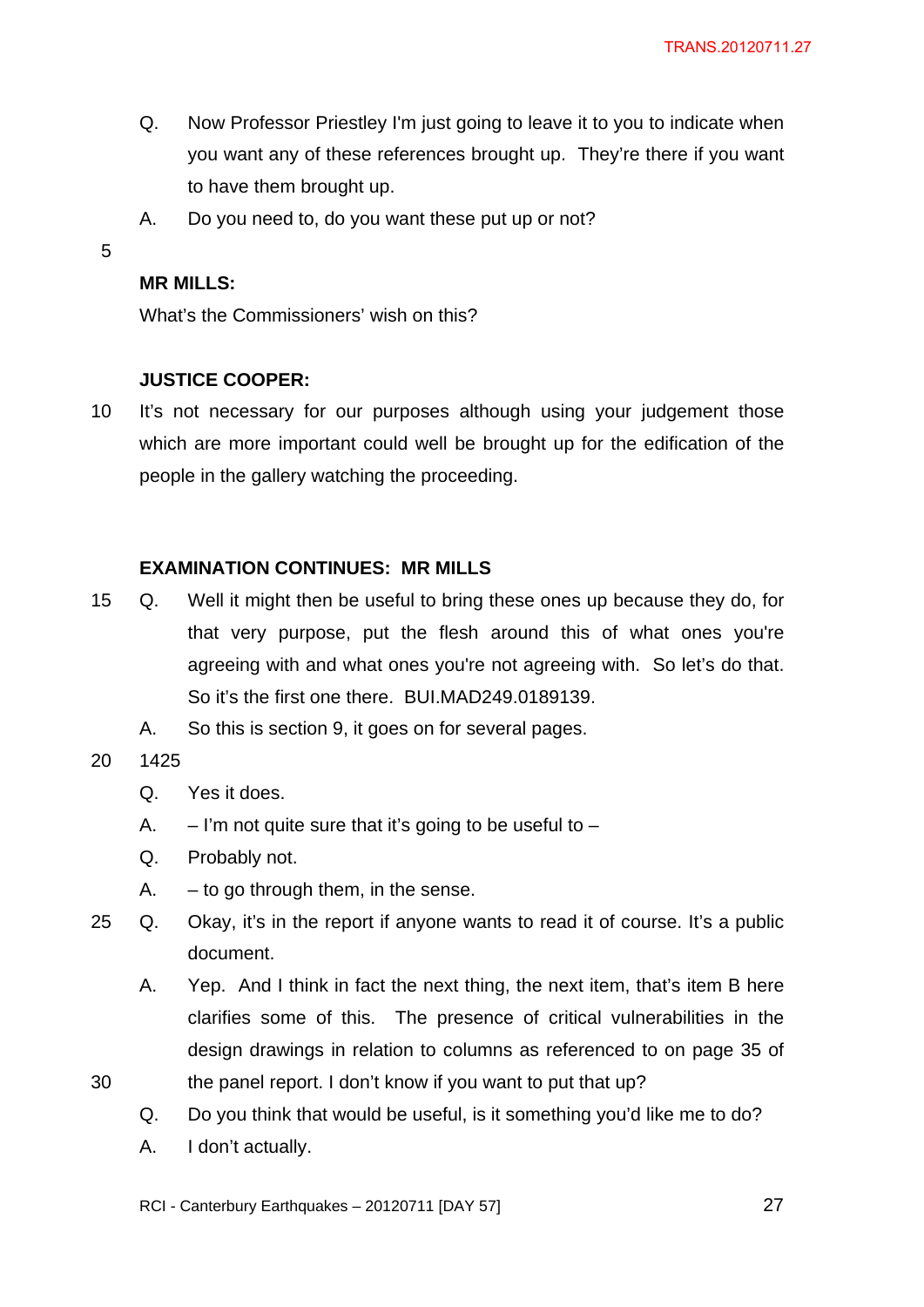- $Q.$  All right then let's just move  $-$
- A. I think it's fairly general, these comments that I'm making. Irregularities and lack of symmetry as referred to on page 37 of the panel report. The diaphragm connection as referred to on page 38 of the panel report. The general conclusions as to the factors contributing to the collapse of the CTV building as described under section 5.13 of the panel report, although I disagree about the extent of the contribution of each factor and the likely failure sequence. So I will be discussing that in much greater detail subsequently. The recommendations section 11 of the CTV report and section 5.14 of the panel report. So these are all areas which I am in general, this, in general agreement with. Can we have the
	- first figure please?
	- Q. Is that the first one in D, 1.16?
	- A. Figure 1 which is, B, this is of my own ones here.

# 15

25

10

5

# **JUSTICE COOPER:**

- Q. Yes this diagram is 402.1
- A. 402.1 indeed, so my ones are numbered sequentially from 402.1.

# **EXAMINATION CONTINUES: MR MILLS**

- 20 A. Are you not seeing anything here yet?
	- Q. Well no we're not either. Sometimes there's a bit of a delay.
	- A. There it is. This is just a plan view of the typical building and I just wanted to refresh people's minds on various aspects of it. The north core is this rather large conglomerate or complex of intersecting walls which contains the services and lifts and toilets, stairs and so forth. On the opposite side was the north coupled shear wall which we'll be talking about at various times.
		- Q. You mean south don't you?

30 A. South, sorry, my apologies on that. There is the wall which is the west wall here on line A which has a reinforced concrete frame with masonry panels inside which I'll refer to at various times itself, and there is the east wall, the east frame which is on line F itself which has particular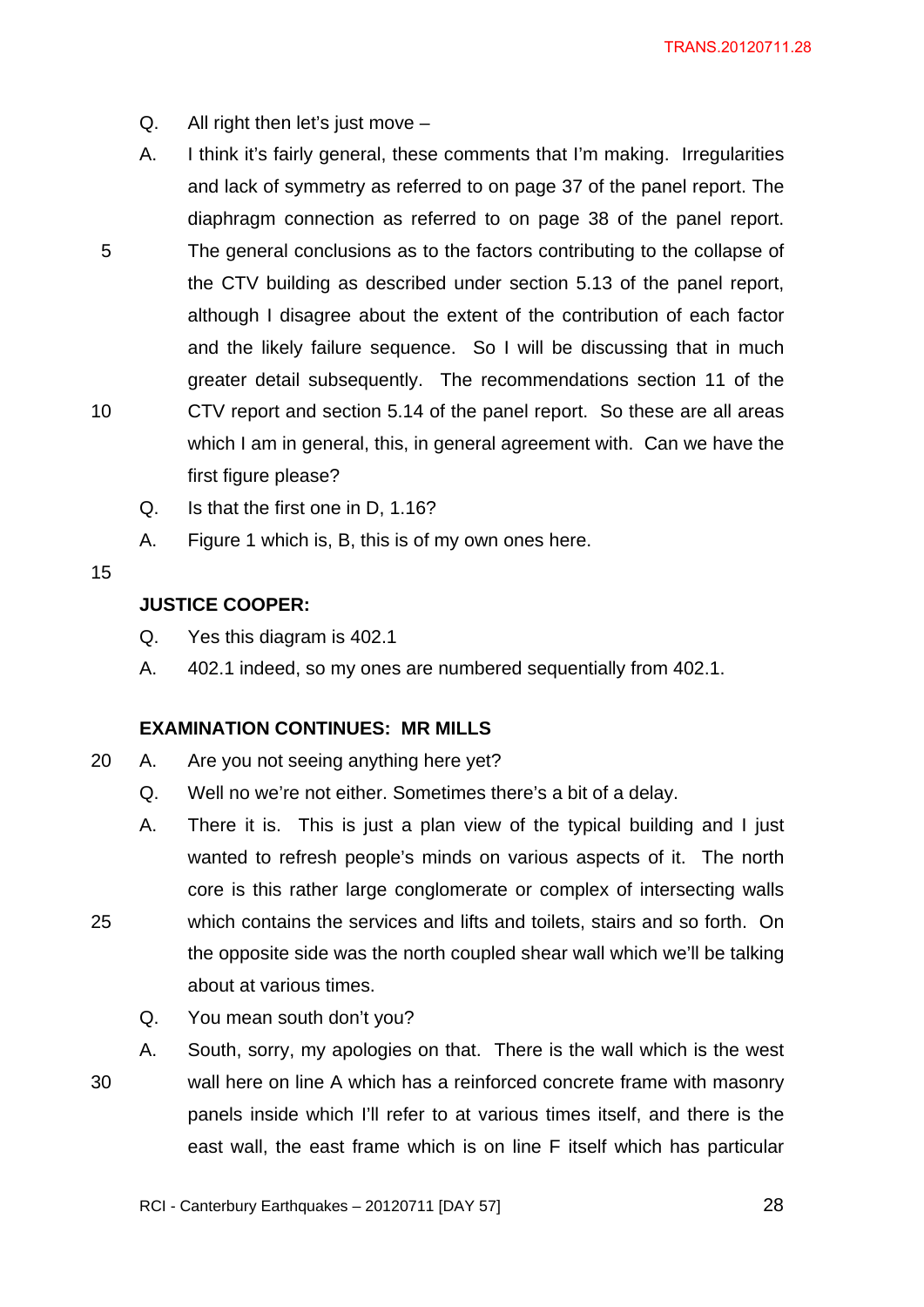spandrels in it, as does this region here, and we'll look at that in just a minute, and of course the internal columns, vertical circular columns at 400 millimetres diameter supporting the floor system which spanned only in this direction. So it's a one way floor system which was connected to the seismic resisting element, the main seismic resistant elements being the north core and the south coupled shear wall itself, though there is some capacity on the east wall as well.

# **JUSTICE COOPER:**

5

- 10 Q. Mr Mills I wonder if it would be helpful if Mr Priestley could be shown the plan that we had prepared which is 0486.1, just to have it in front of him because it's got less information on it Professor Priestley but it, you may find it useful to have it because it identifies the grids.
	- A. Thank you, that's a much clearer one.
- 15 Q. So we've all go that. It has got north at the top of the page which I am told which is really to suit my convenience, but don't let that worry you.
	- A. It's also convenient. I would point out that this one was, the one that I'm showing was selected by the Royal Commission.
	- Q. By a lawyer probably?
- 20 A. I just gave them and said, I want a figure of this.
	- Q. That's all right. I just wanted you to know that we do have this plan in case it helped?
	- A. That's great, thank you, much more useful.

#### **EXAMINATION CONTINUES: MR MILLS**

30 25 A. Can I go to the next figure though? The, my concerns with the CTV report are undue and inappropriate reliance on elastic response spectrum analysis which I'm just going to shorten to ERSA in future for assessing performance of the CTV building in the September 4, 2010 and February 22, 2011 earthquakes. Misleading information about the, or what I find to be misleading information about the, design seismic intensity for the CTV building. Excessive emphasis on the role of spandrel panels in the east and south faces, this is the east face and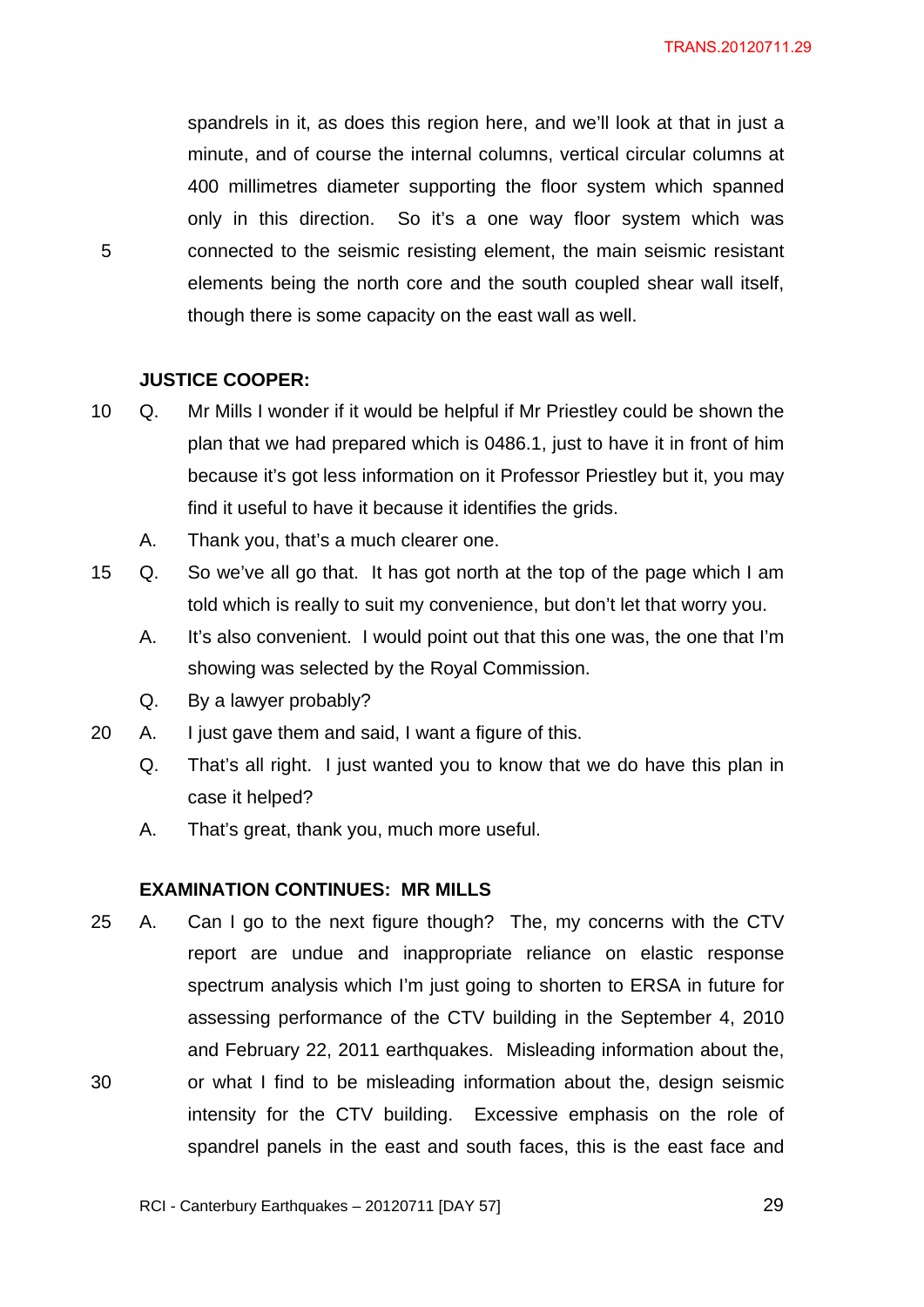this is the south face, and this region here is where the coupled shear wall is, and these are the spandrels which are architectural elements on the lines of the beams on both faces of the building here. In the report these spandrels were, well assume a very high importance to the predicted failure mode of the building itself which I don't believe is appropriate.

5

10

Another area of disagreement is the view that the exterior columns were more likely than interior columns to initiate failure, and again it's particular these columns on the east wall rather than the internal ones, or the columns on the south wall.

Rejection of connection failure between the floor diaphragms and the north structural core as a high-probability failure initiator.

Excessive emphasis on torsional eccentricity, based on ERSA analysis.

15 The modelling of masonry infill panels on line A and the assessment of the effect of the infill on the building performance. You'll recall that line A is the one that's hidden out of here but parallel this is line F, line A is parallel to it on this side here, and there was masonry infill over the lower three levels.

20 A reluctance to accept the results of the nonlinear time history analyses where these did not agree with the consultants' view of the collapse sequence, and the methodology for the displacement compatibility analysis used in the consultant's appendix F to the CTV report.

My evidence now addresses these issues in more detail.

25 30 A, Reliance on Elastic Response Spectrum Analysis, ERSA, and could I have figure 3, the next figure? Some of the significant areas of disagreement stem from the reliance in the CTV report, let me read that again, stem from the reliance the CTV report has placed on ERSA. The initial analyses and development of the consultants' view of factors leading to the collapse of the CTV building, were based on ERSA analyses and eye witness accounts. It is my firm opinion that the ERSA was unsuitable for determining the causes and sequence of the CTV building collapse. It is a design tool intended for determining the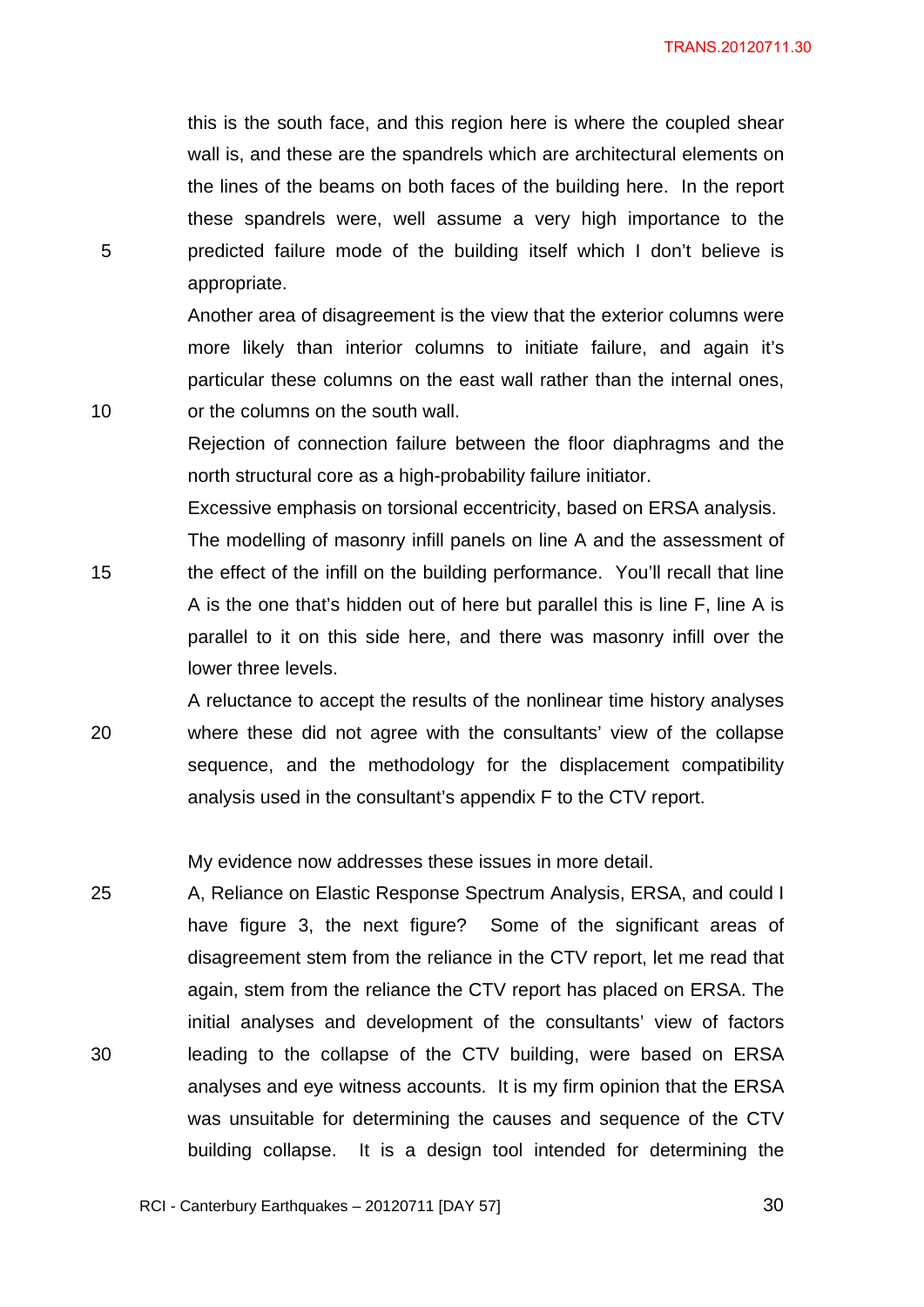required strengths of structural members to satisfy code-specific seismic input. It is not suitable for determining the expected response when assessing a building. It's because of these concerns and, and others that, sorry, it's because of these concerns I and other panel members had about the reliance the consultants had placed on this analysis, the ERSA analyses, that the panel required a nonlinear time history analysis to be carried out. This produced some significantly different results that have not been adequately addressed in the CTV report or, to a lesser extent, in the panel report. And I should amplify this now, that I was not aware and I'm not sure that other panel members were aware, that initially when the consultants started work on the CTV that they started work on a nonlinear time history analysis as well as the ERSA, but that work on this was halted in May at the instructions from Dr Clark Hyland, and this was later reinvigorated in late August or middle of August. The

15 1435

30

5

10

20 25 unsuitability of ERSA for determining the collapse issues is clearly stated in the recommendations of the NZ Society for Earthquake Engineering (NZSEE) for "Assessment and Improvement of the Seismic Performance of Buildings in Earthquakes", 2006, that is the title of the document. Section 4.3.2(b) (ii) Modal Response Spectrum Analysis (EMA). EMA is just another terminology for ERSA. They are the same type of analysis. And the provisions there recommend against use of ERSA for building assessment where inelastic response is expected. And as I note in my text EMA and ERSA are different terminologies for the same procedure. Problems identified by the NZSEE Recommendations with the use of ERSA for building assessment include:

Inadequacy in determining member inelastic deformation.

Underestimation of higher-mode effects when inelastic response is expected,

and overestimation of torsional response and you can see that these are identified in this slide here. ERSA is a design method for determining required members strengths to code input. ERSA is not suitable for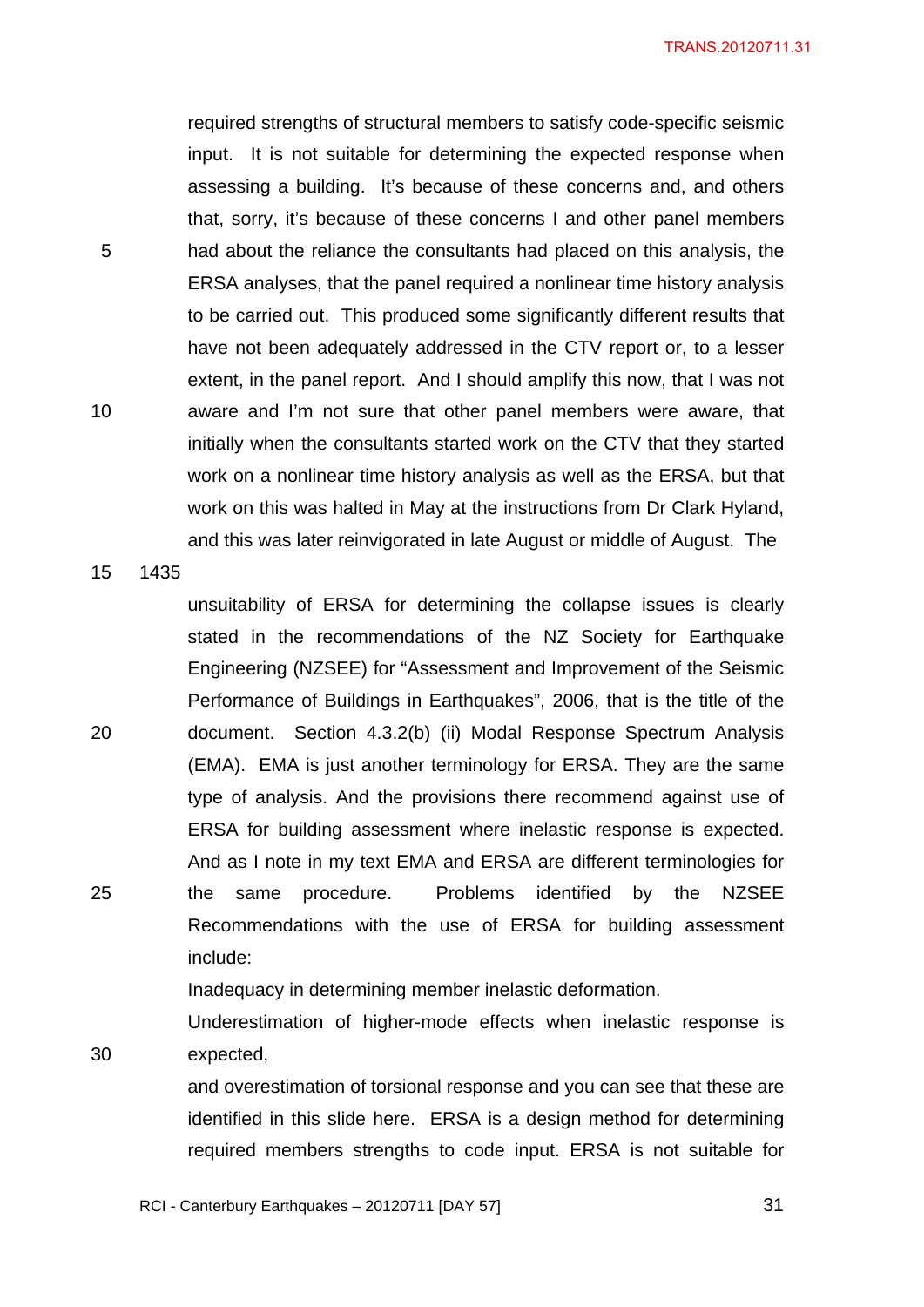determining expected response to an earthquake and I will amplify that later. These are the recommendations of the society against ERSA inadequacy in determining member elastic deformation, I have just read these three out and these conditions all existed in the CTV building. ERSA cannot predict when during earthquake response the predicted approximate maximum actions would occur and that has some significance in trying to determine a sequence of collapse.

5

10 15 20 25 30 By way of a very brief explanation of what I am referring to: "Member" refers to the various structural elements of a building, for example, the beams and columns. "Elastic deformation" is deformation, or displacement that will disappear if the forces causing the deformation are removed and could I have the next figure please. Right and this is just a very rough sketch here describes a generic building itself being deformed under the effects of an earthquake and these deformations can be considered to be both elastic and inelastic depending on the intensity of the response. Elastic deformation is deformation or displacement that will disappear if the forces causing the deformation are removed. While inelastic deformation is the additional deformation or deflection that will remain after the forces are removed. Under lowlevel seismic excitation the building deformation is essentially elastic and that's illustrated in here in this rather simplistic graph which has displacement along this axis and some characteristic inertia force which is shown here, the forces, the inertia forces which cause the building to displace. Here, under low level of seismic excitation the response may be idealised as simple elastic, meaning that it loads up a path and unloads down the same path itself and when the earthquake is finished or the series or the section of the earthquake that we are considering at this time is finished the deformation is zero. Under higher levels of seismic excitation the response may be inelastic. Inelastic deformation implies damage to the structure which is expected under high levels of seismic excitation and is accepted under code design and in this case here we are seeing that perhaps instead of finishing at this level the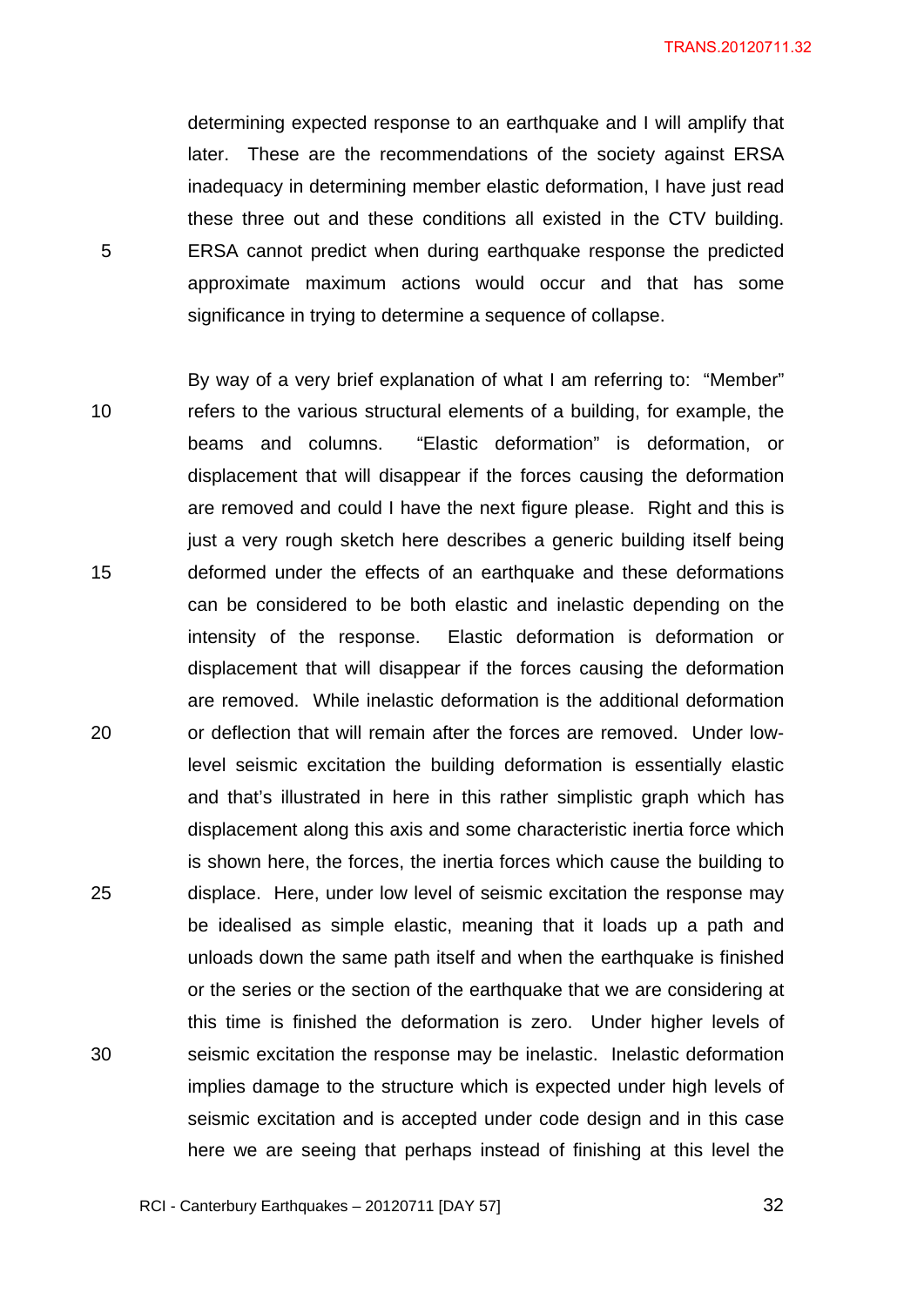deflections have got rather larger and the structure has got up to close to its maximum strength and deforms essentially at constant strength and then when it unloads it doesn't normally unload down the same line, it unloads to have some residual displacements or residual deformations.

5

10 15 20 25 30 I have also mentioned in the previous things, modes and higher mode effects and I would like to discuss those with the next slide too. 'Mode effects' refer to the way a building vibrates in an earthquake. This can change during the course of an earthquake. Buildings respond differently depending on the size and shape of the building and the nature of the ground shaking. The building responds in a combination of the various possible modes of vibration and the characteristics of the modes change if the building responds inelastically to the earthquake. The first or fundamental mode typically provides the largest part of the building response to an earthquake. So here is our building again and this was the type of deformation we showed in the previous slide where essentially the displacements increase as you go up the height of the building and something like a linear although not necessarily linear fashion and this is, normally the structure has the fundamental mode which has the highest, sorry the lowest period of response itself but it is not necessarily the only way in which the structure responds and we are showing here a deformed shape which is more or less characteristic of the second mode of response and you can see that it is very different. Under this type of displacement parts of the building displace in one direction and others in another direction and as we go further up and to the third mode, each of these having a smaller period than the previous one, we see greater complexity in the response. Now with a multistorey building under earthquake response, the response is always a combination of these but it is also worthwhile noting that the characteristics in terms of the displaced shape and also in terms of the periods change with the intensity. This is particularly true of the first or fundamental mode and less of an issue with the second and third

RCI - Canterbury Earthquakes – 20120711 [DAY 57]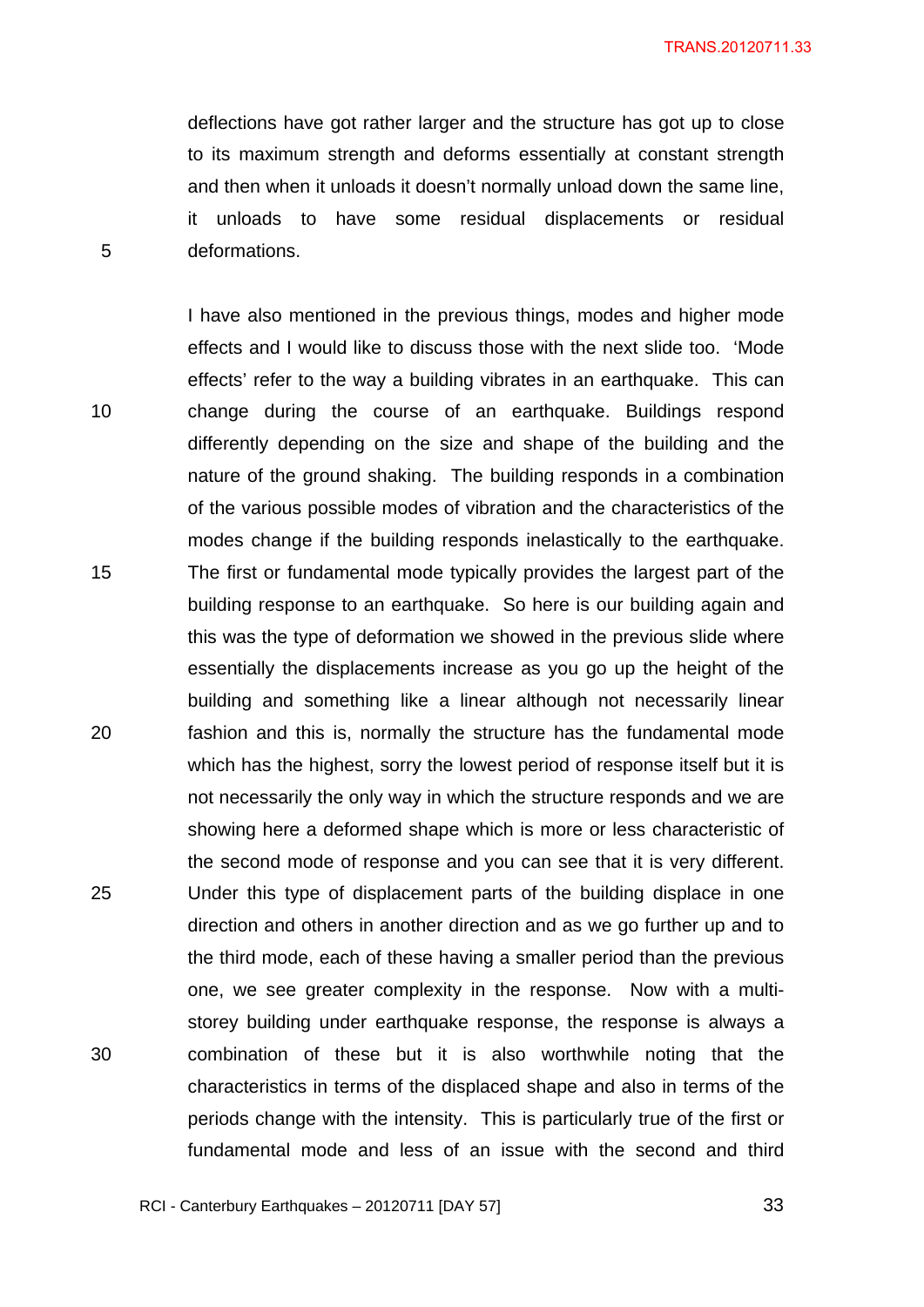modes, their characteristics do not tend to modify to the same degree as the fundamental mode modifies under inelastic response.

5 10 15 20 25 30 'Torsional response' which I have also mentioned in identifying problems with the ESRA approach, refers to the twisting effect on a building and/or elements of a building. It is greater in buildings that are eccentric, in other words buildings where the strength and stiffness of the lateral-force resisting members, the beams and columns, are not symmetrically located on the building plan which in the case of the CTV building the principal lateral-force resisting element was the north shear core and this was at the extreme north edge of the building and outside the building envelope. So this was a very eccentric type of building. In addition to the problems with ERSA identified by the NZSEE recommendations, the important fact could be added that ERSA provides only an approximate estimate of the peak elastic response of structural actions that is for example the member forces or displacements over the duration of the seismic response and this elastic response assumes that the structure has sufficient strength to respond without inelastic response. I have mentioned that inelastic response modifies the structural performance. It cannot predict inelastic deformations. It cannot determine when these peak response levels occur in the structural elements. In fact, different actions may peak at different times in the seismic response. This is particularly important when interpreting the response from the peak levels. For example, the peak floor diaphragm inertia forces are not normally provided in the computer output from an ERSA analysis. At any instant of the response, they can be determined from the storey shear forces in the members above and below the floor diaphragm being considered. However, the peak floor diaphragm inertia forces during the seismic response cannot be determined from the peak predicted storey shear forces above and below the floor under consideration, since it is unknown, and unlikely, that the peak storey shears above the floor and below the floor will occur at the same instant in the building response.

<u>34</u>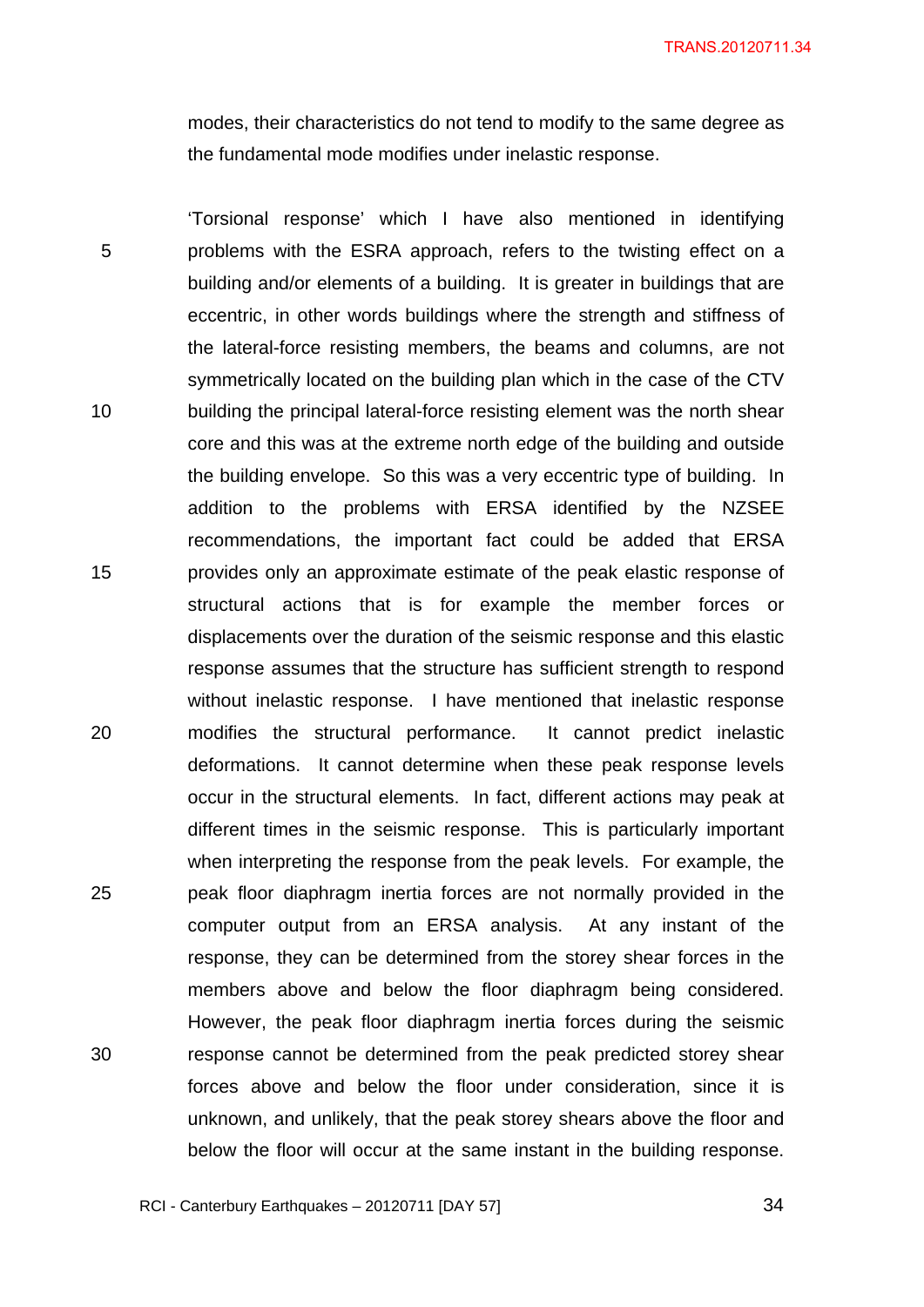Further, ERSA is particularly inappropriate when used with recorded response spectra rather than with smooth response spectra. This is because actual response spectra are typically very irregular, with large changes in spectral amplitude for very small changes in effective period, and could we have the next figure please. I think this is, can be illustrated here. I will just read a little more first and then come to this slide. The ERSA assumes that the periods associated with the various modes of response stay constant through the building response, whereas if inelastic deformation occurs, the periods lengthen, and

10 1445

15

20

25

30

5

particularly the fundamental period, lengthens. The effects may not be significant when related to the design spectrum but can result in very large areas with real spectra as the response ordinate may increase or decrease. Also small areas and small errors in calculated periods have a much great effect on predicted response of a building to a real spectrum than to a smooth response spectrum. So we're looking at that here. We can say here that this is an example, the grey one here is an example of a design spectrum itself and we can see that if the period lengthens by a little bit the response which is shown here, the spectral acceleration response, does not change markedly in any of these three different design ones. However, if you take this extreme example here if you look at the response at this period here, which is about .6 seconds, and then look at the response to maybe .65 seconds period here it's suddenly changed enormously from here to there whereas over the same period shift the design spectrum has changed very little. So there's a real danger in using ERSA when you're actually using real recorded response spectra. As a consequence of these problems with ERSA and the great importance of obtaining analysis of the CTV building that could be relied on in determining the collapse scenario the panel required the consultants to carry out a non-linear time history analysis. This decision was made after the panel had received the first draft of the CTV report. If I recall correctly this was during a meeting of the panel in August 2011. As the consultants did not directly have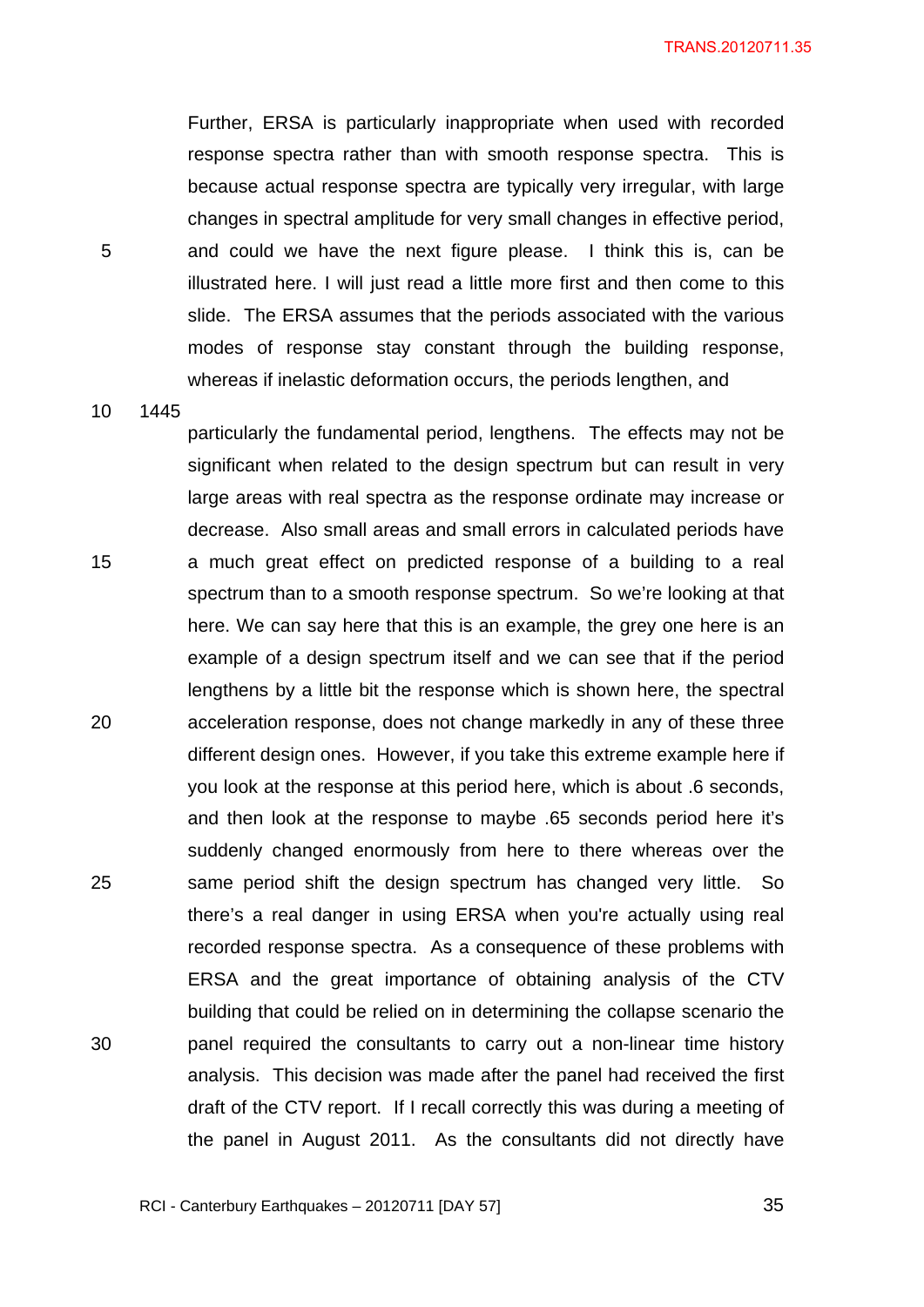expertise in non-linear time history analysis a decision was made to employ Compusoft, a consulting firm specialising in high-level structural analyses including non-linear time history analysis. Now I explained earlier that it was, I was not aware that, in fact, Structure Smith which is the company which was looking after the analyses in conjunction with Hyland Consultants had already commissioned Compusoft to do such an analysis but the work had been discontinued at an early stage based on instructions from Clark Hyland. That's just a point of clarification which I don't believe has any particular significance. So interaction between the consultants and Compusoft in preparing the necessary input data and interpreting the results was provided primarily by Ashley Smith of Structure Smith, though considerable input was also provided by panel members including myself. The advantages of a non-linear time history analysis over ERSA include, and could I have the next, you've beaten me to the gun, excellent. So we can just read these. Direct computation of inelastic deformations. Output of time-dependent values of critical results such as the forces applied to the members and the resulting deformations of each of those members. Direct determination of which members or member, member or members firstreach failure thus providing information on where failure might have initiated. The ability to impose orthogonal seismic accelerograms, that is, the recordings of the ground shaking the two horizontal and the vertical direction simultaneously. In other words to feed in the assumed actual effects of the ground shaking on the building to the best of our knowledge with that shaking occurring from different, various different directions itself.

As with all analytical procedures and approaches there are limitations to what can be achieved with non-linear time history analysis, and could I have the next one, and these include the following:

Limited ability to model strength degradation during a failure scenario. So this is quite important. Non-linear time history analysis is extremely

RCI - Canterbury Earthquakes – 20120711 [DAY 57]

15

10

5

20

25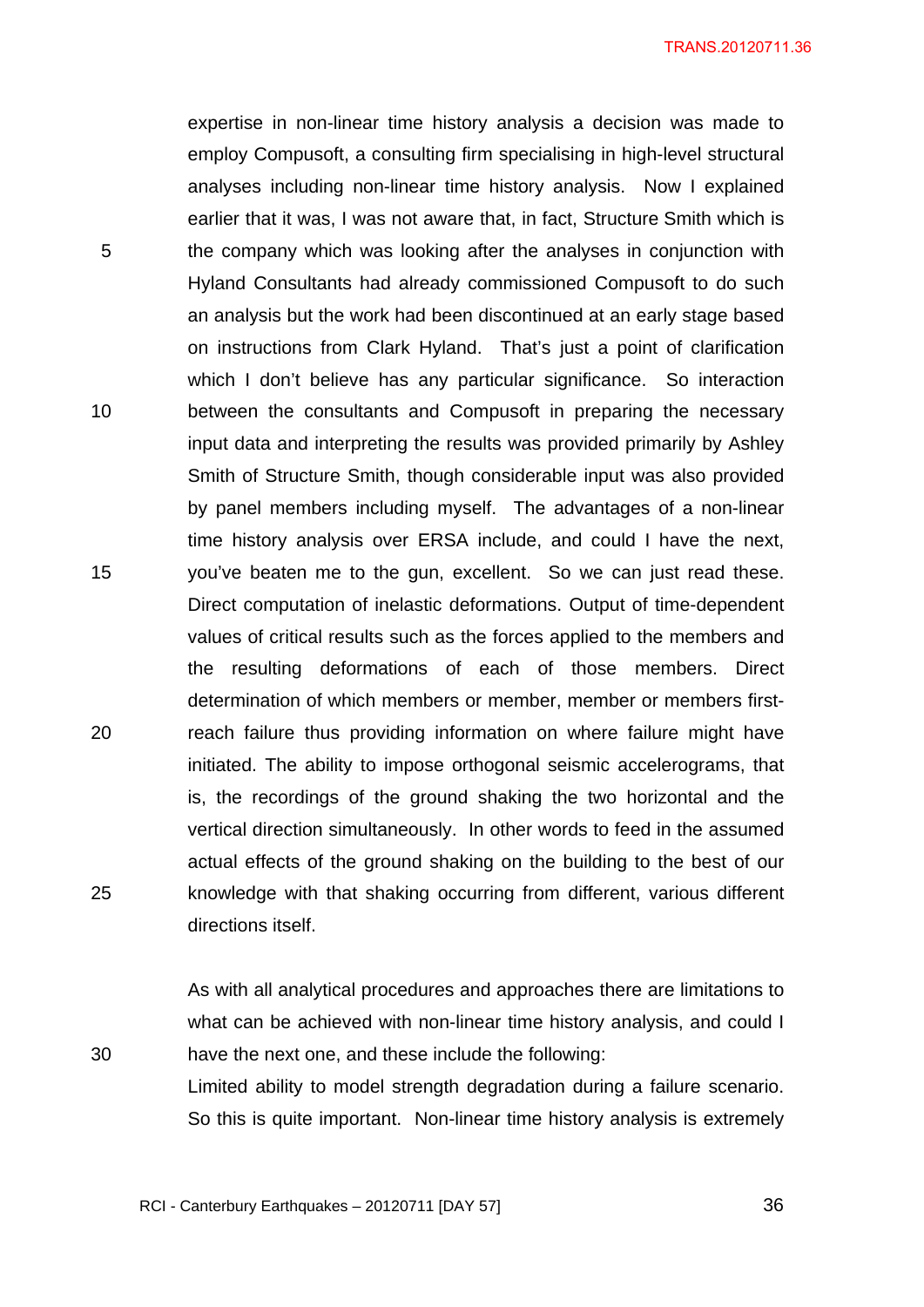useful in determining what may trigger a failure but it can be very difficult to model the actual failure scenario itself in terms of degrading strength. Limited ability to model shear failure in concrete members.

Limited ability to model interaction between different actions in a member such as moment in shear. Moment refers to the moment, the demands which lead to bending. Shear refers to the, to the demands tending to cause diagonal cracking and I have a slide to follow this but I'll continue, at this stage, just to read the list out.

5

10

15

Problems with modelling elastic and hysteretic damping which is a highly technical issue which I don't propose that we get into at this stage.

In some cases excessive computational time because of the complexity of the analyses and the large number, often many millions, of equations that must be solved. This can lead to instability in the computation making solution impossible. Can I have the next slide?

20 25 30 Okay, just to, to illustrate, did I do that? I probably did. Sorry. Okay it's there now. To illustrate the difference between shear and bending. In the left-hand side what we're showing here is a column from one floor, at the top of one floor to the bottom of the next floor if you like and under bending moment the, the structure bends itself as you can see like this and cracks form on the tension side of the element, often inclined due to, to shear effects as well but you can see that this is a, a shape which has bending to it and the critical areas are at the top and the bottom of the element itself. In shear the structure is subjected to the same forces but the shear forces tend to concentrate the, in the effects of the diagonal cracking itself often forming a brittle failure where the two elements may even disconnect as is shown here with one element moving bodily to the right with respect to the left. So there's a, a different mode of deformation and the fact, the determination as to whether the deformation is primarily flexure or primarily shear depends on the relative strength of the element in bending and shear. The actual deformations will be a combination of flexural and shear deformation but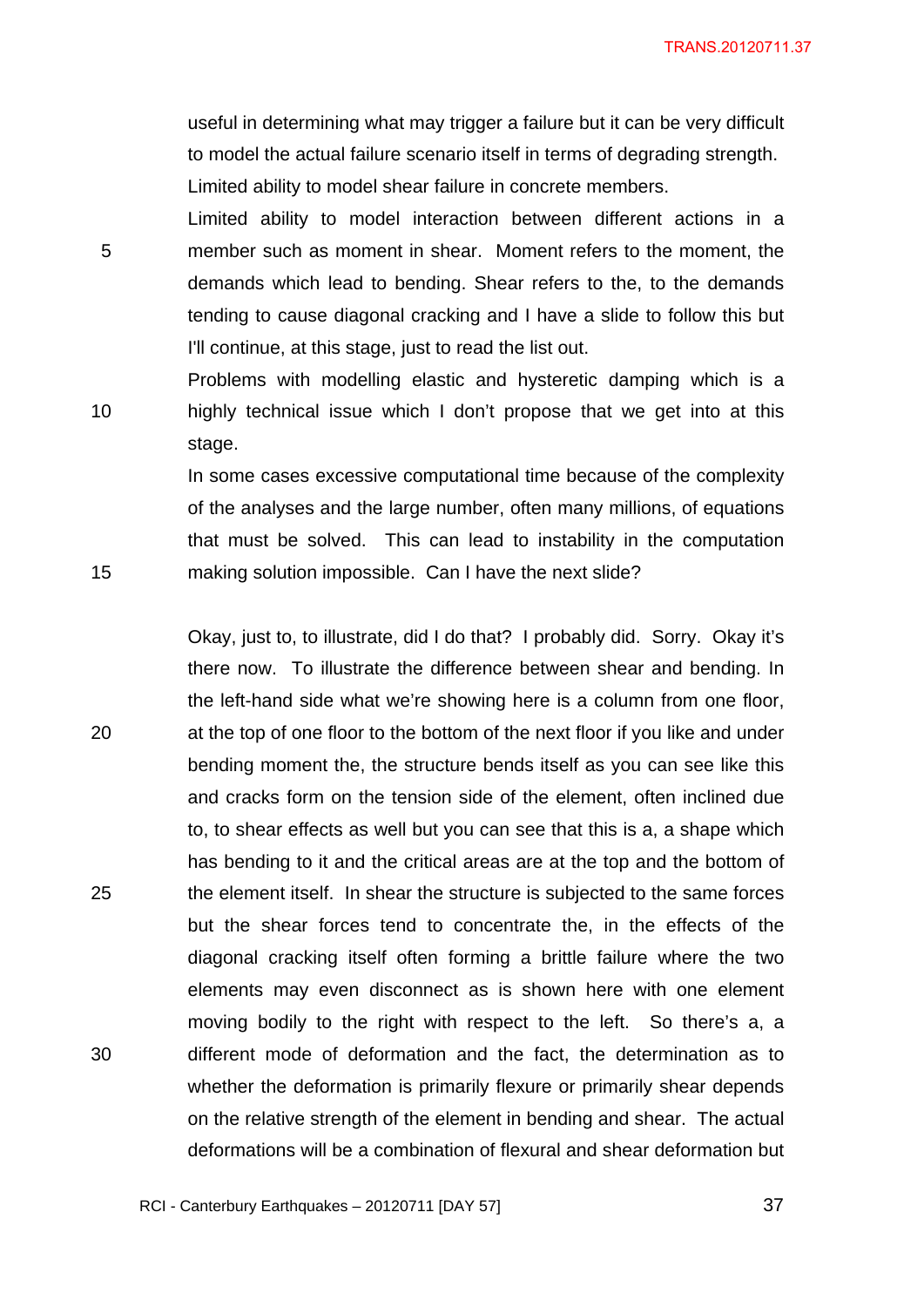what we try and do in design is to ensure that the shear deformations are not excessive because it's a very brittle failure mode with very rapid reduction in strength.

5 10 15 20 25 30 Results from the non-linear time history analysis differed in many cases from the conclusions the consultants drew from the elastic response spectrum analysis. However, despite the serious limitations of ERSA I have referred to earlier in my evidence and the New Zealand Society for Earthquake Engineering recommendations against its use the consultants have generally chosen to rely on the ERSA results rather than the non-linear time history analyses results where these differ. The principal points of divergence between the results of the two analyses and those where the consultants' decisions not to revise their conclusions cause me the greatest concern. The importance of diaphragm disconnection from the north core as a potential failure initiator, conclusions that the exterior columns on line F were more critical than the interior columns, particularly as a consequence of the spandrels on that line, the significance of masonry infill on line A and the potential for beam column joint failure. The validity of the ERSA analyses using the simplified response spectrum adopted by the consultants is further placed in doubt by the modelling of member stiffness based on the recommendations included in the Loadings Code of 1984 and the Concrete Design Code of 1982 and these were appropriate for considering design at the time but not in terms of, of determining the performance to the real earthquake. In other words they did not consider, they did not represent a state of the art appropriate for 2011, and this is clarified a bit more in my next paragraph where it says the consultants' choice of member stiffness was appropriate for estimating compliance in 1986 with code displacement and strength distribution requirements. However, it was inappropriate for estimating the response of the design structure to the recorded seismic excitations of September 2010, December 2010 or February 2011. Here the aim of the investigation was to determine as

RCI - Canterbury Earthquakes – 20120711 [DAY 57]

<u>28 and 2012 and 2013</u> and 2014 and 2014 and 2014 and 2014 and 2014 and 2014 and 2014 and 2014 and 2014 and 2014 and 2014 and 2014 and 2014 and 2014 and 2014 and 2014 and 2014 and 2014 and 2014 and 2014 and 2014 and 2014 a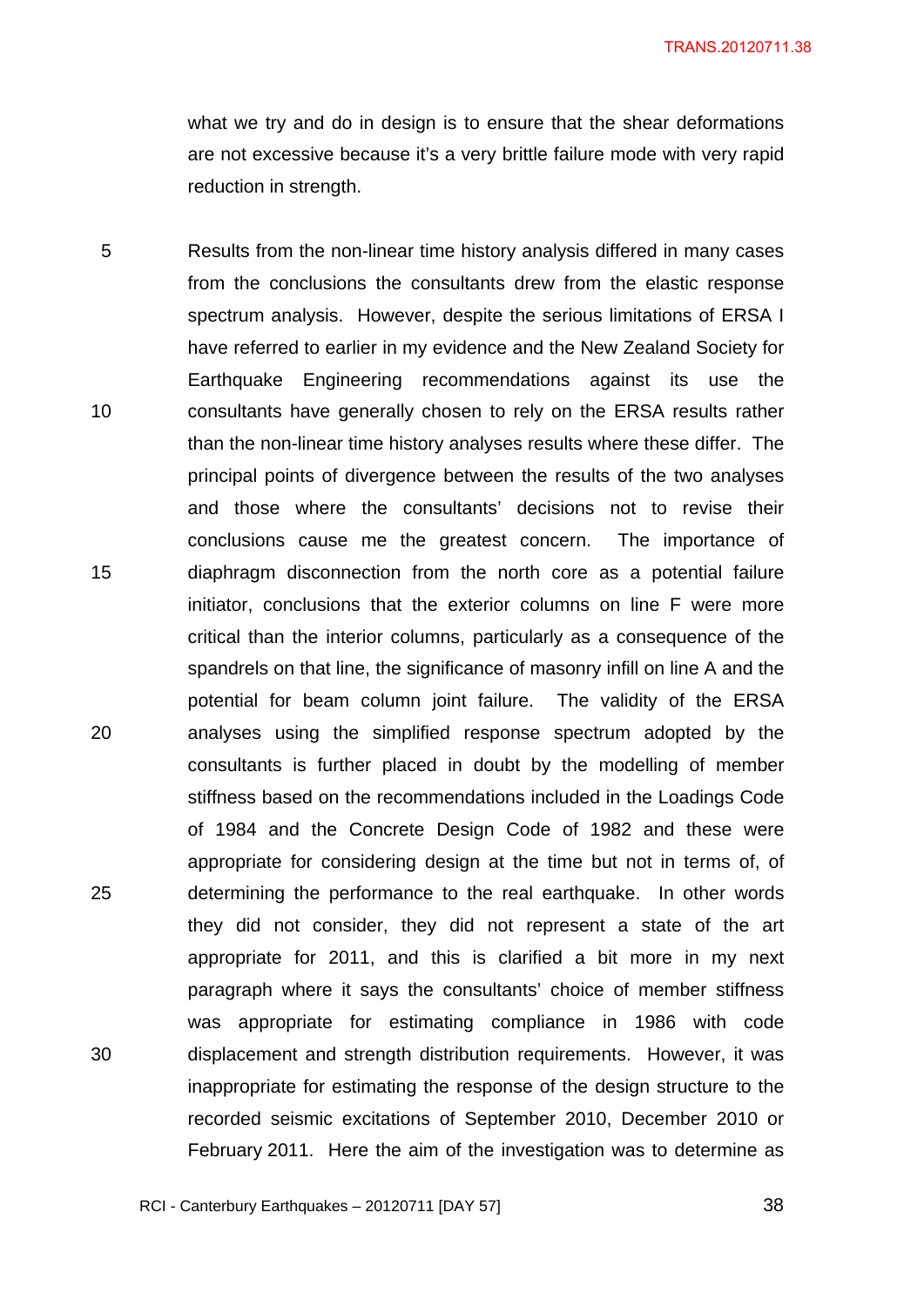accurately as possible what had actually happened and the best state of the art information about how to model member stiffness should have been used.

B. Design Seismic Intensity. The 1984 design spectrum

1455

5

10

15

25

used for the purpose in designing the CTV building compared with the actual spectrum calculated from the recorded accelorograms referred to in figure 11 of the CTV report copied as figure 5.9 in the panel report has a number of inconsistencies with material presented elsewhere in the report. If these figures are compared with figure 4.10 of the panel report which purports to show the same information significant differences are apparent. And could we look at the next figure please? We can see here this on the left-hand side is the figure that comes from the CTV report and this one here is the figure that comes from the expert panel report and what I'm asking you to look at is the 1984 code intensity which is shown here in the CTV report by this dashed line here and in the –

#### **JUSTICE COOPER:**

- 20 Q. That is a purple coloured line?
	- A. Purple coloured line.
	- Q. Yes.
	- A. Thank you. And in the panel report by this blue line here, see there. Now in the CTV report this initial plateau here is at .88 times the acceleration of gravity and the plateau here is about .53 times the acceleration of gravity. In the panel report which corresponds exactly with the code report for 1984 for flexible soils the plateau is at .5G here and at .3G for this longer portion here.
		- Q. I think you meant to refer to the 1984 code requirements?
- 30 A. Yeah, code requirements.
	- Q. Rather than code report?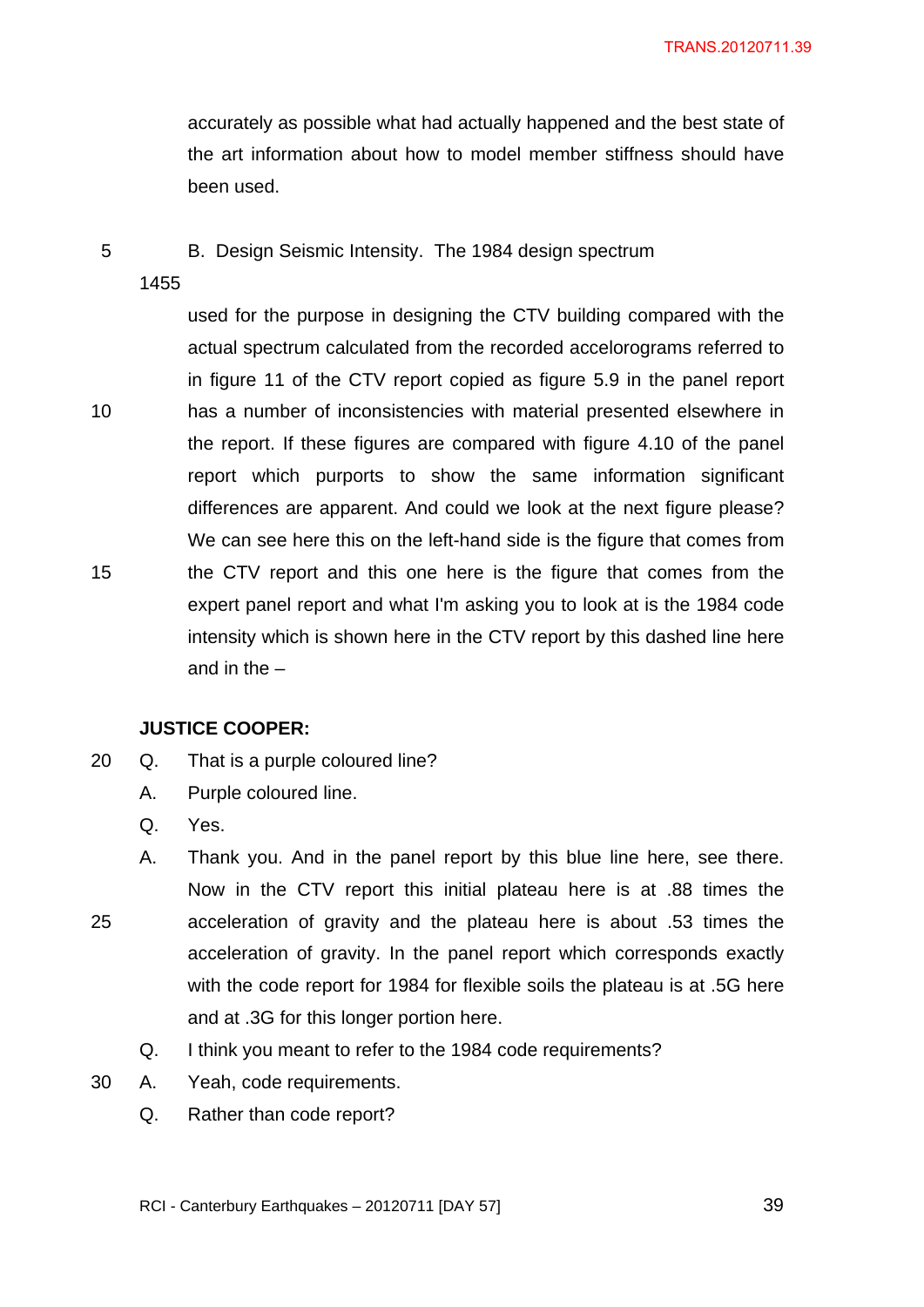- A. I'm not sure, occasionally my tiredness may get through and I apologise for that.
- Q. That is perfectly understandable.

5 10 A. Thank you on that. So this is the code of 1984 code requirement here and corresponds, I have checked, with the, with what is in the code for flexible soils and this value here is 75% higher than this value here. Also 75% higher here with this. I've recently seen comments on the fact of this 75% from Dr Hyland and he claims it's 1.48 or that there is an error in this figure here. I've checked that and there is no error there and I've checked the sums and it is 75% higher, at least as far as I can determine.

15 20 25 30 "First in looking at this the 1984 design intensity in CTV report figures 11 has an initial plateau at .88G", as I've said, "which is 75% higher than shown in the panel report figure 4.10. The latter is the value shown in NZS4203:1984. The scaling factor of 1.75 corresponding to an increase of 75% has been applied to the entire spectrum. As far as I can understand the reason for this is that NZS4203:1984 required that when ERSA was used for design the base shear which refers to the design lateral force from the earthquake ground motion at the base of the structure should not be less than 90% of the value resulting from an equivalent lateral force or single mode analysis. To briefly clarify this a single mode analysis is a simplified approach which assumes that 100% of the building mass is associated with the fundamental mode of vibration. In an ERSA the responses found by calculating the response of the various different modes," such as I showed you before,  $1<sup>st</sup>$ ,  $2<sup>nd</sup>$ and  $3<sup>rd</sup>$  et cetera, "with each within appropriate proportion of the total building mass associated with that mode and then combining these modal responses in accordance with procedures specified in the design code. This generally meant that it was necessary to increase the base shear that had been calculated from the ERSA because ERSA typically produce base shear results that were less than this 90% figure. In the case of the CTV this scaling factor calculated by the consultants was

RCI - Canterbury Earthquakes – 20120711 [DAY 57]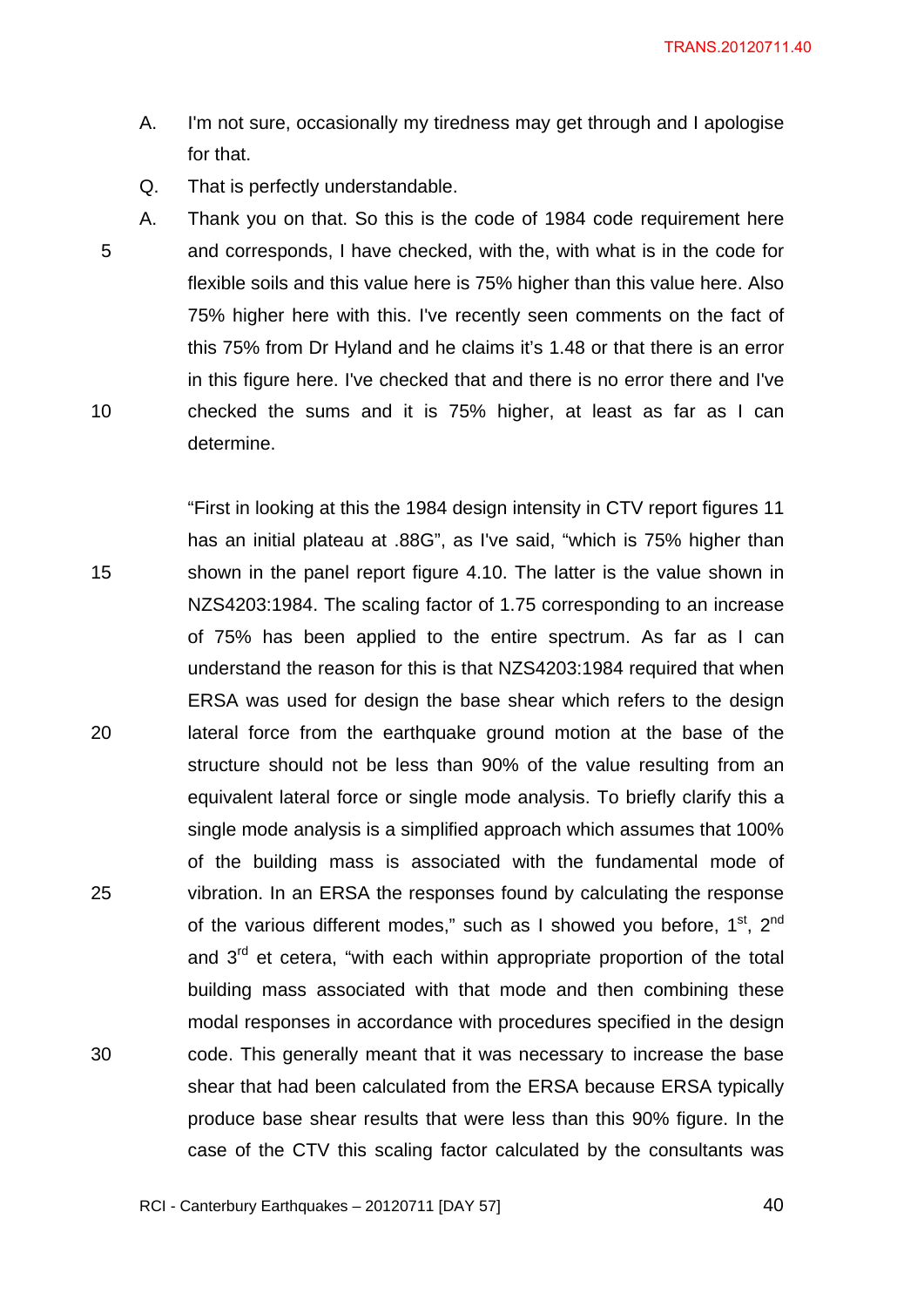about 1.75 as I've noted above, presumably for the east-west direction of response. I would expect in a different and much lower scaling factor to apply for the north-south response as a consequence of the gradual regularity and the reduced tortional response but this is not discussed or presented in the CTV report." I have more recently seen information from Dr Hyland that in the north-south direction it was about 1.15 so but this information is not in the report and it is not clear when discussing north-south response whether in fact that was used or not or whether the 1.75 scaling factor was used.

10

5

15 20 25 30 "A scaling factor of 1.75 is unusually high implying that the base shear calculated from the lateral force approach using the same member stiffnesses as used for the ERSA approach analysis was about 95% higher than that from the ERSA analysis." I can't check that but it's another that surprises me. "Compounding my concerns about the correctness of the scaling factor used by the consultants the CTV report then applies this same scaling factor to the design response spectrum, as I've shown here." So it's been applied here to the entire spectrum. "In my view this is incorrect. It should only have been applied to the base shear and not to the design spectrum. The scaling of the spectrum implies that the design spectrum is a function of the building's characteristics which it is not. At the best I find this confusing. What, in my view, is an inappropriate scaling of the design spectrum also results in a false comparison with a recorded earthquake intensity implying that the recorded intensity was not much higher than the design intensity." In this I'm referring to the February 22<sup>nd</sup> event. "Secondly, the spectrum representing the average February  $22<sup>nd</sup>$  2011 response in the CTV report differs from that in the panel report figure 4.10. The reason appears to be that a different set of accelerograms was used for the consultants' ERSA studies than the generally accepted four accelerogram sets described in the panel's report. The accelerograms are the recordings made by accelerographs, the instruments which were used to measure the intensity of the ground shaking. Four sites were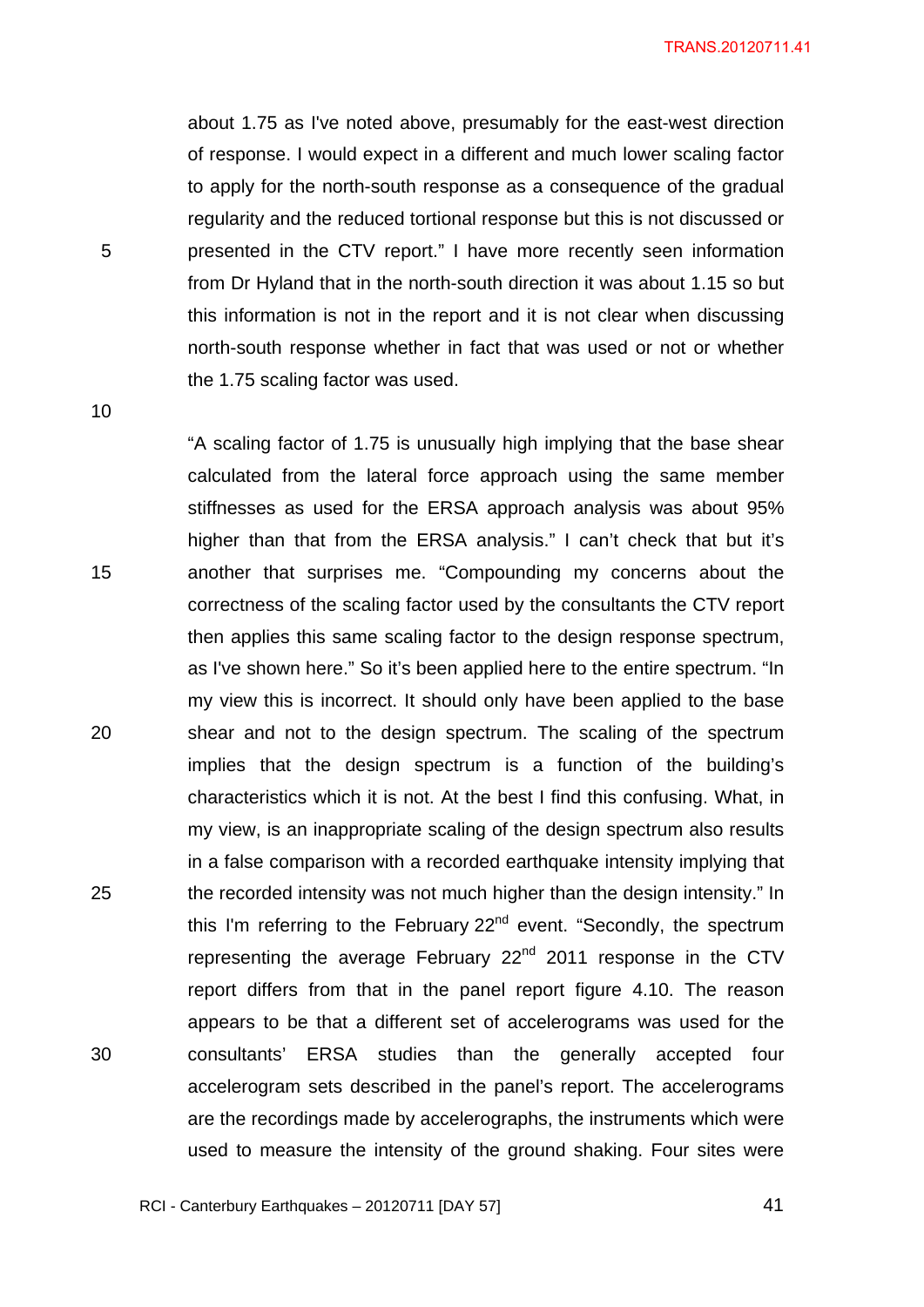initially selected as those most likely to represent the ground shaking in the Christchurch Central Business District and agreed by the expert panel. The spectra used by the consultants ERSA studies also differs from the spectra set used in the consultants' non-linear time history analyses studies and in appendix E in the ERSA page 233 of the CTV report it is noted that the response spectrum used for ERSA was the average of the Westpac Building, the CCCC, the CHHC and the police station accelerographs." I won't bother to put the full names of these. "Note that the Westpac building and the police station accelerograms are not included in the context report summarised in section 4 of the expert panel report and part of the reason for this is that the Westpac and police station recordings were recorded in the basement of buildings and will be contaminated by the characteristics of the building response itself. They were not free field records which is why they were not used in the panel report. I understand that the consultants' ERSA spectrum is the average for a given period of the maximum ground shaking from the two components of the four accelerograms regardless of the direction of ground shaking. The spectrum so calculated was then applied independently to both the north-south and the east-west direction. It appears that no combination of east-west and north-south response was attempted provided the evidence from ERSA and to a lesser extent NTHA showing that the tortional eccentricity of the CTV building resulted in significant north-south response from east-west excitation and this makes it rather more important to combine the effects of east-west and north-south excitation together.

25

20

5

10

15

 $Q.$  Now  $-$ 

A. Yes.

Q. – at the bottom of the previous page the word was 'despite' I think you said 'provided'.

30 A. Thank you, despite, yes, no attempt was –

Q. Is despite what you mean?

1505

A. Yes, yes. I'm glad one of us is awake.

RCI - Canterbury Earthquakes – 20120711 [DAY 57]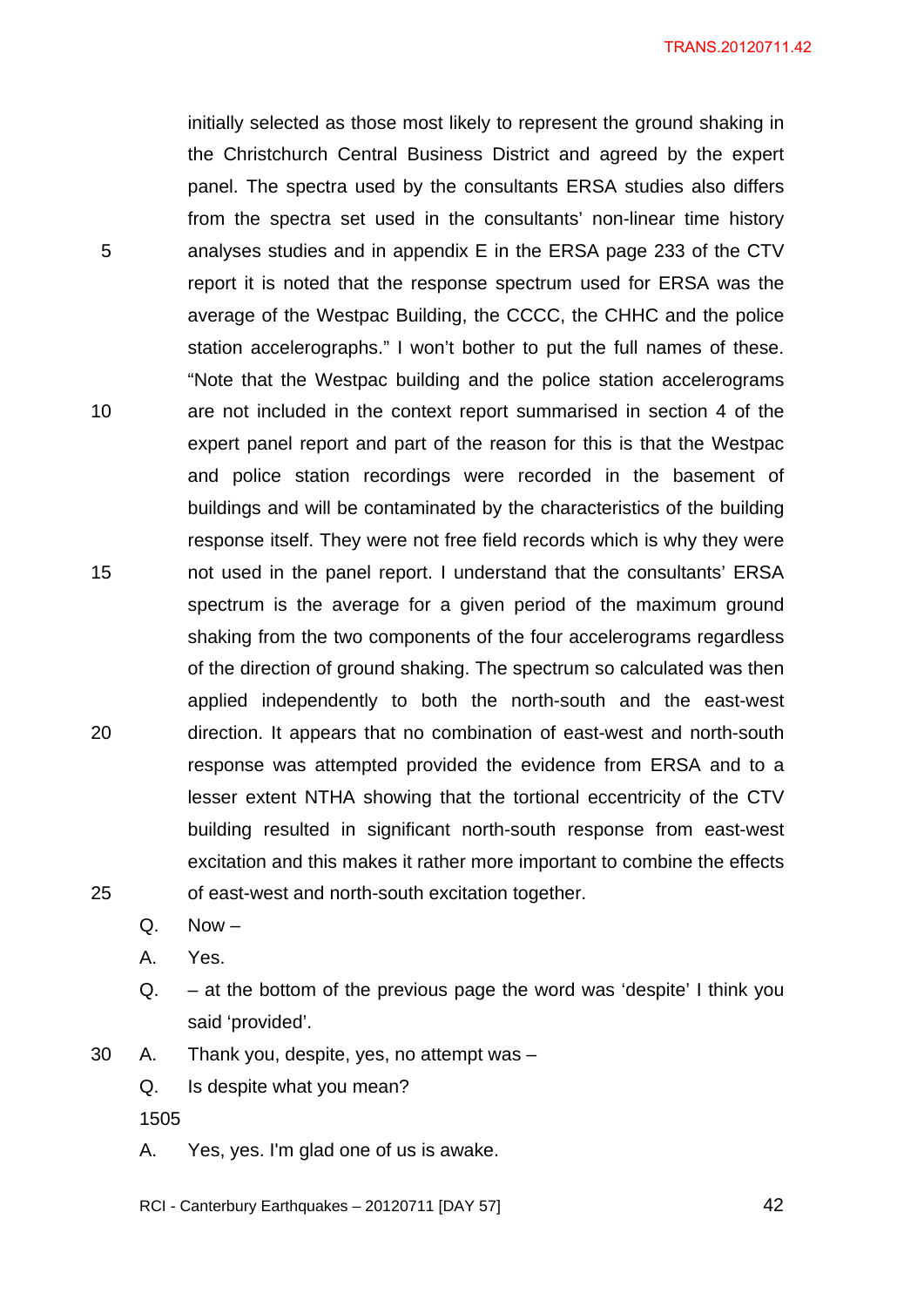Q. (inaudible 15:05:02)

5

10

A. The role of the spandrel panels on the east and south faces on the CTV collapse.

In an earlier draft of the CTV report interaction between the spandrels and the columns was stated as the definitive cause of column failure. In other words the definite initiating action in the collapse. This is still the only mechanism discussed in detail in both the CTV report and the panel report, with a series of figures describing the sequence of failure (panel report figures 5.14 to 5.16 and CTV report Figures 17 to 19). These figures show column hinging at or above the top of the spandrel panels and could I have a look at figures 11 and then figures 12.

15 20 25 Here we see the first of these figures. This is from the CTV report, figure 11 itself and there – 17, yeah, as we can see here there is hinging. This is the initial hinging or the deformation of the building as the intensity of shaking increases and you can see that initially there is the potential for hinging noted at the top and the bottom of particular columns. It is then shown that the deformation increases to make contact with the spandrels itself and that hinges form at the top of the spandrels itself in this case itself. Now part of the analyses done with the elastic response spectrum analysis was done on the assumption that perhaps these spandrels were placed without any gap with the columns on at least one side due to difficulties in placing and therefore this gap as shown between the column and the spandrel might not have existed and a lot of play is made in the report on the significance of this to the failure. Could I have the next slide, or just before doing that, you will note here that this is shown as hinges forming at the top of the spandrel itself. Next slide.

30 This is the next slide from the CTV report figure 18 and you can see here that a rather different picture is shown here. The gap is shown here but when a contact is made, the hinge no longer forms at this location but higher up the column itself. Now this in my view is an impossible

RCI - Canterbury Earthquakes – 20120711 [DAY 57]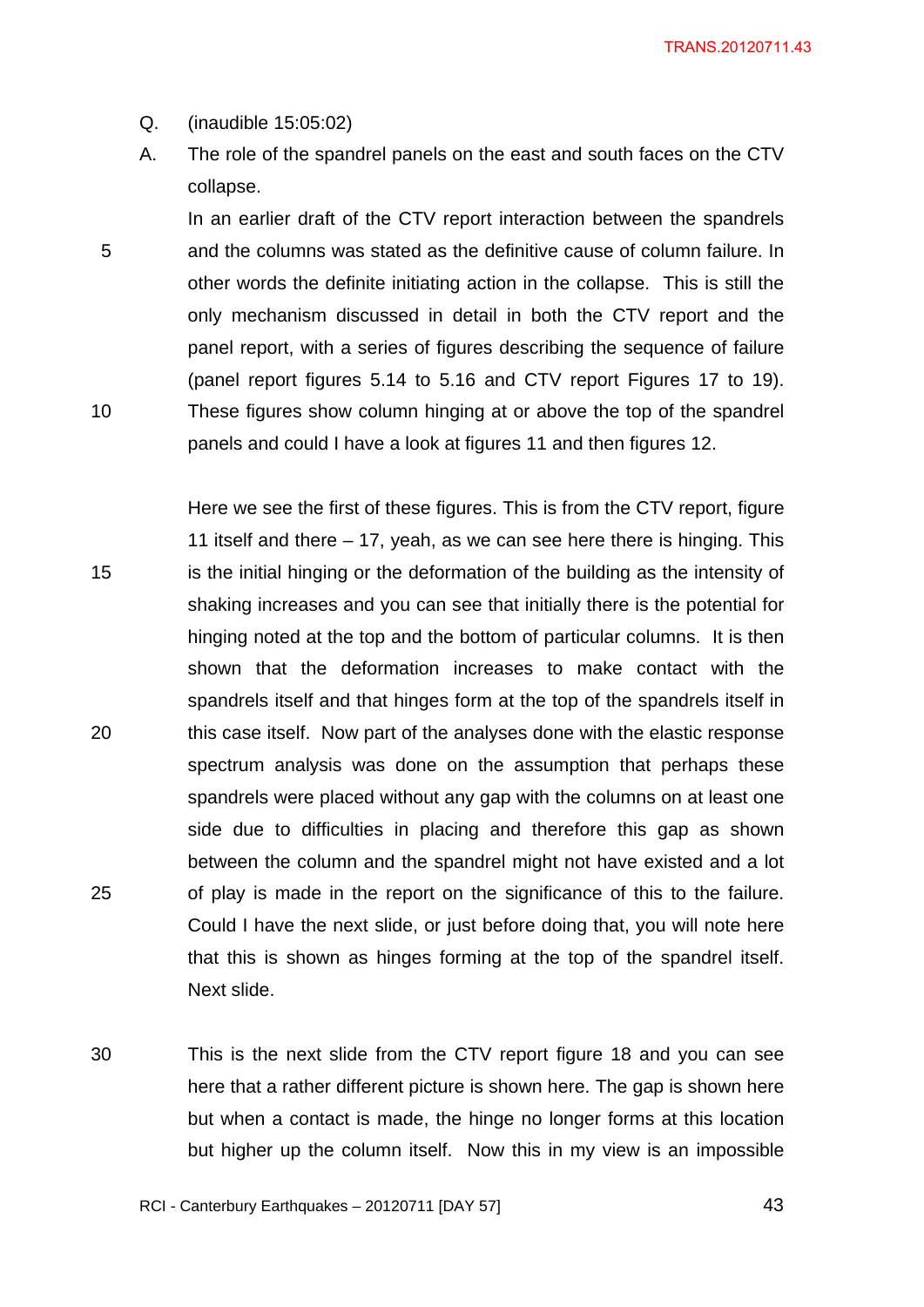situation because of the fact that the moment at this location here is very much higher than at this location which is meant to be at the top of the lap splice of the vertical column reinforcement. Now I believe it is impossible for a plastic hinge to form at this location given the shape of the bending moment diagram which would initiate from contact with the spandrels at this location. So I do not agree with the conclusion implied by these figures itself.

5

10 15 20 25 30 My calculations indicate that it is unlikely for a number of reasons: The permit drawings show an intended gap of 10 millimetres between the columns and the spandrels. If as-built this gap had existed, the interstorey drift prior to contact with the spandrels would have been sufficient to cause the columns to fail without any influence of spandrel/column contact. I do note from having read Mr Harding's evidence that he believes that gaps were provided or exceeded in accordance with the construction approach that was adopted. The analyses in the CTV report supporting the mechanism of collapse were based on a zero gap between columns and spandrel, on one side not on both sides. The strength and stiffness of the spandrel/column contact were assumed in the CTV report to be infinite, meaning that if contact between a column and a spandrel occurred there would be no deformation of the spandrels or of the connections of the spandrels to the beams and that there would be no failure of the spandrels, or the connections prior to column failure. And by infinitely stiff it is like coming up against the most rigid thing that you can imagine if the column hits on to it, it doesn't deform at all it stays exactly where it is. The strength and stiffness, yeah I have – sorry. I am on to D. My calculations on the strength of the connections between the spandrels and the supporting beams indicate they would fail at a level of column/spandrel contact force about 20% of that required to induce hinging at the top of the spandrel. My calculations for the capacity of the end diaphragm of the spandrels to transmit the column/spandrel contact force, using an analysis technique called yield-line theory, indicated an even lower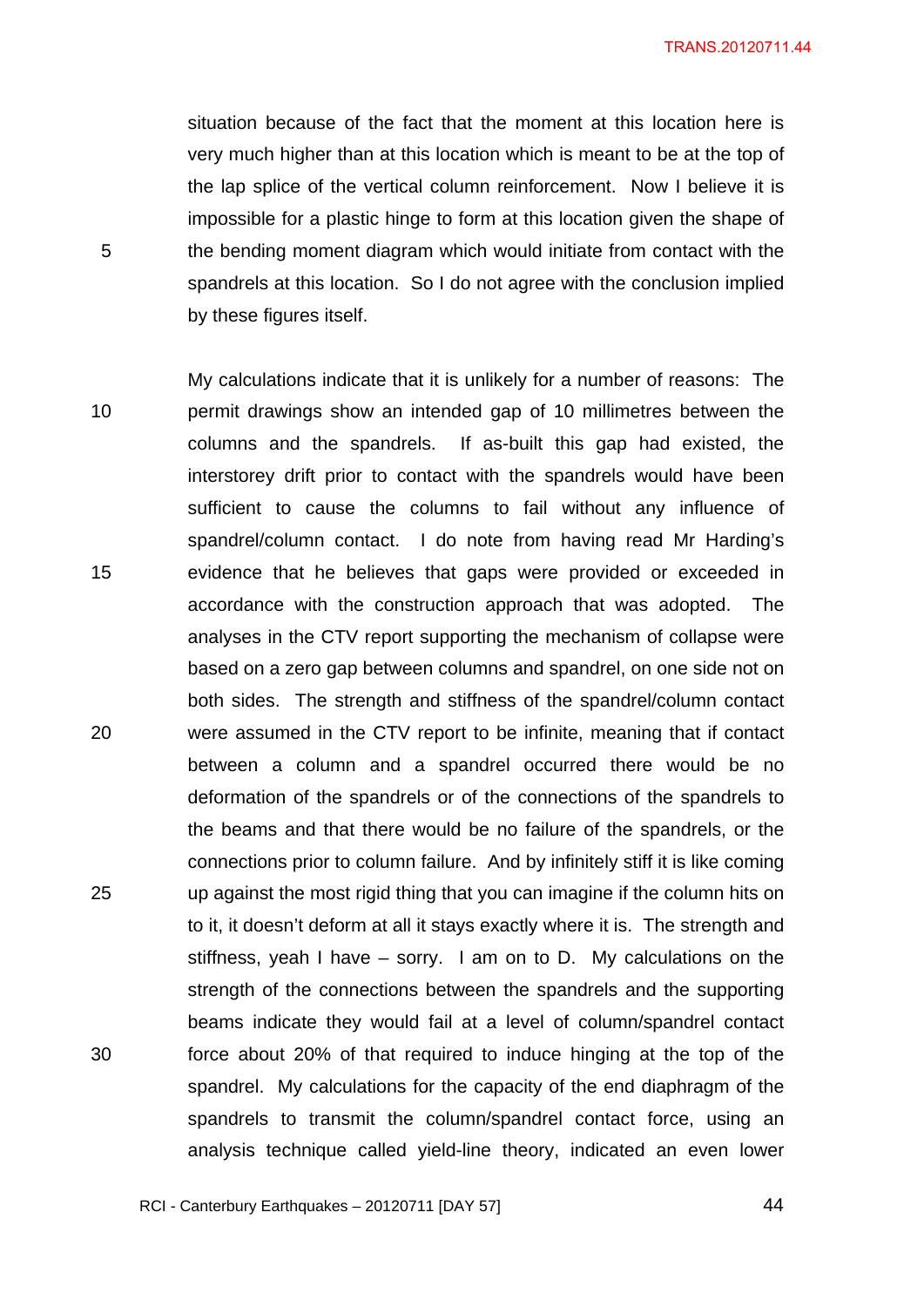capacity than the value corresponding to the connection capacity. Could I have the next slide please.

5 10 15 20 This just shows the calculations but it is not very important. What I want to illustrate to you is this is an end-on view of the spandrel. So this is the outside of the building, this is the vertical face of the spandrel, this is the horizontal face and at each end of the spandrel there is a vertical diaphragm which is this piece of concrete connected to the elements here and then these locations, R1 and R2, are where the spandrel is connected to the beam below it. So those are the two fixing points and there is another two fixing points at the other end. Now, this diaphragm here is rather flexible and not particularly strong because there was very little reinforcement in it and it was only 100 millimetres thick and if you look at the way this is likely to fail it implies what are called yield lines, developing where these ragged lines are here and here itself and you can calculate what the strength of the structure would be associated with these, the development of these failure planes itself. And this comes out to be rather small and it is lower than the connection capacity. Photos of spandrels on the ground – I should mention that there has been no dispute with Mr Ashley Smith who has seen these calculations and agrees with this yield-line calculation.

Q. I don't think you have read G yet.

A. What is that?

Q. I don't think you have read G yet, I think you were skipping down to H.

30 25 A. No I don't think so, I am still about to yes. Photos of spandrels on the ground after the collapse indicate failure to the end diaphragm, consistent with what the yield-line theory would predict. So you can see here this is now the spandrel itself having fallen down and you can see that this, there should be an end diaphragm in here. It has failed along the plane there and the plane there. We can't tell whether this other internal one failed but it does have the same shape of failure as we would predict from the yield-line theory. So In this figure the end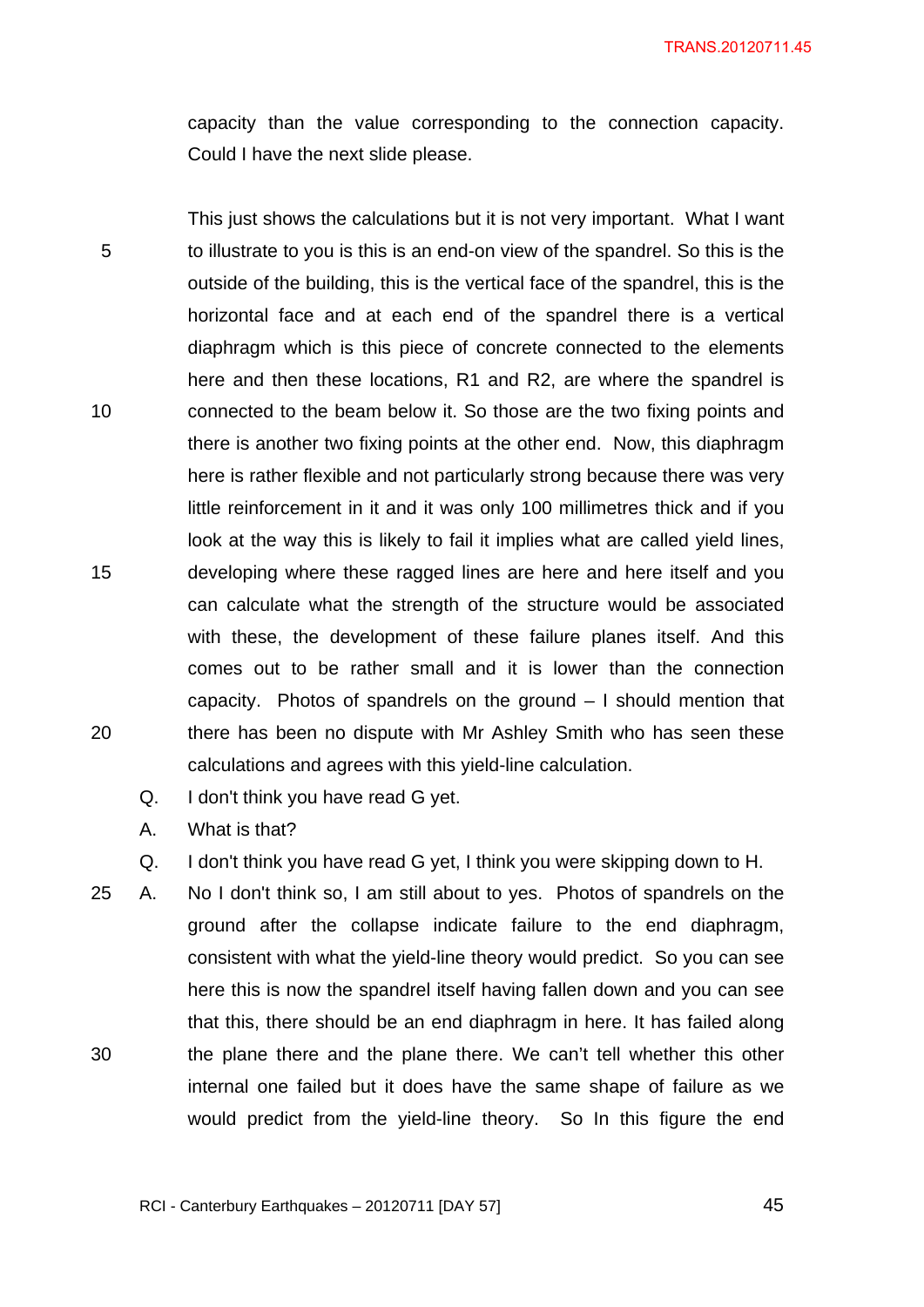diaphragm has been completely broken off the spandrel, and the small portion remaining is consistent with the predicted failure pattern.

Point G.

5 10 15 20 25 I have seen no evidence of column failure occurring at the level corresponding to the top of diaphragm. Photos of column failures tend to indicate failure at the top of the splices, probably due to high vertical compression force. The moment at the top of the column bar splice the location implied by CTV figure 18 (which is the one where we saw the second of the two figures, where we saw the hinge forming some significant distance above the top of the spandrel), the moment at the top of the column bar splice is much lower than at the top of the spandrel and as a result is not a critical location for formation of a plastic hinge. However, it is a weak location for column compression failure. The CTV report figure 17 shows a plastic hinge forming at the top of the spandrel. However, figure 18 shows the hinge forming some distance above the top of the spandrel. The panel report does not refer to, or include CTV figure 18. The CTV report refers to a line F column failure, probably induced by spandrel contact, as the preferred collapse initiator. However, my calculations indicate that the failure of the F line columns would not result in sufficient load transfer to overload the E line columns to the extent necessary to cause compression failure. These calculations show that the beams connecting lines E and F including full contribution from the slabs between columns would fail as cantilevers at less than 60% of the full axial force on line F. As a result the full axial force on line F could not be transmitted to line E. Now I have since seen, my calculations were based on rather simple back of the

1515

30

envelope type calculations. I've since seen more detailed calculations by Ashley Smith who comes up with a value of 70% rather than 60% and I accept his value as being the absolute ultimate capacity of that. However, in my view, though that increases the axial at maximum possible axial load on the E line columns, I still feel that it's unlikely that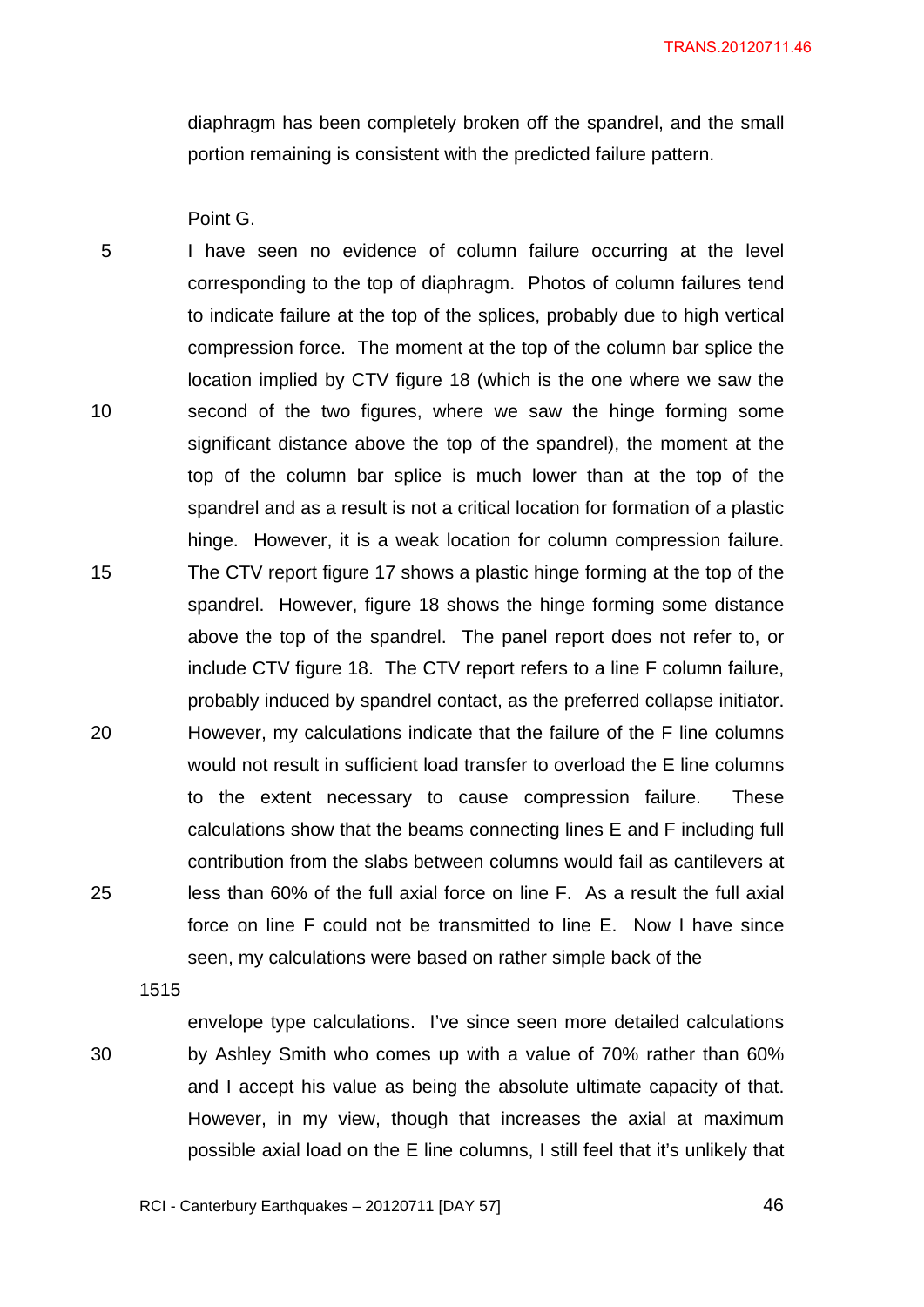that would have caused a sequential failure. If the line F columns had failed this would in my view have resulted in a different pattern of failure to that which is known to have occurred – possibly protecting the interior of the building from failure and leaving more cavities and voids in the building that might have provided safe areas for occupants of the building. It would not have led to the almost, not necessarily have led, to the almost complete concertina effect that occurred, without other collapse initiators occurring. And I should again emphasise that this is supposition on my part. We don't know this for definite, for certain. I also note that the columns on line E have lower axial load due to gravity effects than columns on line D, which, as I note later, are in my view more likely to have acted as a collapse initiator than the line F columns. The comparatively low gravity load on the E line columns made them less susceptible to failure due to the limited possible load transfer from the F line columns. Though that still could have occurred if the displacements had been sufficiently high. The Hyland thesis involves collapse as a result of an east-west lurch and identifies the spandrel– column interaction as the initiating event. Based on the ERSA, this east-west lurch involved high torsional response, with high displacements of F line columns in the north-south directions as a consequence. The nonlinear time history analysis did not predict such high torsional response. However, a combination of east-west and north-south response is predicted by the nonlinear time history analysis to induce significant north-south response on line F.

25

5

10

15

20

D, exterior columns versus interior columns as collapse initiators.

And this is C, figure 16 if we can? It seems like we've got the wrong figure there?

- Q. It will come eventually. I'm confident of that.
- 30 A. I'm not sure quite where I'm meant to be at the moment.

### **JUSTICE COOPER:**

Q. 4202.16 I think we're looking for?

RCI - Canterbury Earthquakes – 20120711 [DAY 57]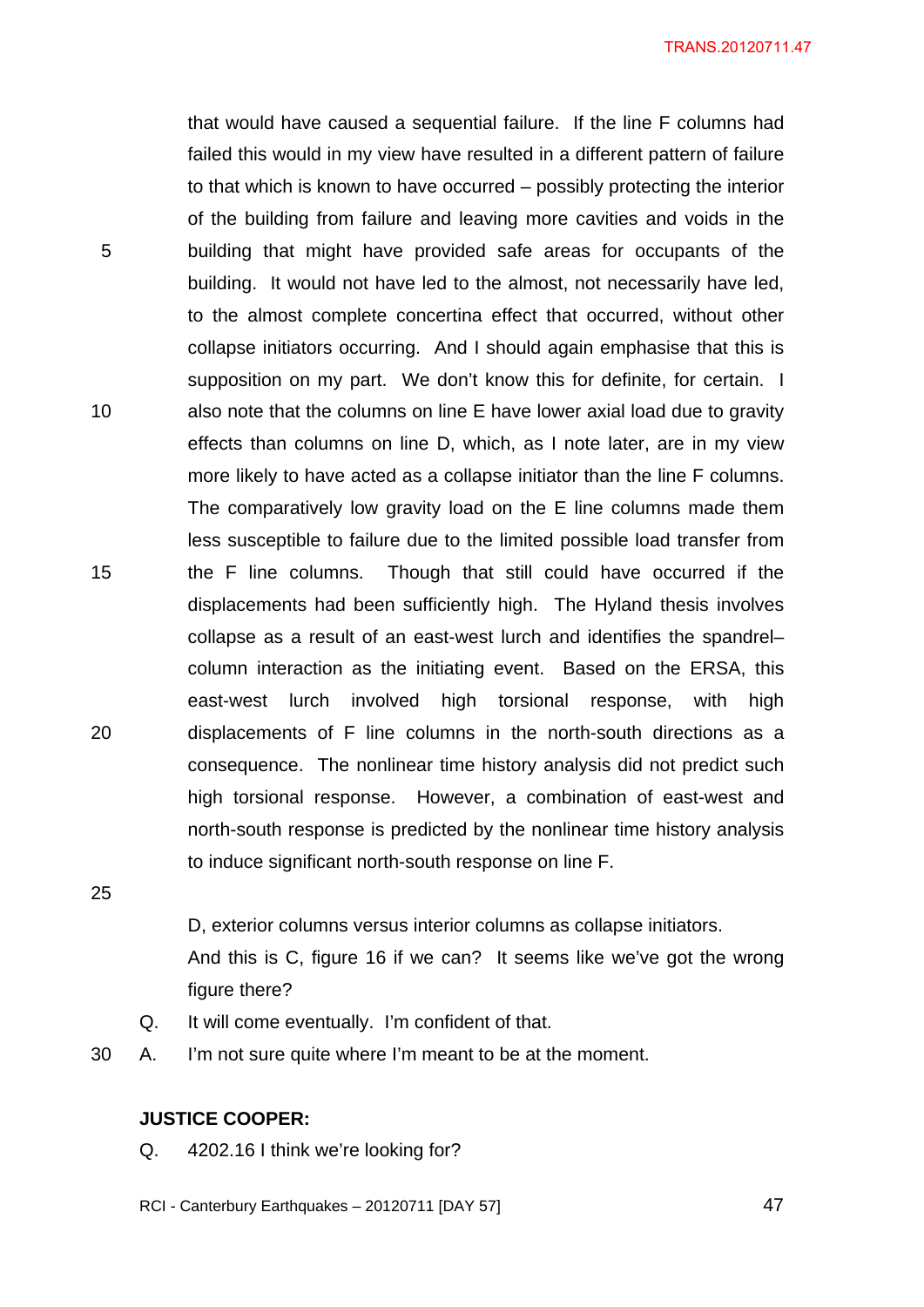A. Yes I'm wondering if, yes I am, yes. Could I have figure 16?

#### **EXAMINATION CONTINUES: MR MILLS**

5 10 15 20 25 30 A. And I'll come to this shortly but what it shows is the inter-storey drift of different columns on two different lines. This is the columns in blue are on the F, oh, sorry on the D line which I believe is more likely to have been an initiator of failure than the F line which is shown in the orange and yellow dots shown here. The numbers here, L4, L3 and so forth refer to the, the level of the column itself. So there's a level 3 column, level 2 column and level 1 column and so forth. The same here, level 5 column and the D line level 4, level 3, level 2, level 1, and they are showing the drift capacity as a function of the axial load, and so they're identified here with the expected axial load and from that we can determine what the expected drift capacity would be. Analysis results (CTV report appendix D; panel report, figure 5.13) indicate that drift demand/capacity ratios at level 3 were higher for internal columns D2 than for the column F2 that the CTV report identifies as the initiator columns. The estimated demand drift is listed in CTV tables 1 and 2 as 1.9% for both line F and line D the exterior and interior columns. Under gravity loads the drift capacity from this figure as shown here at level 3 is shown - under gravity load the drift capacity from panel figure 5.13 is 1.3% for Column F2 and 1.09% for Column D2. These drift capacities are taken from figure 5.13, and also differ from those listed in CTV tables 1 and 2. For some reason this is not shown in the CTV report itself, I think the numbers are correct. The numbers in tables 1 and 2 are a little coarse and I believe have not been interpreted correctly. The resulting demand/capacity ratios are thus 1.46 and 1.74 for F2 and D2. Now the magnitude of that number. Remember it's the ratio of the demand to the capacity. So a number of 1.46 means that the calculated demand is 46% larger than the calculated capacity. So if we compare those two numbers for column D2 the demand is 74% higher than the calculated capacity, whereas for column F2 it's 46% higher, indicating on that basis that column D2 is more susceptible to failure. However if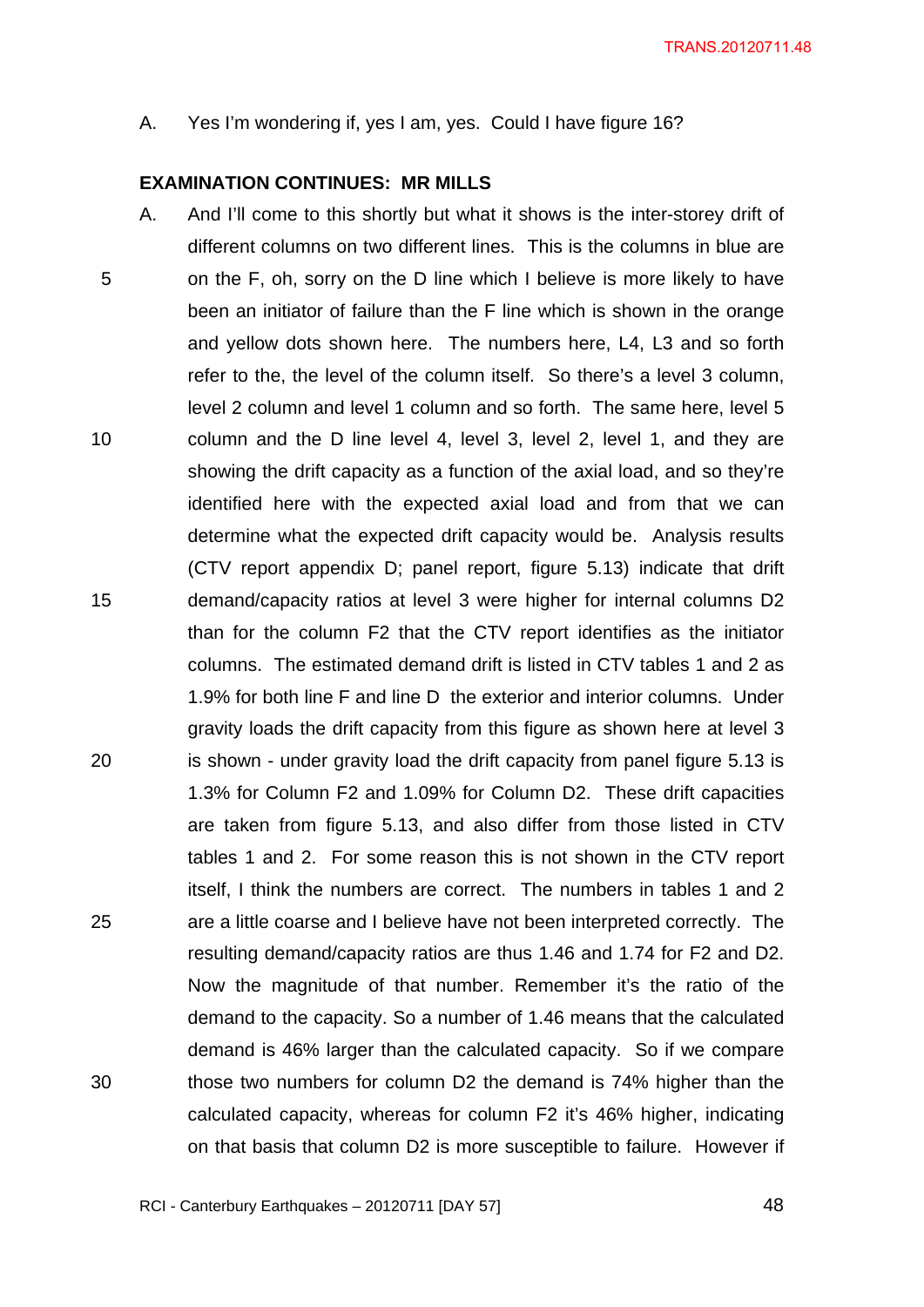we include the effects of maximum vertical accelerations, the difference between the F2 and D2 demand/capacity ratio increases. And they will also show in this figure here. So if we're looking at level 3, this is the value that we've been looking at before without including vertical accelerations. If vertical accelerations were included the drift capacity drops, the axial load increases to this value here and the drift capacity reduces, and you can see that the drift capacity has reduced from about 1.25, sorry about 1.3 down to about 1.15. If we look at the column on the D line, D3 at the same level, the increasing axial load is significantly higher, it comes to this point here, about 2100 or 2200 kilonewtons and you can see that the capacity in terms of drift has dropped very significantly, much more so than the F line columns so here –

#### **JUSTICE COOPER:**

5

10

25

- 15 Q. Sorry, the drift capacity for the L3 plus V. Did you say 1.95 or 1.15?
	- A. I said the drift itself was about 1.15.
	- Q. Does it look like that to you?
	- A. This is –
	- Q. Or more like –
- 20 A. L3 plus vertical
	- Q. Yes.
	- A.  $-$  if I move across to there it's between the 1 and the 1.2, slightly less than that, so I would say 1.15. Am I missing something?
	- Q. Well, I would be very surprised. It's probably me. But if you look at the scale?
	- A. Yes, this line here is 1.2 correct?
	- Q. That would be about halfway?
	- A. No it's not halfway between. Down here is 1 and there is 1.2 and I would say that's about a quarter of the way down from 1.2 down to 1 which would give us 1.15.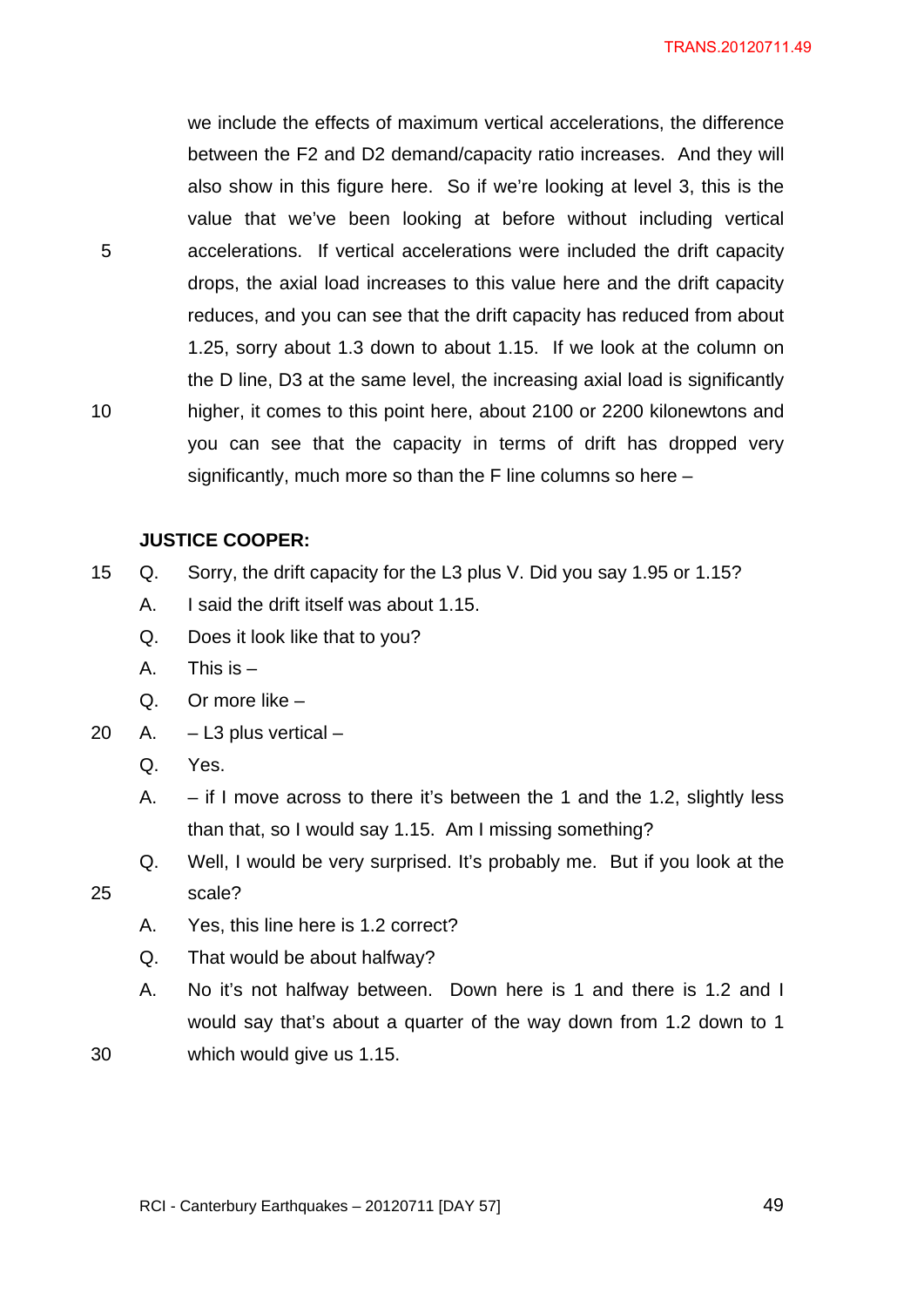#### **EXAMINATION CONTINUES: MR MILLS**

5 10 15 A. And you can see then for the D line column with the vertical, increase in vertical load, it has now dropped down to about 0.73, a very much greater reduction itself. So if we consider those effects, for F2 the demand/capacity ratio increases to 1.65, so that's 65% above capacity, but the D2 value increases to 2.44, or 144% above capacity. So we can see that the internal columns are much more susceptible to the influence of high vertical accelerations than the exterior ones and to my mind, considering that we know there were very high vertical accelerations at the site, and the influence was considerable in terms of the gravity loads, that that makes again the interior columns as being a higher probability initiator to failure than the exterior ones. Because of the high gravity loads on the interior columns they were also more vulnerable to low concrete compression strengths. I am aware that some of the evidence the Royal Commission will hear is critical of findings made in the CTV report about concrete strengths and I don't wish to enter into that argument. The point I am making here is that, if concrete compression strength was low, it would have made the interior columns

20 1525

25

30

more vulnerable to failure than the exterior ones. The demand drift for D2 is based on the CHHC record, whereas the demand drift for F2 is based on the CBGS record. The non-linear time history analysis indicate that the CCCC record is more critical for east-west response which is what effects the internal columns. Can we look at figure 17. So in this figure here what we see are the drift demands from non-linear time history analysis line F on the left and line 1 on the right. Now we don't have a direct comparison for line 2 in the interior columns but it would be similar but less than the line 1. Now we can see on this one here that if we are looking at line 1 here the CCCC record which is this dark blue purple one provides the largest drifts in that particular direction and also in the opposite direction the CCCC is the green one so this is the drift in one direction of response, this is the predicted drift in the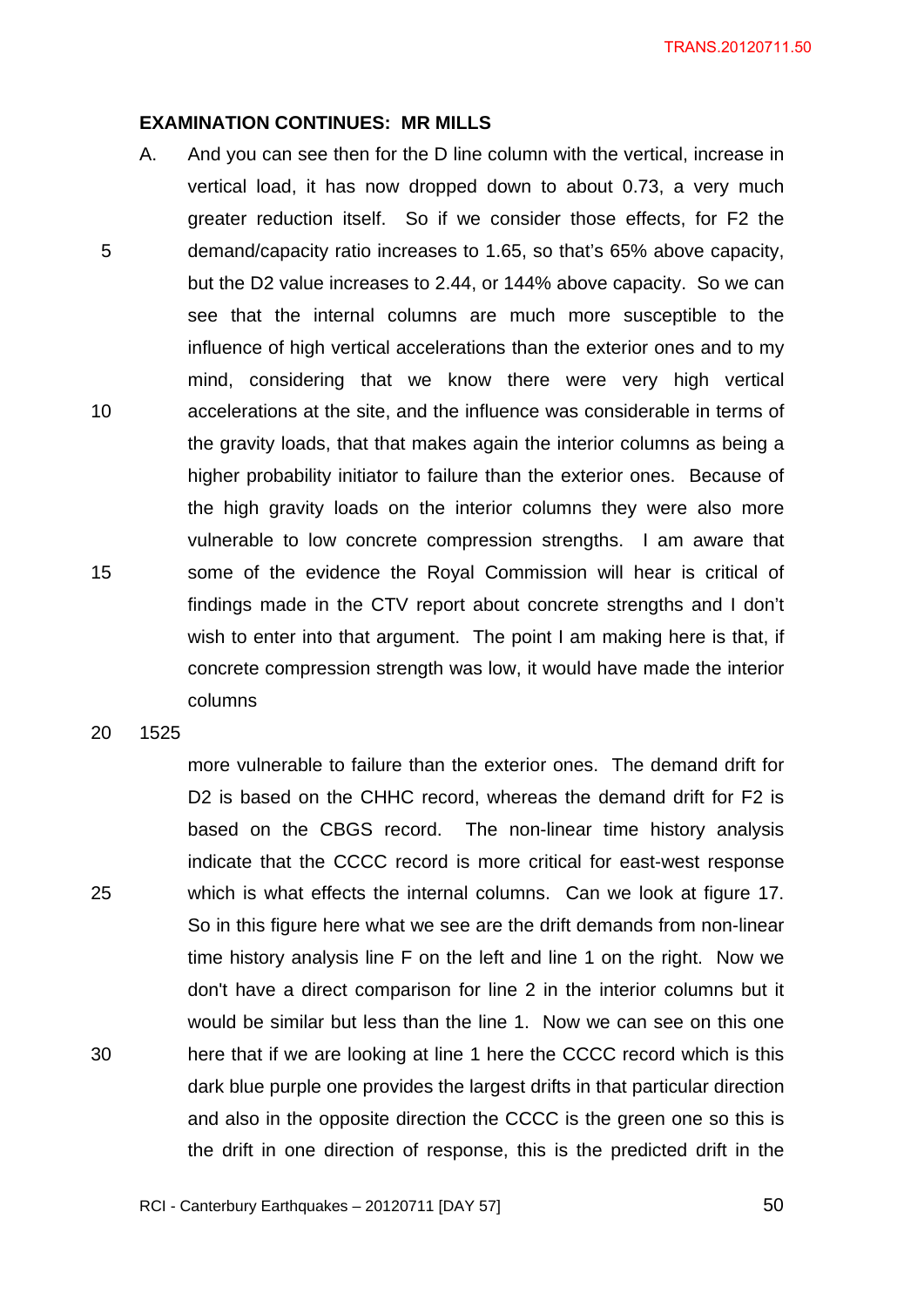opposite direction of response. And whereas we see that what we have been using for the D2 drift is the CHHC which is this value here. If we had used this one then the difference between the line 2, sorry the D line drifts and the F line drifts would have been very much greater so this would again have increased the difference and given an indication that perhaps the interior columns were more susceptible to failure than the exterior ones.

10 15 It is also notable from this that this is actually shown as the drift for line 1 because we don't have a direct comparison for line 2. I have mentioned that line 2 will be similar but somewhat smaller. But line 1 is the line, the south most line which has the shear core in the, sorry the coupled shear wall in it but also spandrels and you can see that the drifts under this direction sorry, the drifts on line 1 are very much bigger than the drifts on the F line itself from the non-linear time history analysis. So it would seem to me that if you were going to predict the spandrels had a strong influence of failure on the failure or that if the exterior columns were more susceptible to failure than the interior columns then you would have to make the conclusion that line 1 was more critical than the F line itself. This conclusion has not been drawn in the CTV report.

20

25

5

Right. So both the CTV report and the panel report imply that line 1 was less critical than line F (CTV report p95 "Critical Column Identification, first paragraph, final sentence) though the reasoning is not clear to me and I do not agree with it. The reasoning as I understand it was that despite these very large drifts somehow the coupled shear wall was going to protect the columns from failure and I can't see the logic of that but I may be missing something.

30 If an interior column failed it would tend to induce lateral catenary action, as a result pulling other columns towards it. Very little displacement would be required only about 30 50 millimetres to cause failure of the adjacent columns. Failure of the F line columns would not result in lateral catenary forces to other columns. I will explain this in a figure in a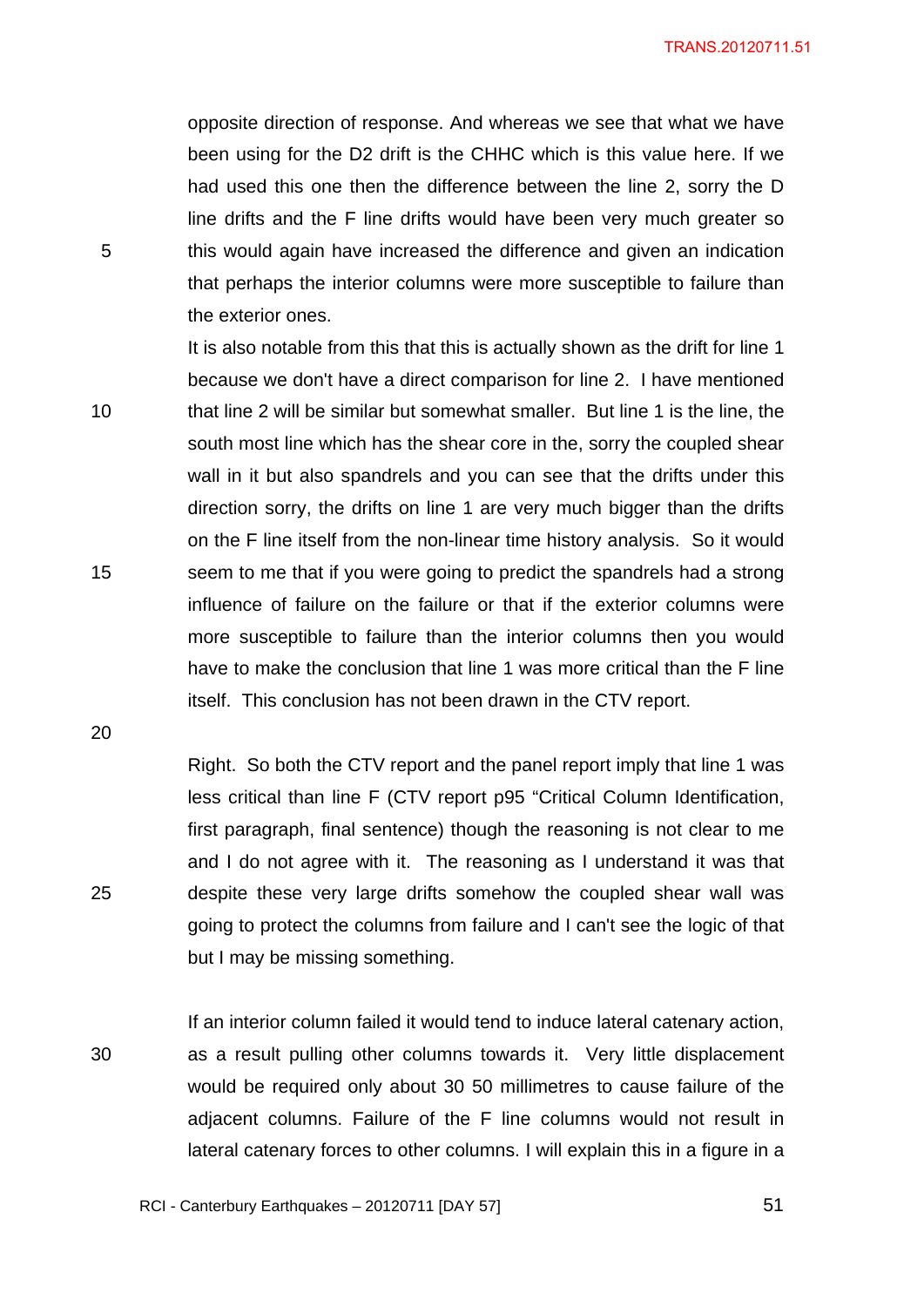few minutes. This is because the F line columns are exterior columns and the horizontal forces required for catenary action cannot be sustained in the east-west direction. Can we have figure 18.

5 10 15 20 25 30 So catenary action is just a chain. Very simply if you want to have a chain hanging between two points itself then there are reactions provided at both supports. Here these are rigid walls and it requires both vertical and horizontal reactions itself. The chain itself pulls on the support with a horizontal force in this direction here and a vertical force down there. Now if there was no support at this end itself, you can see that this catenary action whereby this hangs cannot occur and therefore these horizontal forces can't occur so this what would happen if you took that external support away. The chain would just collapse itself. But how does that relate to the building itself? If we imagine here we have an interior column which has failed itself. If it fails the beam does not have enough strength to support the load that it carries by simple flexural action and it will start to sag very significantly. In sagging it then tends to act as the catenary like a chain itself placing both vertical and horizontal actions onto the next point of support which is the next column itself. So these forces here have to be transmitted, have to be resisted and they will tend to create both additional vertical forces which make these columns more susceptible to failure and let's say if the displacement is in this direction when this column fails the additional force associated with this support of the catenary action will provide additional tendency for this column to fail. However, if we have the exterior column failing itself then what will happen as we have seen from the calculations the capacity of the beam here is insufficient to support the load as a cantilever and this will just fail and support on here. There is no catenary action, no horizontal force will be added to the E line column adjacent to this so it does not significantly increase the tendency under lateral forces for this column to fail. So it may not be a terribly significant point but it is just one of many of the points which persuade me that the exterior column is not the most critical one.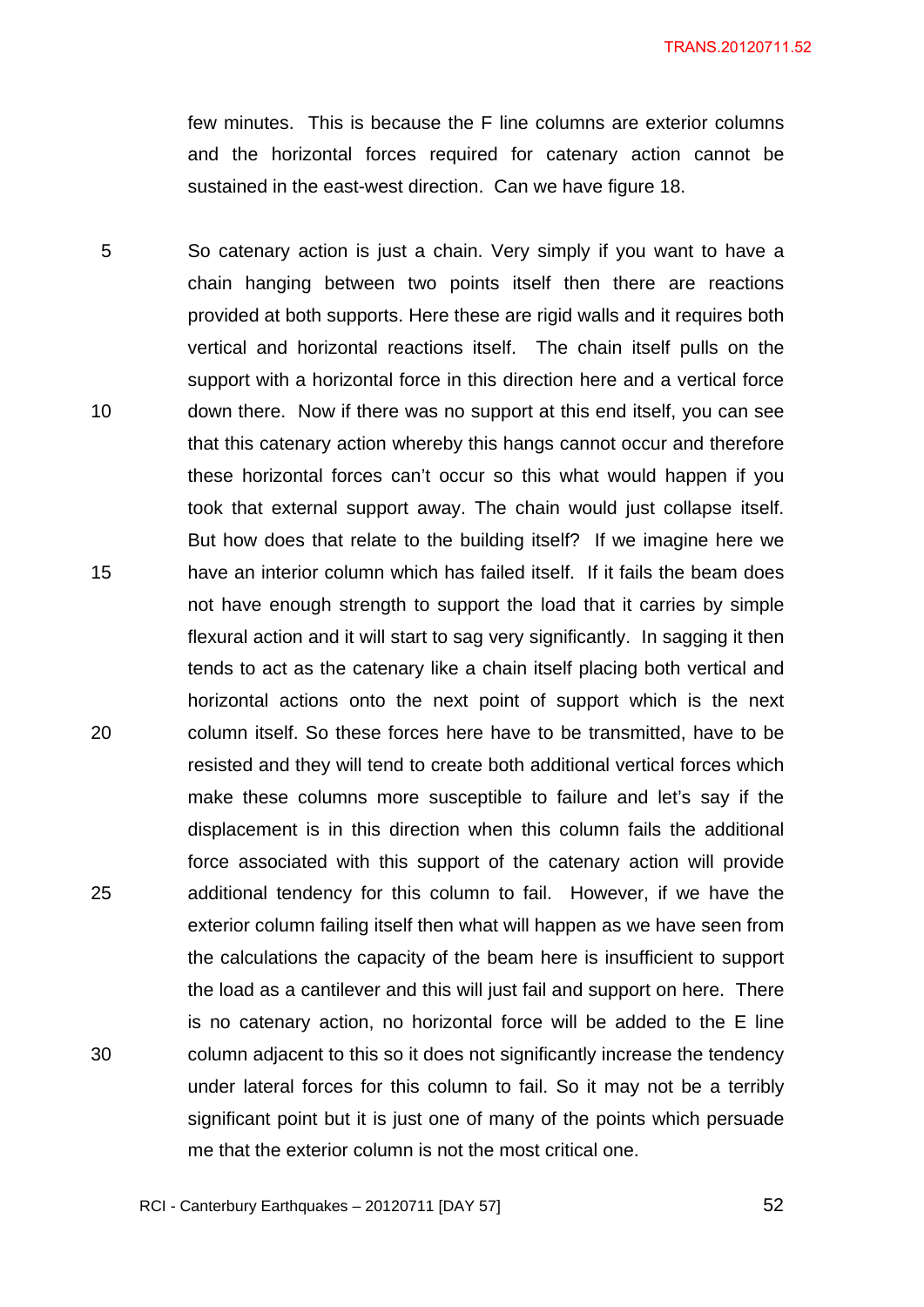# **JUSTICE COOPER:**

- Q. I think we can take the balance of the paragraph 51 as read –
- A. Thank you.
- 5 Q. Because essentially you have told us what it says.
	- A. Thank you. These results indicate that the interior columns were significantly more vulnerable to failure than the exterior columns, particularly when the effects of the recorded high vertical accelerations are considered. This conclusion differs from that in the CTV report, but
- 10 15 agrees with the conclusions reached in the statement of evidence of Graham Frost, which I have read. Mr Frost is a CPEng who acted as risk manager for the USAR and police teams during rescue and recovery work, immediately following the CTV collapse. His interpretation of the collapsed state of the building was that collapse of the floor and beam elements started near interior columns.

# **HEARING ADJOURNS: 3.33 PM**

**HEARING RESUMES: 3.51 PM** 

## **EXAMINATION CONTINUES: MR MILLS**

- Q. You're at paragraph 53 as I think you know.
- 20 A. Yeah I was on point e., that's right.
	- Q. Yes.
- 25 30 A. Connection Failure Between The Floor Diaphragm And The North Core. And the figure of 19 is already up. You may well have seen this before from the CTV report. The connection between the floor slabs and the north core as designed and permitted was clearly inadequate to achieve sufficient connection. It should be noted that most of the weight of the building comes from the floor slabs. As a consequence most of the forces induced by an earthquake on a building result from the floor slabs themselves. For these forces to be resisted by a building they have to be transferred to the lateral force resisting members. In the case of the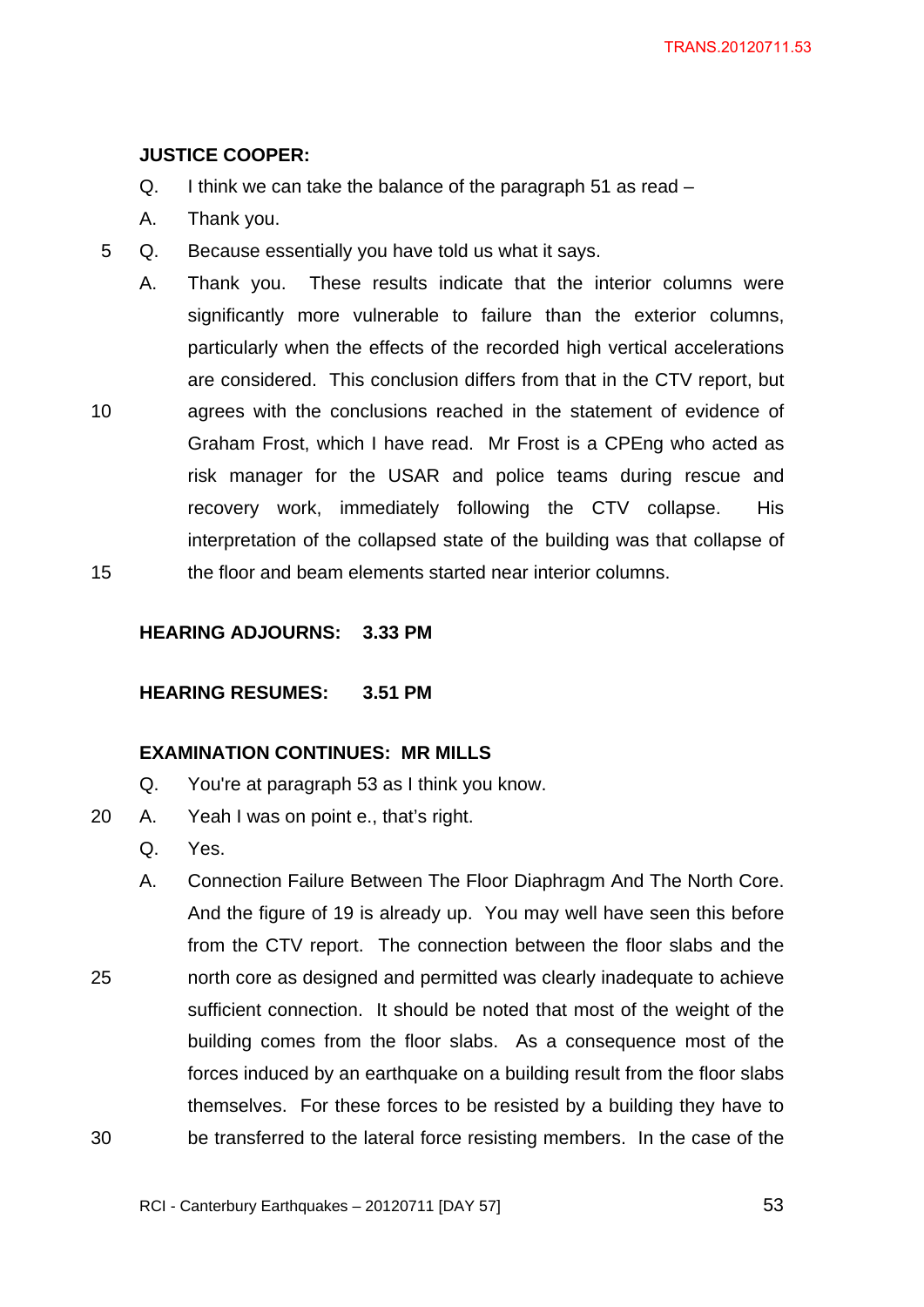CTV building this is primarily the north core which is now shown in an upside down configuration in comparison with what the chairman would like. I apologise for that. But we know that the connection between the floor slab, shown up here, and the webs of the core here was particularly poor. This force transfer involves high tension and compression forces and also bending moments. If the connection between the floor and the lateral force resisting members does not have sufficient strength, particularly tension strength, the connection will fail and the earthquake forces cannot be resisted. The consequence is greatly resisted displacements of the floor including the columns which support the floor making structural failure more probable. In the case of a building supported by frames designed to provide the lateral resistance of the building the connection between the floors and the columns is rather straightforward as it occurs at many locations. In the case of the CTV building the connection is primarily to the webs of the north core in very localised positions. These positions where connections were made thus need to be designed for very high tension forces. This high tension force capacity was not provided. In particular, the lack of design connection between the floor slabs and the north core webs on lines D and D/E, that's this line here and this line here, the connections here between the floor slab and these webs was, was very remarkable, no sorry, the lack of the design connection at these locations was very remarkable. These locations had essentially no tension capacity and would fail under comparatively minor seismic loading placing additional demands on the connection between the floor slabs and the north core between lines C and C/D. This is line C and this is line C/D here. So here the connection was better but if these failed here and here then there would be the potential for a failure to occur between the slab and this core itself which did occur. The eccentricity of the connection as designed was particularly susceptible to failure under east-west response due to the eccentricity of the lateral forces from the north core. However, eccentricity was also present in the north-south direction and would have been exacerbated by failure of

RCI - Canterbury Earthquakes – 20120711 [DAY 57]

5

10

15

20

25

30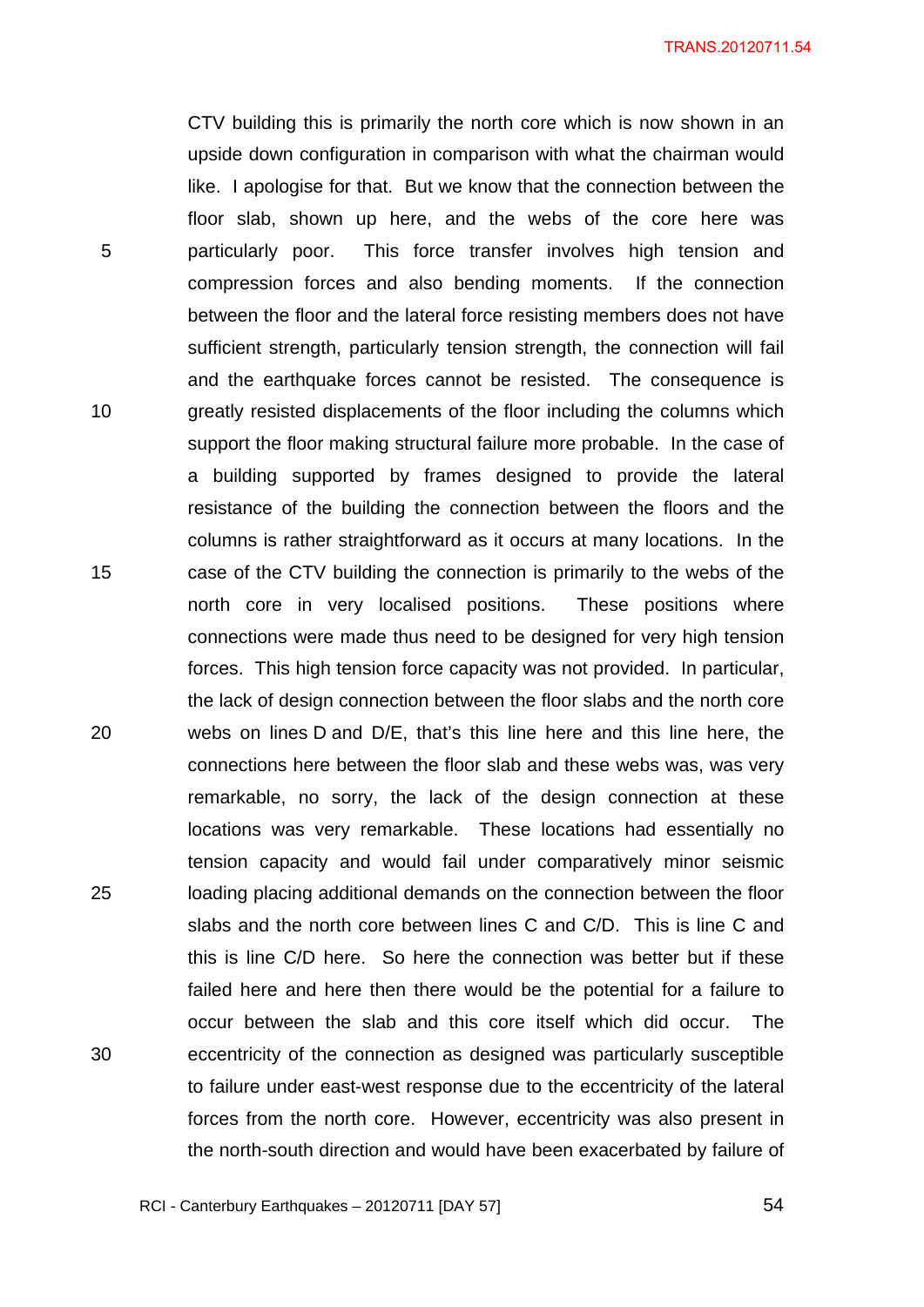the connections of the floor slab to the north core at lines D and D/E. This serious inadequacy was noted sometime after the construction by Holmes Consulting Group and partially remedied by Alan Reay Consultants' installation of drag bars but for some reason, that was not clear to me, these were only installed in the higher floors. They were not installed at levels 2 and 3 and this design inadequacy has been fully discussed in the CTV report. Without drag bars installed at levels 2 and 3 the eccentricity discussed earlier would have been present from the start of the earthquake response, placing additional tension forces on the slab connections at line C and C/D as previously discussed. In my view drag bars as designed for the CTV connection retrofit were a poor alternative to a properly designed connection involving a greater contact area between the floor and the webs of the north core. The method of connection requiring overhead grouting would have been very susceptible to instalment problems. In other words it would have been hard to rely on the integrity of such a connection. The non-linear time history analysis results indicate that failure of the drag bars between the floor diaphragms and the north core on lines D and D/E would occur before column failure though at a rather similar time. Can we have a look at figure 20?

And here we see in this particular case the column failures are shown, the column displacements and failures are shown by these lines here as a function of time and the diaphragm disconnections are shown here. So the diaphragm disconnections are occurring at an earlier stage than the maximum displacements here though here's the column capacity at what is a conservative estimate of column capacity here and here. I believe that these lines here should be ignored as they rely on spandrel interaction and we see here that the failures are occurring before that. The drag bar failures are occurring before the diaphragm, before the column failures.

30

5

10

15

20

25

RCI - Canterbury Earthquakes – 20120711 [DAY 57]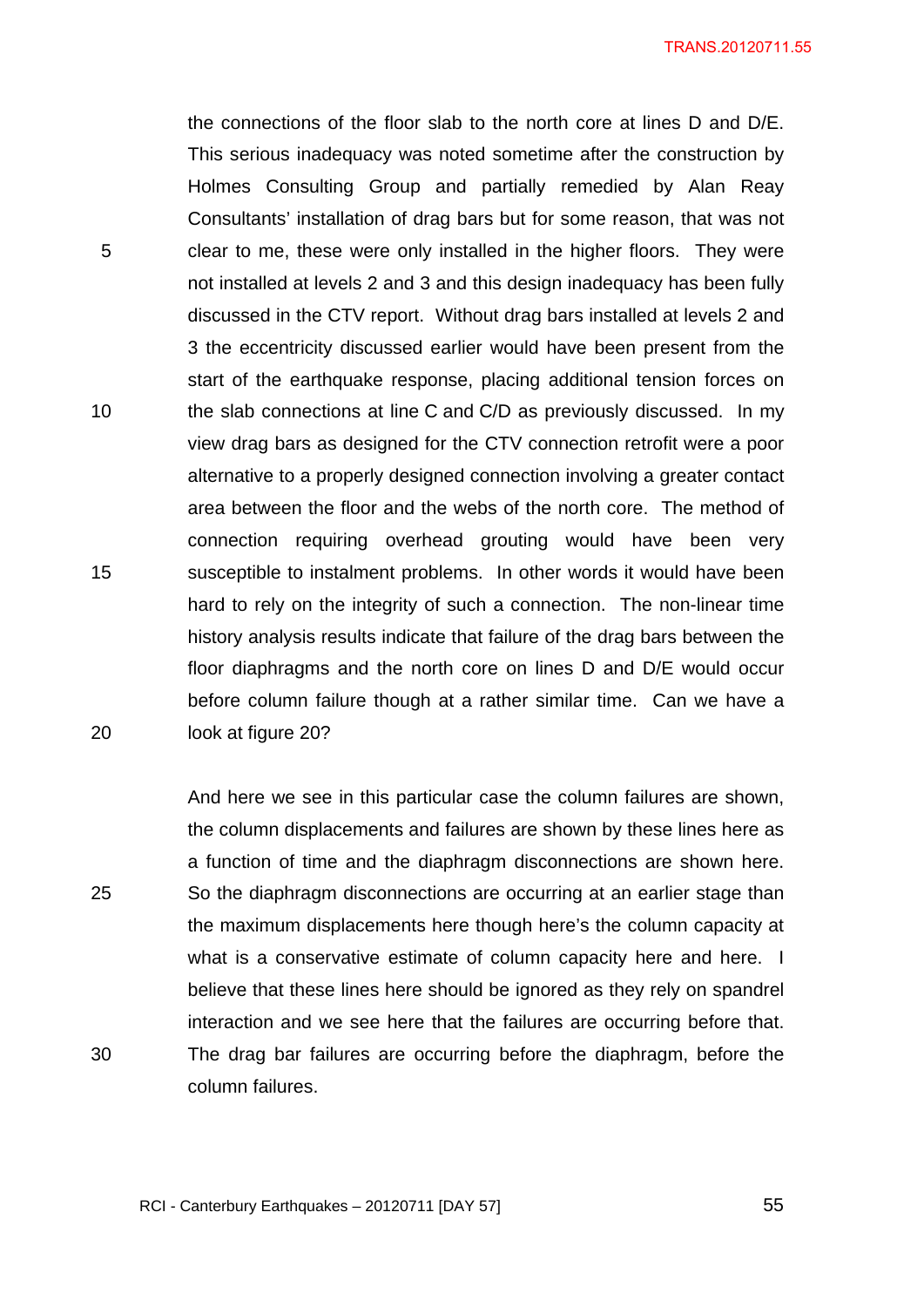The calculated capacity of the drag bars that the CTV report assigns to them is, in my view, unrealistically high. It is based on the shear capacity of the bolts connecting the drag bars to the floor and implies perfect placement of the epoxy in pre-drilled holes and infinitely strong concrete surrounding the bolts. Calculations based on concrete compression strength of twice the actual recorded concrete strength in the building indicates the bolts would fail in flexion, not shear, at about 50 to 60% of the strength used in these figures implying still earlier failure in fact. And I have viewed a report by Beca Consultants, commissioned by the Royal Commission, which supports these values using a different type of analysis but the values are about 50% of the values, sorry the Beca values are about 50% of the CTV report values for line D and about 70% for lines D/E. Similarly the non-linear time history analysis results predict that the floor diaphragm failure adjacent to walls on the lines C and C/D would occur prior to column failure. The critical section's about 1.2 metres away from the wall, from the ends of the wall, where the H12 bars terminate and all of the strength is provided by the mesh.

#### 20 **JUSTICE COOPER:**

5

10

15

- Q. Just H12?
- A. H12 at that location.
- Q. What's H12?
- A. H12 is, sorry, high strength 12 millimetre diameter bars.

# 25 Q. Thank you.

- A. If you want to, if we could go back to the previous slide.
- Q. Number 19?
- A. Number 19, yes. I think that's, yes, shown here. This location, this shows failure location of slab disconnection in the region of C, C/D to,
- 30 to D here and you can see that the, the failure occurs at about 1.2 metres out.
	- Q. Yes.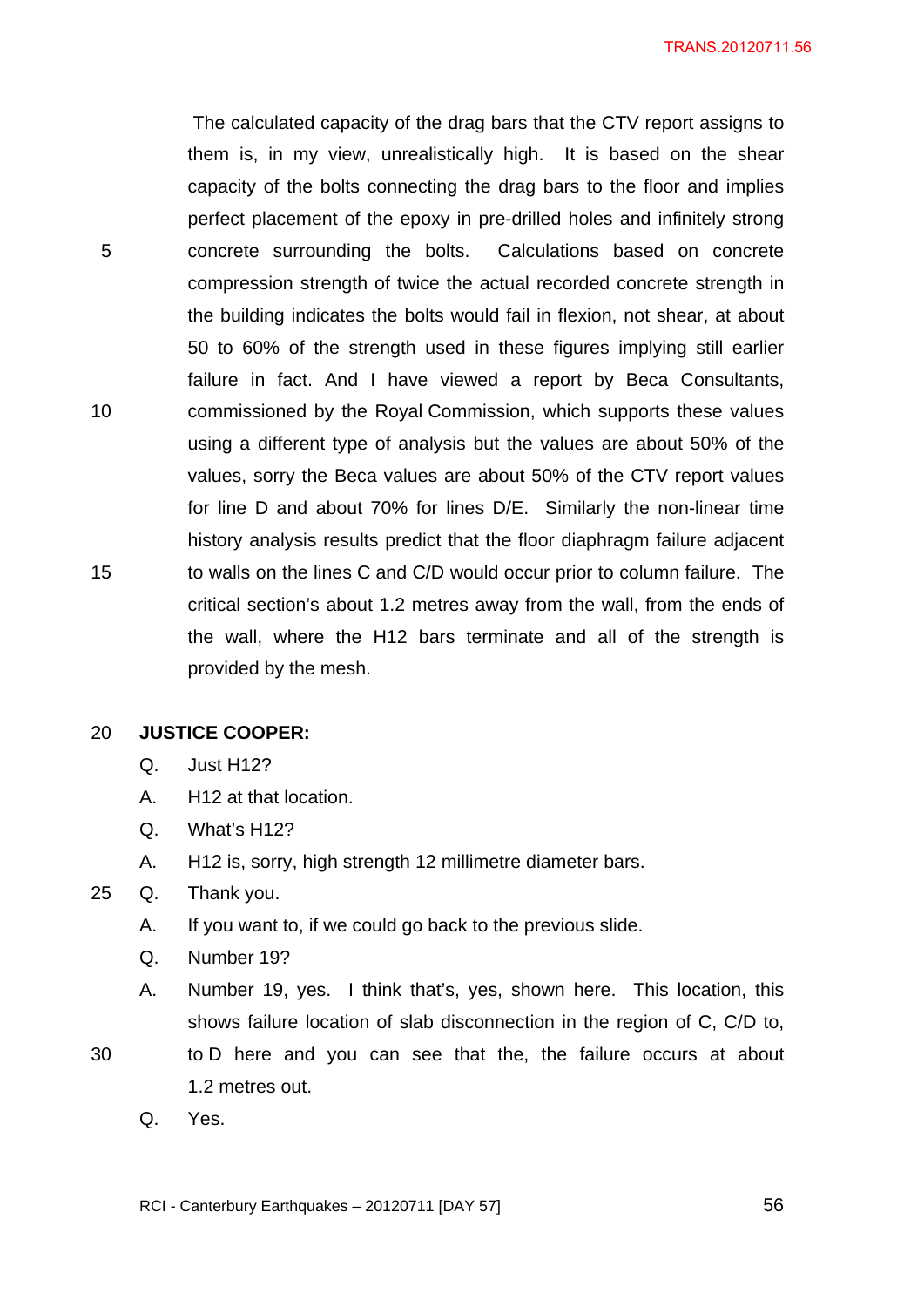A. There were these saddle bars as they're called, 12 millimetre diameter high strength bars coming from the slab here and terminating at this region. Once you got past there, there was only, that's the H12 saddle bar ends stick out about 50 to 120 millimetres. You can see that the failure occurred right at that location itself.

1600

5

Q. Thank you.

10 15 20 25 30 A. So to read that sentence again, the critical section's about 1.2 metres away from the ends of the wall where the H12 bars terminate and all of the strength is provided by the mesh. The floor would almost certainly have cracked at this location by shrinkage effect, but if not based on the non-linear time history analyses the uplift of the wall ends due to flexure during response displacements to the north, would have been sufficient to crack the concrete at the termination of these H12 saddle bars. My own calculations indicate that the resistance to slab fracture adjacent to the north core flange on line  $C -$  that's at the line that we've just seen in the previous slide – up to midway between line C and CD and including dowel action of the anchorage bars of the bends on, perhaps we could go back to 19 again, because I think it would clearer, we could see it – so I did some calculations of the capacity of this failure surface including the mesh bars here and also the capacity in this region in shear of the mesh bars in this location and at this location here a failure between the beam here and the wall flange here because there are H24s, 24 millimetre diameter bars passing from the beam into this region here and if you make the rather dubious calculation that in fact these could fail in flexure or fracture in tension, then you get an upper bound idea of what the capacity of that would be to tie the slab into this web as well. So the calculation I did included that component, included the tension capacity of the bars through here and included also the shear capacity of the mesh in this location over here, and my calculations indicated that the capacity of this indirect tension would be about 800 kilonewtons. If we can go two slides on to figure 21 we see here the forces here, I'm saying that these are the connection forces between grid C to CD and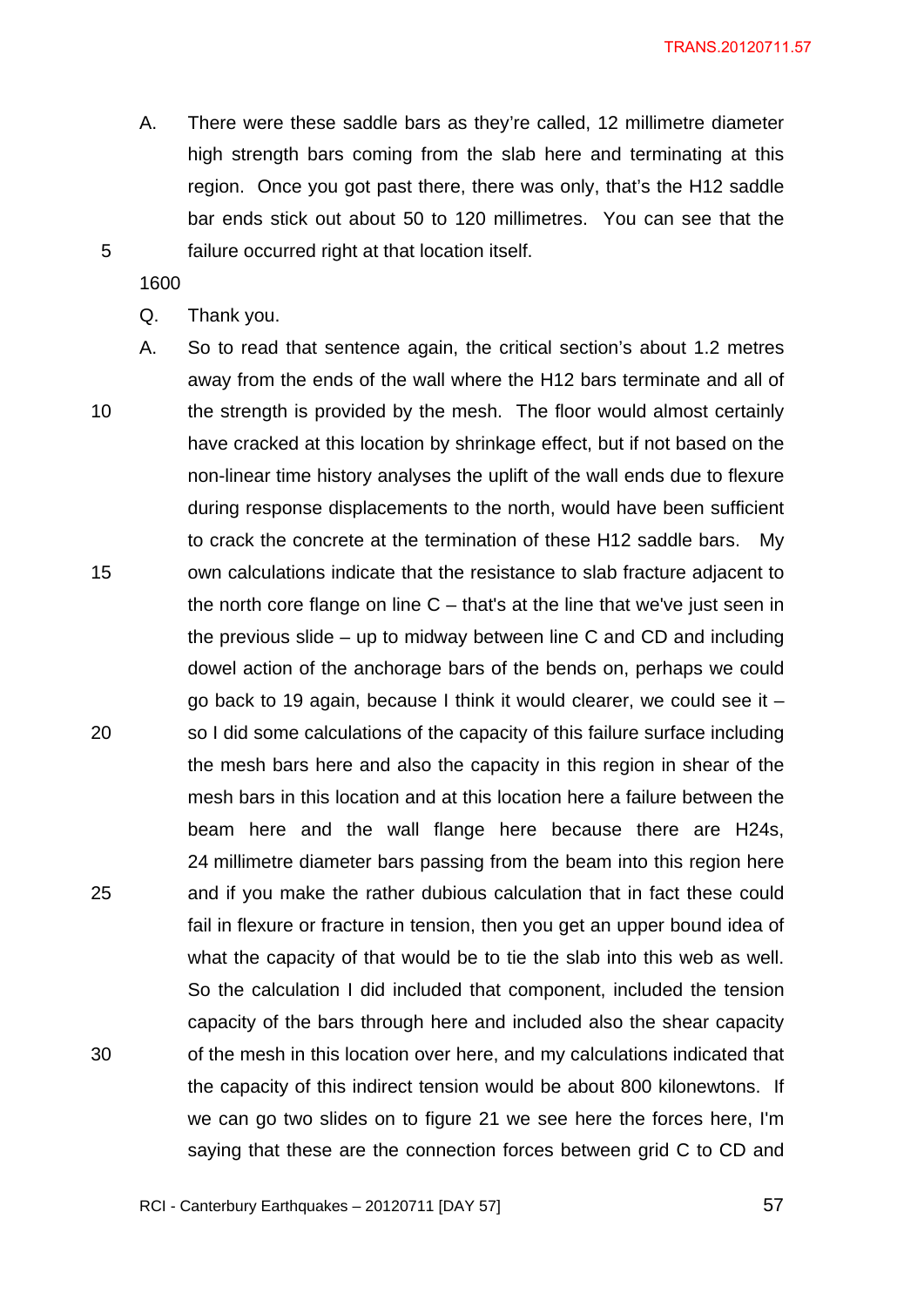we compare this with the capacity that I calculate of about 800 kilonewtons and you can see that 800 kilonewtons is at about this level here and you can see that it's several levels we would expect to have failure occurring. So figure 21 shows the Compusoft non-linear time history analyses results in the, I'm sorry I should have pointed out that tension is down on this side and compression is up here, so we should be looking at the lower half of this one where you can see that many of the slabs would be predicted to fail. Figure 21 shows the Compusoft non-linear time history analysis results for the connection force between the north core and wall C. Maximum tension forces exceeding 2000 kilonewtons or 2.5 times the calculated slab capacity are shown to have occurred frequently. I have not included any contribution of the Hi-Bond steel trays to the tension capacity of the slab as the Hi-bond was discontinuous at the beam support on line four with very short seating. In addition the statement of evidence of Graham Frost reports that he observed total bond failure between the slab and the Hi-Bond. His statement says that he found not a single section of slab to which the tray deck was still attached. If either the drag bars at the upper level or the concrete slab failed the displacement to the floor under inertia effects would have been greatly increased as discussed earlier. I note that the Hi-Bond trays and the supporting beams would have provided adequate vertical support for the floor until the columns failed due to excessive displacement. In other words, even if that failure plane occurred we would not suddenly get the floor collapsing because it was still supported by the Hi-Bond trays and by the beams themselves. So it would require some significant displacements before that would occur. Thus under a moderate earthquake such as the September  $4<sup>th</sup>$  2010 earthquake the slabs, (there's an error in my writing there, that word displacement should be slabs), might not fall unless the maximum displacement response exceeded the available seating length of about 400 millimetres.

Torsional eccentricity.

5

10

15

20

25

30

RCI - Canterbury Earthquakes – 20120711 [DAY 57]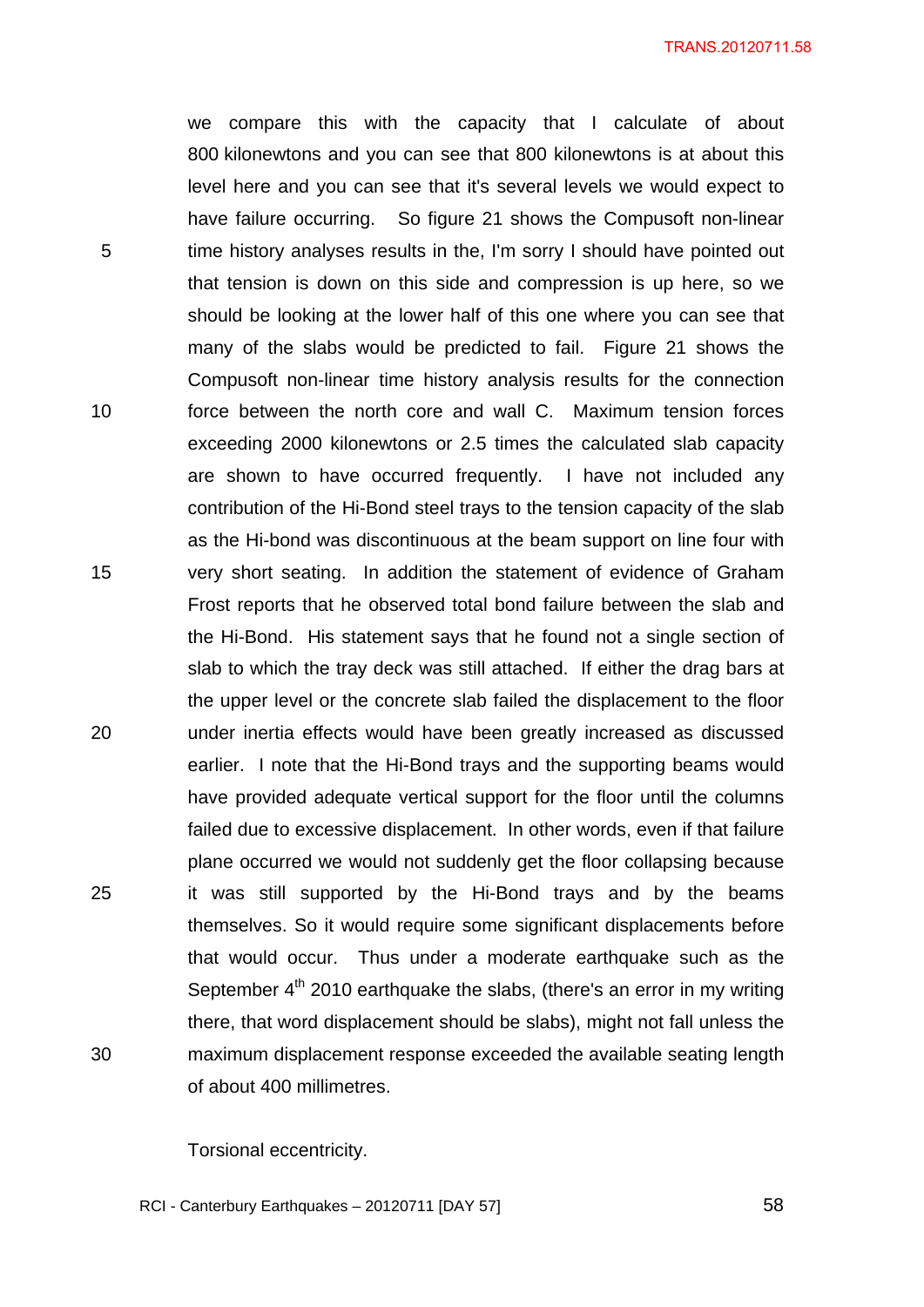The CTV report based on ERSA studies emphasises the high torsional eccentricity of the building and the exaggeration of this eccentricity by the concrete infill wall at the lower levels of the west frame, that's frame A of the building. The prediction made in the CTV report based on ERSA was that displacements on line F would be increased by the effect of infill on line A. The non-linear time history analyses indicated the opposite trend. I again note that advice of the New Zealand Society for Earthquake Engineering guidelines thought that ERSA is inappropriate for assessing the response of buildings, particularly when torsional eccentricity exists.

5

10

15 20 25 30 And the next point I want to talk about is the modelling of masonry infill on line A. I also believe that the influence of the western masonry infill wall on line A has been exaggerated in the ERSA. The design drawings for the building specified a gap between the panels and between the panels and the columns and the use of flexible sealant in these gaps. However on the basis of a reflection by Mr Fortune, one of two men working on a scissor lift on the west side of the CTV building on the 22<sup>nd</sup> of February, it is claimed in the CTV report that the infill panels, three per bay, were constructed with full contact between the panels and the columns and with full contact between the panels. This is despite the fact that it would have been very difficult to place competent mortar to the outside header joints adjacent to the columns from the inside of the building, particularly for the upper courses of block work. At the time the CTV building was constructed there was an adjacent building which made its access from the outside of the wall impossible. The consultants and the panels also had available to them a statement by a Mr Coatsworth, the engineer who carried out a post-September inspection of the building that the required flexible sealant was correctly placed on the inside header joints. In the course of preparing my evidence I have also been advised by counsel assisting that there is now another witness who says that there were gaps at the top of the concrete sections underneath the beams. My view is that it was more

RCI - Canterbury Earthquakes – 20120711 [DAY 57]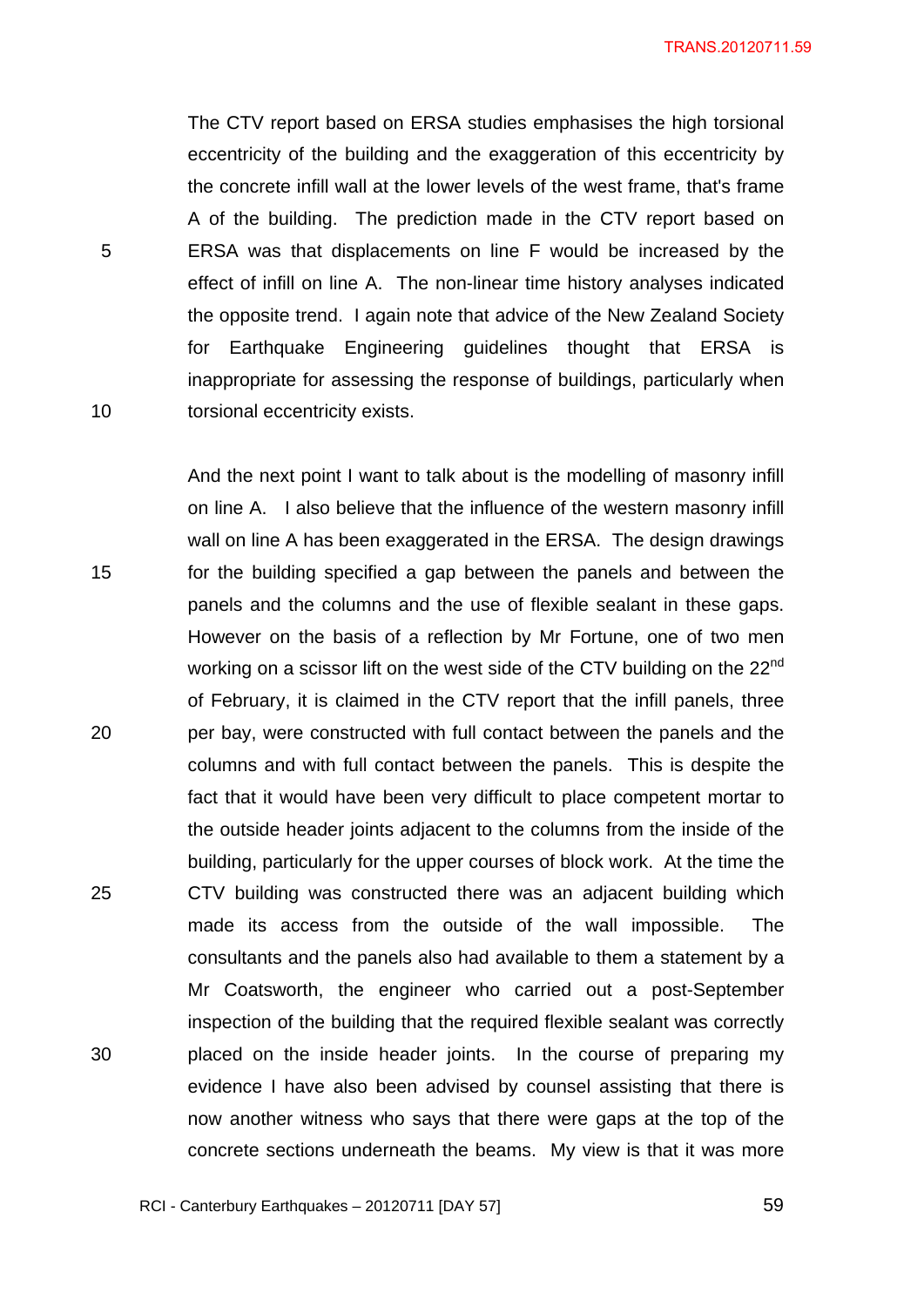likely that there was intermittent mortar on the outside header joints between panels and columns and beams but this would not have been sufficient to lock up the panels. I also note that the top course of blocks under the beams was not grouted and in fact could not have been. This was confirmed by Mr Fortune who said that they found that the top course in each section was hollow and it's also confirmed by the evidence of Mr Harding. Despite these points and the fact that even if grouted the vertical joints between the panels would not have been able to transmit vertical shear, significant vertical shear stress, the frame on line A was modelled in the ERSA as a fully competent monolithic wall for the lower three storeys, with a modulus of elasticity of 15 gigapascals. Information provided in the CTV report on the torsional response of the building is based on this assumption. Now since then I have seen a response from Dr Hyland that in fact the panels were modelled as separate panels but as uncracked panels and he has also said that the fact that there were diagonal cracks noticed in these panels proves that they developed their shear strength and did not fail in flexure. I would dispute that. I don't believe that's a valid interpretation in that we would expect with a flexural failure of the panels based on crack section properties that there would be inclination of the cracks due to shear. So I think that that's an incorrect assessment and the fact that he has modelled them as uncracked in flexure and shear and essentially fully locked in at the top makes them much too stiff. In the non-linear time history analysis carried out by Compusoft and StructureSmith the panels were modelled with my advice as individual flexural elements as an upper bound on the stiffening effect and compared with analyses where the infill panels were ignored as intended by the designer and I should mention that the upper bound flexural elements that we had assumed that the top course was fully grouted so that there was not a length of 200 millimetres of bar which would be very flexible in terms of

1610

5

10

15

20

25

30

the connection to the top. So I believe that the upper bound value in the, in a Compusoft model was extremely upper bound indeed.

RCI - Canterbury Earthquakes – 20120711 [DAY 57]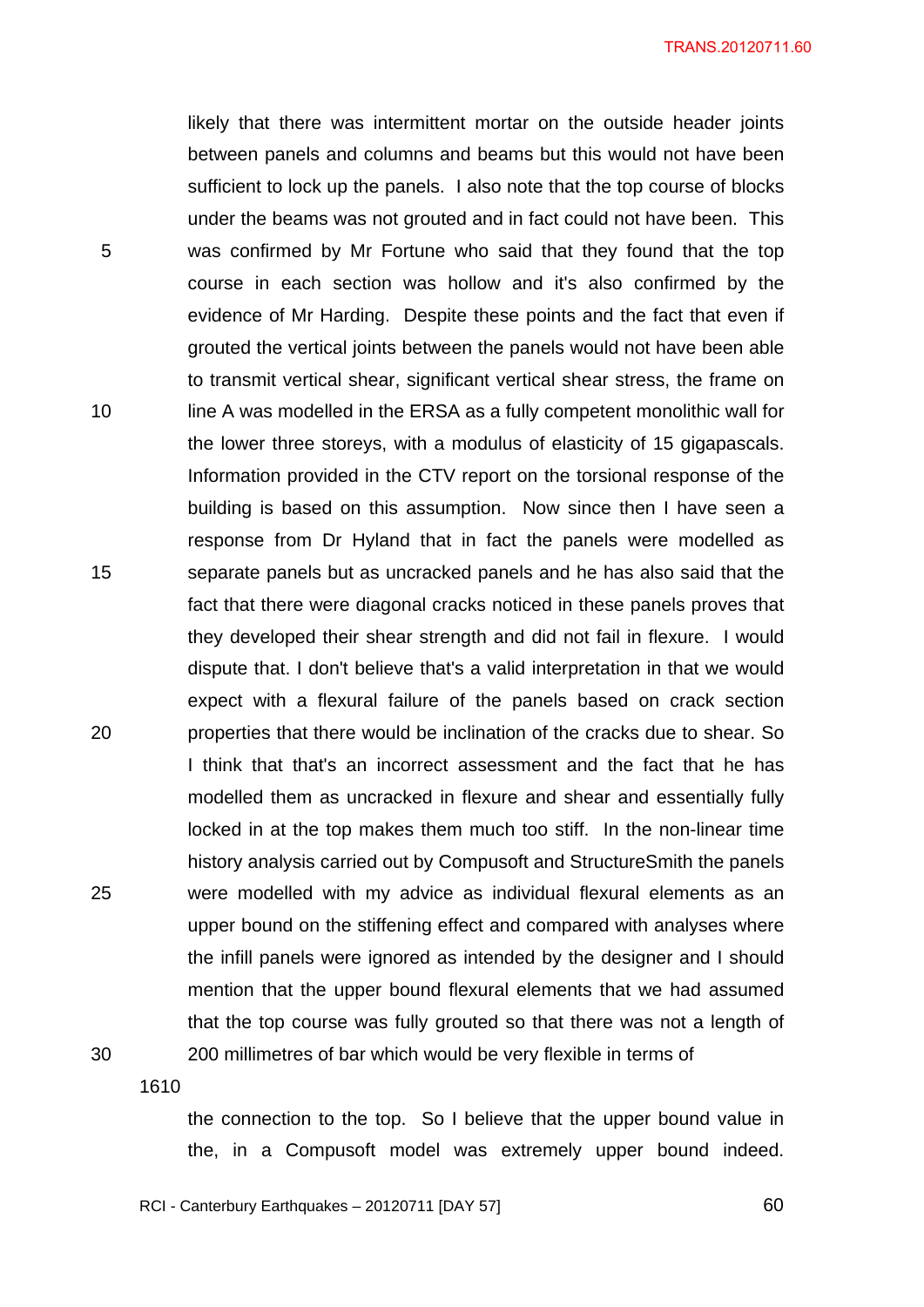Analyses based separately on flexural action and on sliding shear produced similar additions to the lateral strength of the A line structure. My view is that the flexural model adopted by the nonlinear time history analysis was an upper bound on strength. Displacement capacity would have been underestimated as it was assumed that the upper course was fully grouted, with no slip between the top of the panel and the beam above. It seems clear on the evidence that this was not the case, and I've also seen a photograph after failure which indicates that the panels, well you cannot see any sign of mortar on the vertical cor – the vertical edges of the panels themselves. I believe that they were not grouted.

- Q. I could just let you know on that that when Dr Heywood and Mr Frost went out again to Burwood –
- A. Sorry, what?

5

10

- 15 Q. Dr Heywood and Mr Frost went out again to Burwood after they had given their evidence, took another look specifically for that and have now given us two further short briefs in which they included saying that they found sealant on some of the rectangular columns.
- 20 25 A. But not, yeah, the figure that I'm talking about which shows no mortar on those things is, I've lost, I've put a thing through it, it's BUI.MAD249.0222.2 which is there, that's the fellow. Yes, as you can see here, here is a vertical, I mean this would have been presumably in contact with this line here, well adjacent to it, because you can see no sign of any mortar, nor can you see any sign of mortar on this vertical plane here, so I think that we can conclude that it was built rather similarly to intended.
	- Q. If you like I'll bring up for you the photographs that have come in with that most recent additional brief so you can have a look at it given that –
	- A. Okay.
- 30 Q. they have been out. I thought that you might like to see it?
	- A. Yes thanks.
	- Q. This is BUI.MAD249.0520.2 and this is from their most recent Burwood visit.

RCI - Canterbury Earthquakes – 20120711 [DAY 57]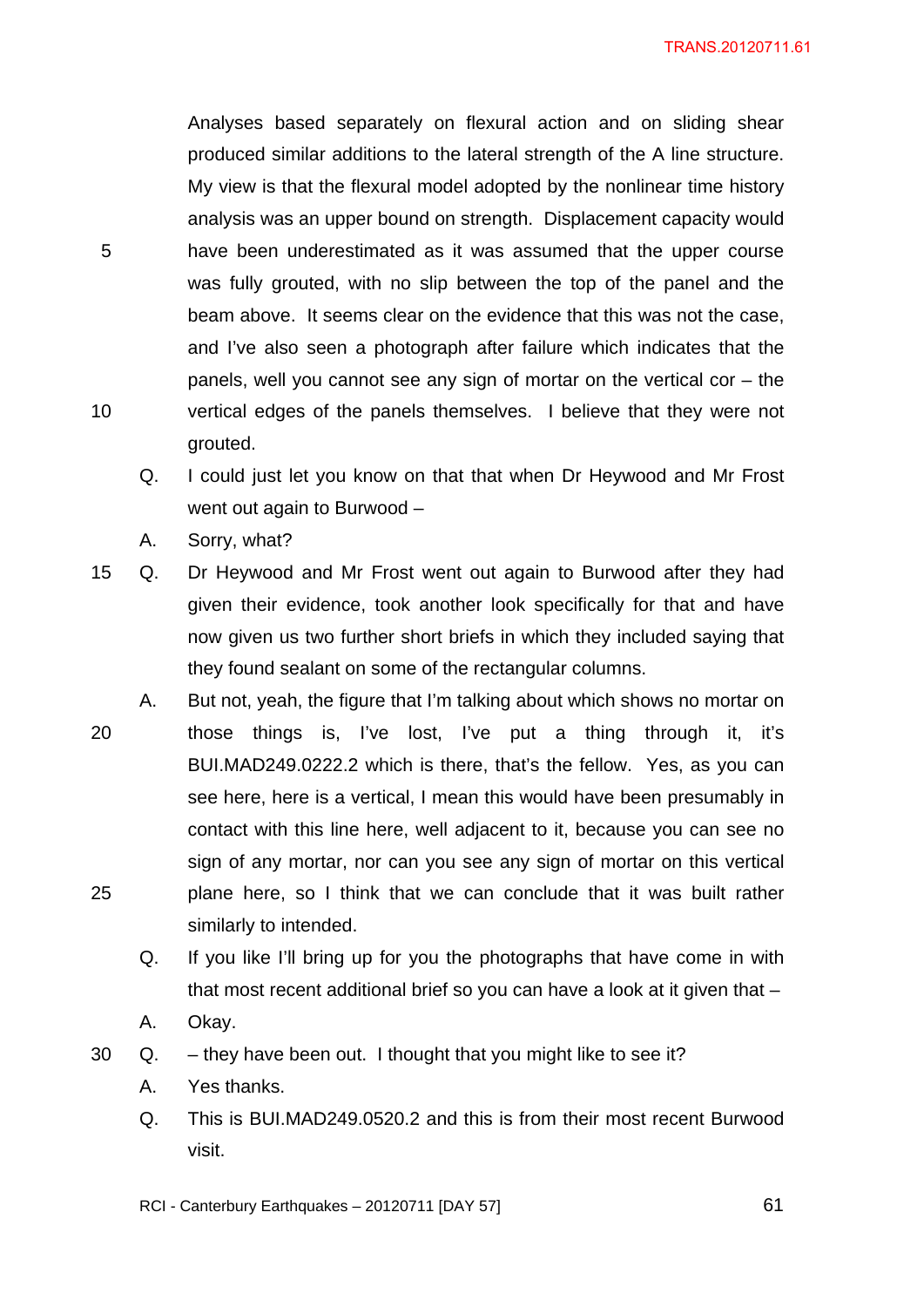A. Yes.

# **JUSTICE COOPER:**

There is a rumour to your right Mr Mills that you may have quoted the wrong number I think?

5

### **MR MILLS:**

BUI.MAD249.0520.2. If it's wrong it's not me.

## **EXAMINATION CONTINUES: MR MILLS**

- 10 A. Well shall we move on, perhaps we don't need to, or do you?
	- Q. We can pause a minute. I think you'll find the photos interesting.
	- A. Yeah, sure. I'll find them interesting whether they confirm or deny my theory.
	- Q. I think they're confirmatory of what you're saying.
- 15

## **JUSTICE COOPER:**

Well shall we come back to it? Unless we can have an estimate of?

## **EXAMINATION CONTINUES: MR MILLS**

Q. It sounds like it's coming. There it is.

#### 20 **WITNESS REFERRED TO SLIDE – PHOTOGRAPHS**

- A. Okay so this is the sealant that –
- Q. Yes.
- $A. I'm$  seeing down in the bottom here.
- Q. Yes and they've also noted the top one.
- 30 25 A. Oh, yeah okay. Yep, okay, thank you. My next point is related to perception on my part, anyway, that the consultants and probably particularly Dr Hyland had a reluctance to accept the nonlinear time history analysis. I've already discussed several areas where the consultants have preferred to accept the results of the ERSA analysis over the nonlinear time history analysis results. These include potential for failure of the floor diaphragm north core connection to act as a failure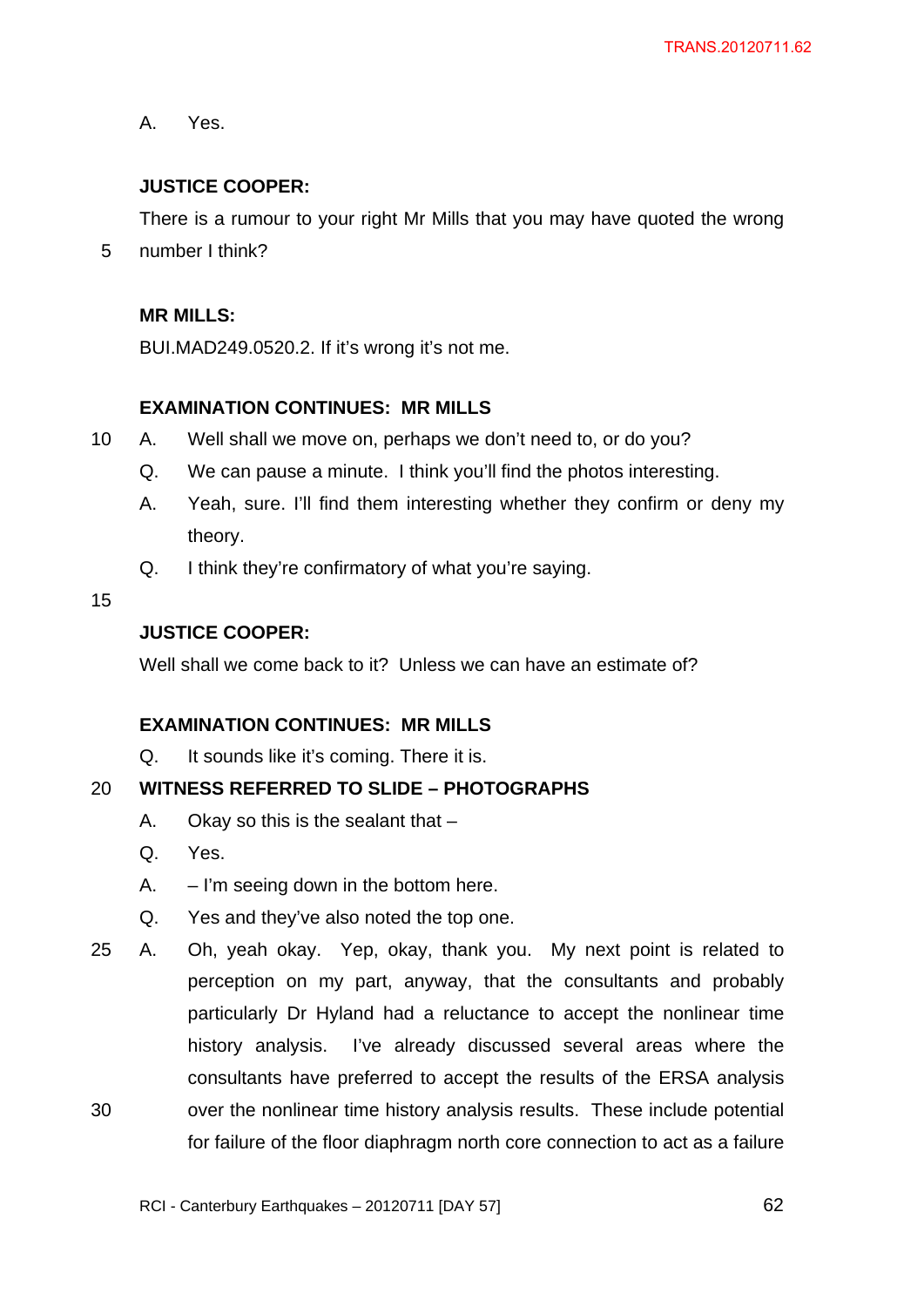initiator, relative importance of columns on lines 1, D and F as potential failure indicators, extent of torsional response in the February 22<sup>nd</sup> earthquake response, and the influence of line A infill on the CTV response. In addition to these should be added the importance of beam column joint capacity to the performance of the CTV building. This is only briefly discussed in the CTV report. The lack of ductile detailing in beam column connections, principally as a consequence of there being no transverse reinforcement in the joint, is identified on page 14 of the CTV as a critical design weakness, without further comment. On page 93, the potential weakness is repeated, but claims there that there are uncertainties in the assessment method and that limiting the assessment to column capacity (i.e eliminating the beam column joints as a potential failure initiator) and I quote, "Would be sufficient for the purposes of this investigation." This explanation is repeated in appendix D nonlinear time history analysis on page 228. The Panel report does not include the beam column joint failure as a possible contributor to the CTV report, and that can be confirmed on page 53 and 54. However, the Compusoft analyses described in the Compusoft report on page 65 and appendix B pages 85 to 89 examine the predicted performance of the beam column joints in considerable detail. In other words they had a particular model in their analysis which enabled them to assess whether or not joint failure would occur, and this was based on a principal tension, principal compression stress model. The assessment shows that 18 joints were at capacity between 2.3 and 3.6 seconds after shaking began, which is well before the largest displacements of the columns occurred, and that a further 26 joints, a total of 44, became overstressed between 4.5 and 5.7 seconds. The assessment draws attention to the detail of the beam bottom reinforcement which is hooked up into the joint rather than being continuous through the joint. Transfer of the tension in these bars under positive moment would have created additional tension outside the hook, increasing the probability of joint failure. These points are not

RCI - Canterbury Earthquakes – 20120711 [DAY 57]

5

10

15

20

25

30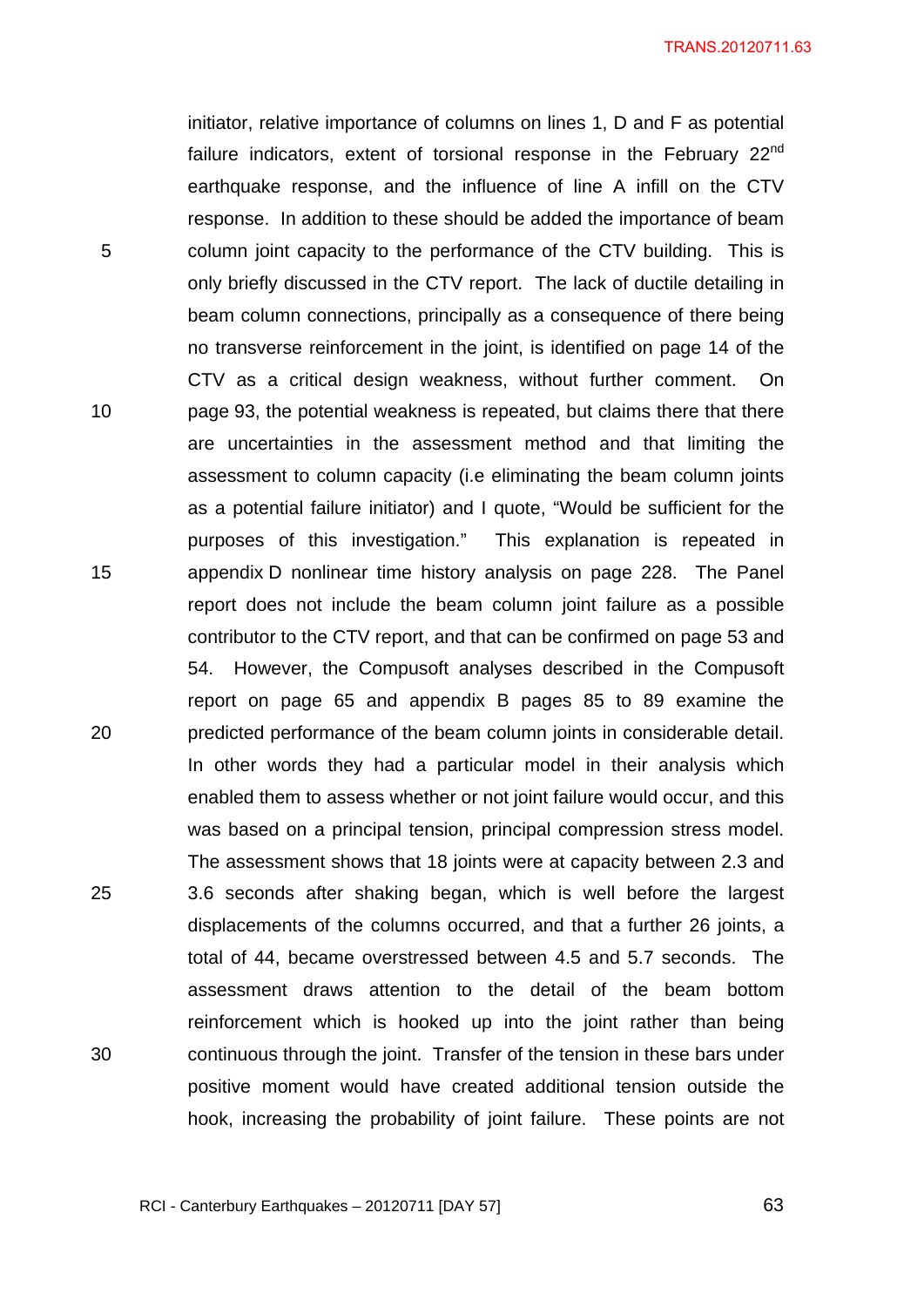included in either the CTV or the panel report, despite being listed in the Compusoft report.

Displacement capacity in the ERSA analysis, which refers back to figure 1, I don't think we need to see it again. The methodology described in the CTV report for estimating the drift on line F in CTV report appendix F is inappropriate for response estimation for the a number of reasons. They are, 1) the analysis is based on the response spectrum analysis. I've mentioned that this is inappropriate before and I don't think we need to repeat the reasons. The inter-storey drifts were calculated as the difference between maximum storey displacements although the drifts in floors do not necessarily occur simultaneously. The maximum displacements are based on member

1620

5

10

30

15 20 stiffness values recommended in codes current at the time of the building was designed rather than 2011 state of knowledge values." That particularly relates to the north core and the south coupled shear wall. The stiffness in frames and lines 1, 2, 3, 4 and F were not included in the analyses. And the results of the analyses incorporating these errors were taken to be the true displacemernts and then applied to an inelastic model of frame F using different member stiffnesses. And I don't believe that the methodology is such that you can get reliable results from such an approach.

25 Whether the design of the CTV building met best practice.

The CTV report refers to a number of code compliance issues with the design. I have not directly compared the detailing of reinforced concrete members nor their connectivity with code design requirements in place in 1986 in any great detail. However, in my view it is clear that in 1986 the date on which the structural drawings were submitted for permit many of the details included in the building would fail a test of best practice to current state of knowledge."

Q. Can I just pause there before you go on to go down your list of that?

RCI - Canterbury Earthquakes – 20120711 [DAY 57]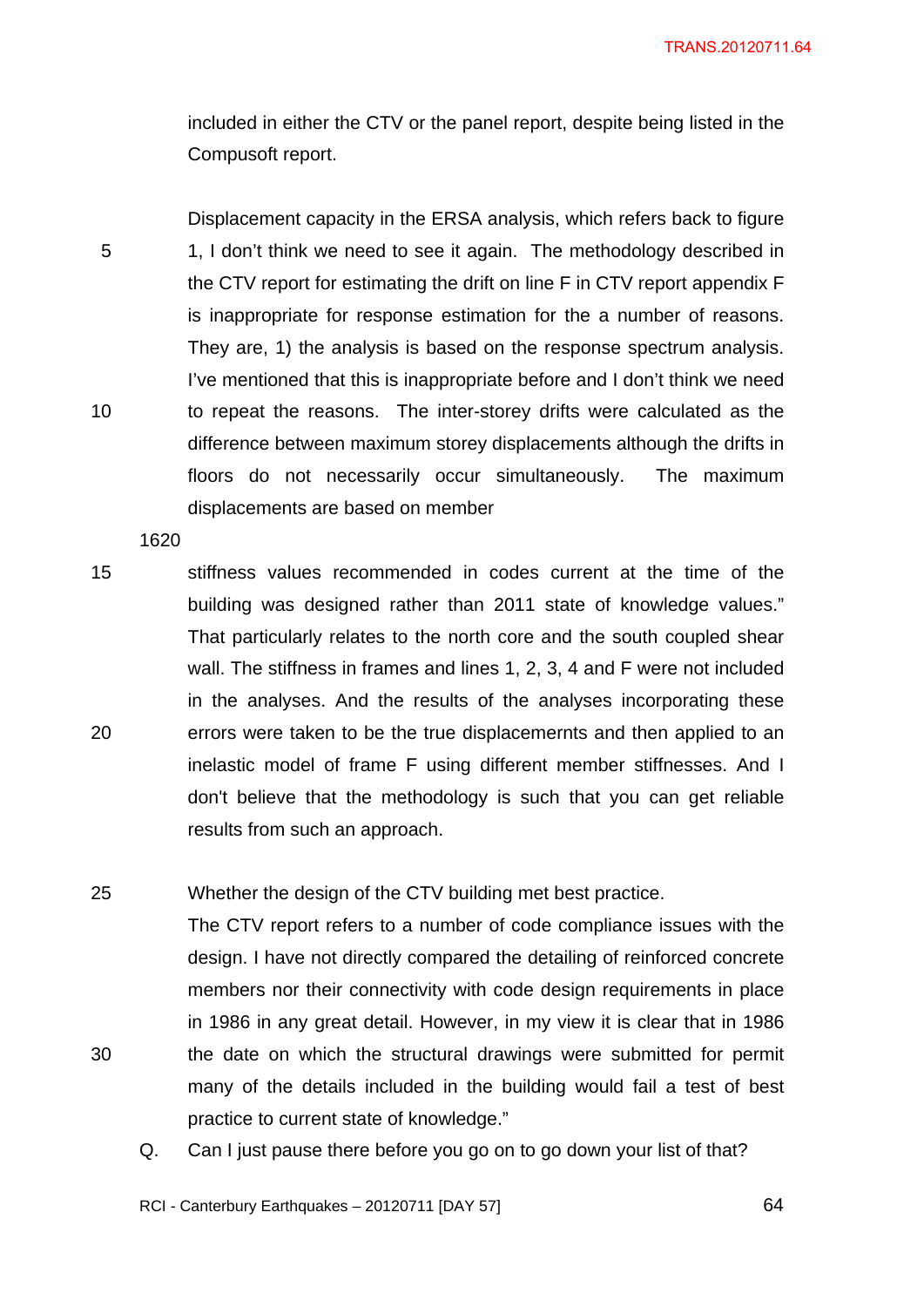- A. Yes.
- Q. And just ask you where does this concept of best practice, the current state of knowledge, sit in your view in relation to the obligations that the design engineer has?
- 10 5 A. Well in my mind it's extremely important. We are obliged to design to codes and it is recognised that codes provide a minimum level of safety and we also know that codes are, can lag behind the current state of knowledge. So if there is information that is available but is not codified then I believe that the designer has a duty to incorporate that information. It may not be a legal requirement but I am sure that the public expects us to use best practice not just to design to the code.
	- Q. Thank you.

A. And I would say that that has always been taught in my knowledge in structural engineering at the universities. This is a well established principle that you don't just take the codes.

- Q. Thank you Professor.
- A. "The aspects which I feel did not pass a test of best practice include the lack of ductile detailing for the columns."

Q. And again I'm just going to ask you to pause for a moment if you wouldn't mind?

A. Yes.

15

- Q. I just want to ask you a couple of questions about that. Do you have an opinion on why there was no ductile detailing in the columns?
- 25 30 A. Yes, from, at least I've perceived a probable reason. In reading Mr Harding's evidence it's clear and he states that the columns were designed as pin-ended columns. So a pin-ended column when it's displaced laterally would not develop any forces and therefore would not be required to be detailed as a ductile or limited ductile column. The requirements I understand in the code were that if the, were the columns had to remain elastic at the predicted response displacements of the building. If they didn't do that then they would have to have ductile detailing. Although he may have conceptually considered that they were pin-ended they weren't detailed as such. The column reinforcement was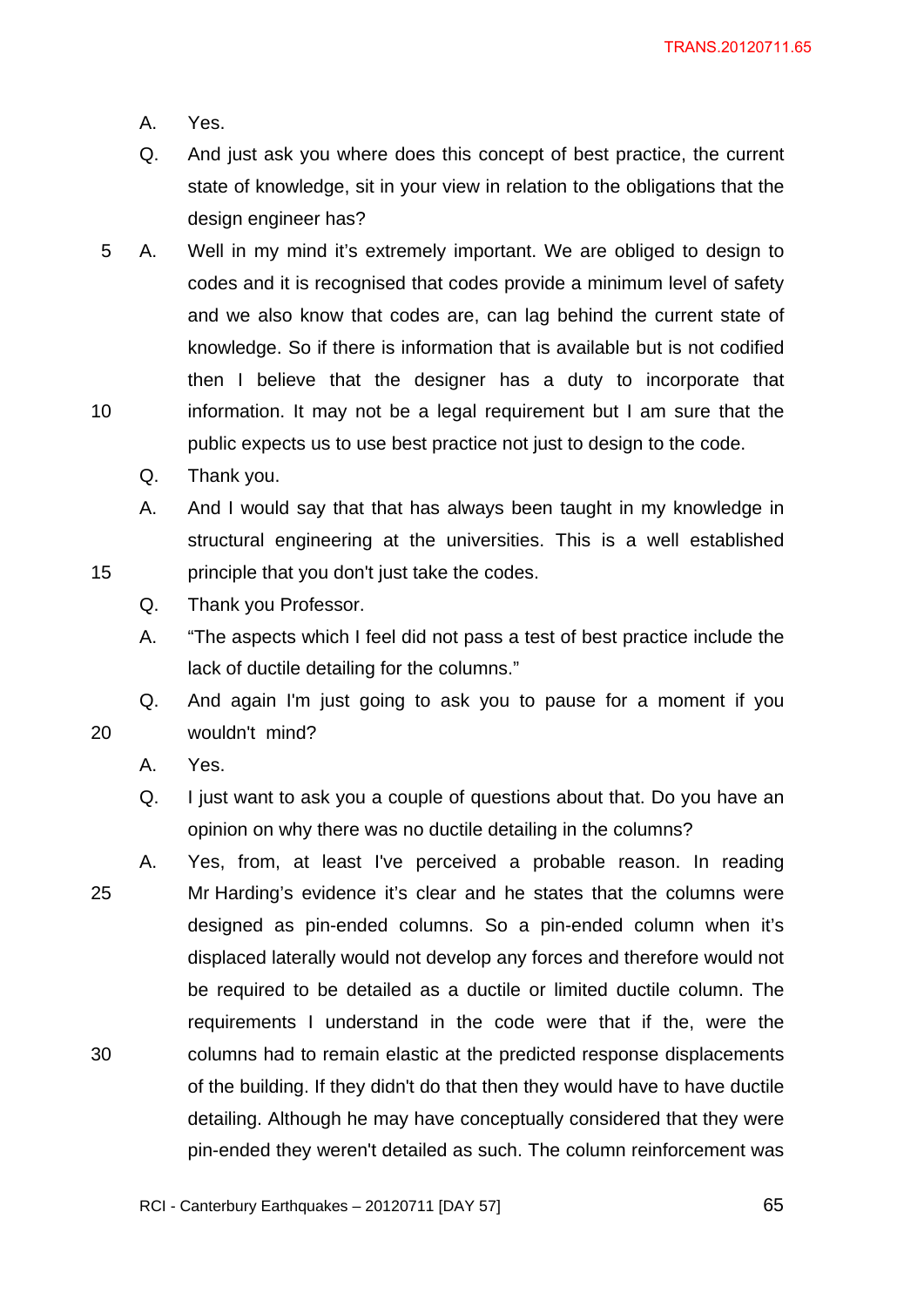continuous through the joint and properly lapped so that there would not be any possibility of a pin connection with no moment capacity forming and also the beams were continuous through the joint, so they were detailed as moment resisting. The connections between the columns and the beams and the columns and the column above were detailed as moment resisting with the result that if the columns were displaced laterally they would develop forces and if those forces were sufficient to exceed the calculated strength then they would need to be designed and detailed with ductile detailing which would mean a great increase in the amount of reinforcement. So I suspect that those calculations weren't done. Rough calculations that I've done would indicate that using what I understand to be the recommendations of the codes of the time, I'm not trying to do a detailed comparison here, is that the columns would be modelled as having the full uncracked section stiffness if they have significant axial load which they certainly did and under those circumstances the displacements required to develop the strength would be quite small, only about well less than 12 millimetres.

Q. Yes.

20

25

5

10

15

A. I've not done any detailed comparison of that with the predicted displacements but I understand that predicted displacements were much larger.

Q. Yes.

A. So (inaudible 16:25:48)

Q. I just want to ask you one further question around that before you go on if you don't mind?

A. Yes, sure.

Q. Now I don't want to get you into an analysis of the code –

A. Please don't.

30 Q. – I'm going to ask you a question that will assume certain matters and then ask you to just comment on that, and the, what I want to put to you is something that was dealt with by Mr Jury when he gave his evidence on behalf of the panel, and he had a list of key findings and one of them was, it's directly related to the point you were just making, that the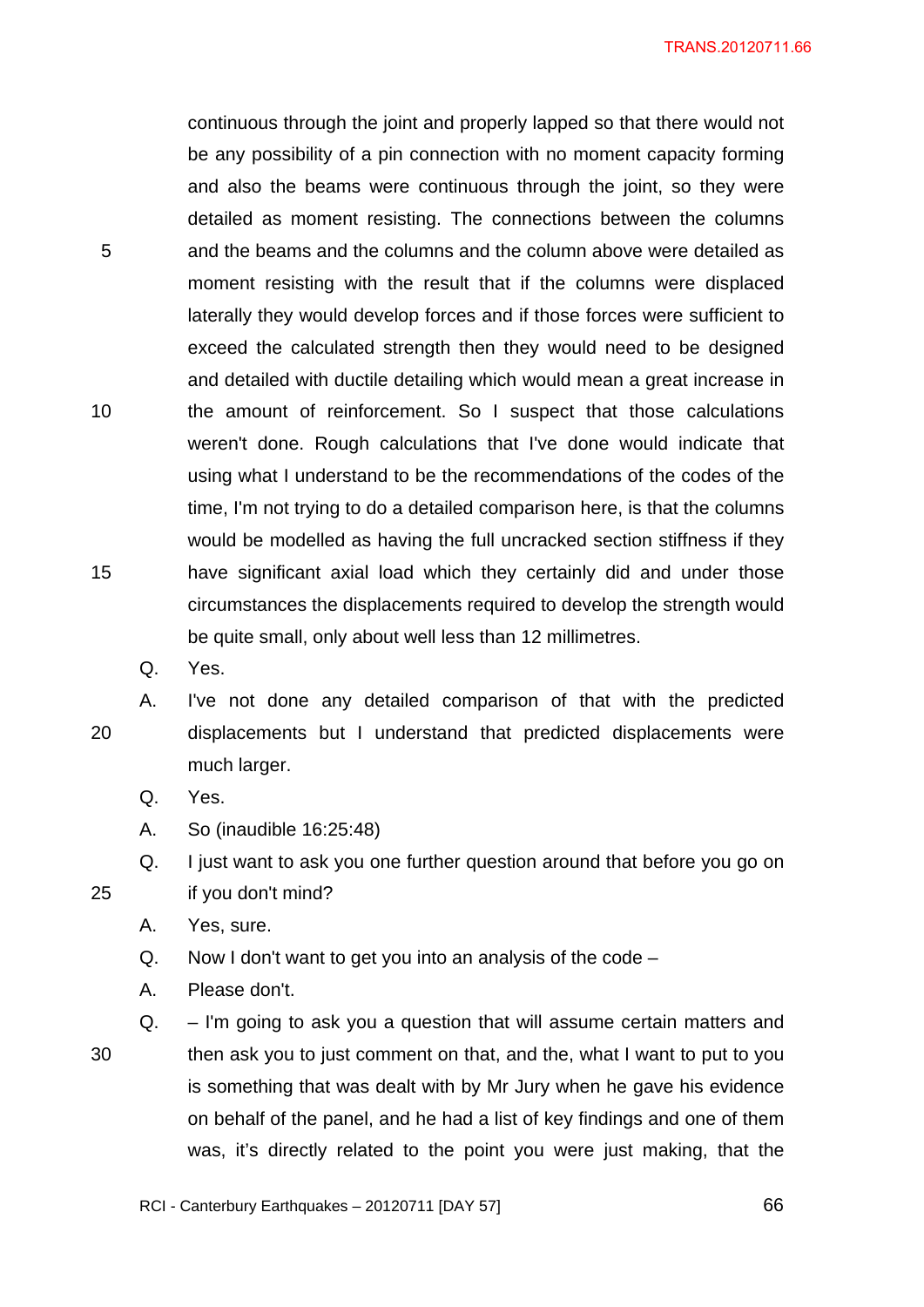columns and beam column joints should have been detailed for ductility?

- A. Mmm.
- Q. Now in his case he was stating that as a code requirement but I just want you to assume for the moment that it is a code requirement?
- A. Yep.

5

10

15

20

Q. And then ask you what you think the performance of the building would have been likely to have been in February if it had had the full ductile detailing in that column and beam column joint that the code would have required if that was the requirement that applied here?

A. I'm a bit reluctant to answer that because without knowing exactly what, how much transverse reinforcement is required I can't make a calculation, but I did do some calculations which if I recall correctly were with the amount of transverse reinforcement that would have been required for a fully ductile, upper limited ductile –

Q. Yes.

A. – and the increase in displacement capacity was very substantial. I can't state definitively that it would have avoided collapse though I believe it almost certainly would have if that had been the case, but that's a bit of a wishy-washy answer. I would prefer to have the data with me to compare that. Certainly I can state that the displacement capacity would have increased beyond the level of displacements that are predicted by the non-linear time history analysis and perhaps that's the safest thing –

- Q. Yes, I think that's –
- 25 A. I can say that definitively.
	- Q. Thank you, that's useful.
	- A. Okay,  $I -$
	- Q. I interrupted you, you were at B on your list?
	- A. Yep, what's that sorry?
- 30 Q. I said I interrupted you
	- A. Yeah, I was up to –
	- $Q. -$  when you were at B on your list?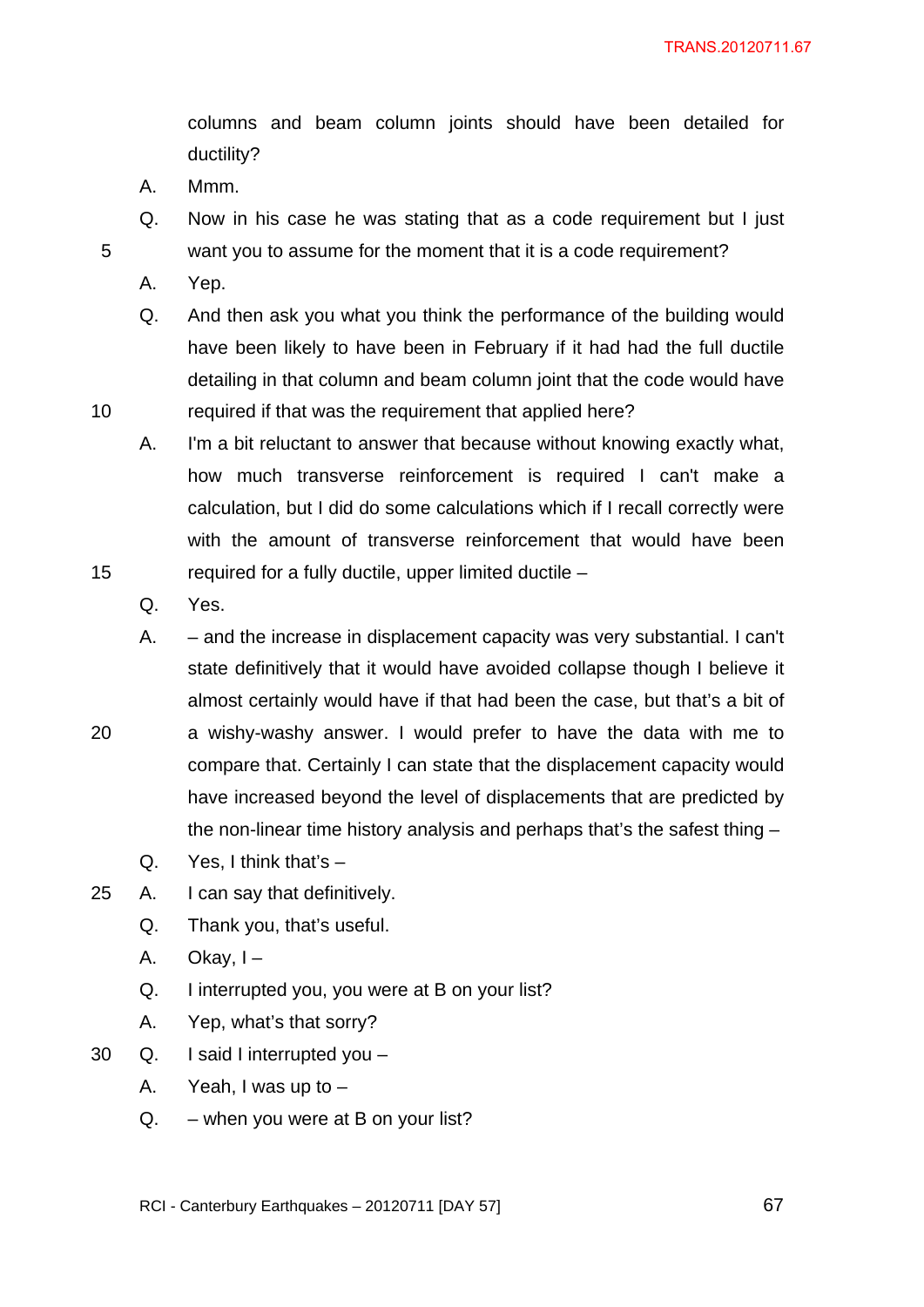- 5 10 15 A.  $-1$  was up to point B which is really related to the first, the excessive spacing of transverse reinforcement in the column which is greater than the column, half the column diameter which would be considered to be an absolute maximum I believe. "The excessive cover of reinforcement of columns resulting in inadequate compression strength of the concrete core in the event of spalling of the cover concrete," and I would point out that there is nothing, the cover was 50 millimetres. That means that there is 50 millimetres of concrete outside the core and there is nothing particularly wrong with that except for the fact that the columns were very small diameter so that if the displacements got to the stage or the vertical load got to the stage that the cover concrete started to spall then you would very rapidly get a great reduction in the axial load carrying capacity of the columns themselves and they would tend to fail just under straight vertical load. "Very high levels of axial compression in the columns". I view the levels as being very high, I note that under the design dead and live load some of the columns were at the absolute limit that would be permitted by the code at the time I understand. From the, that's from the report.
	- Q. Yes.
- 25 20 A. "Lack of transverse reinforcement in the beam column joints as well as in the columns. Poor connectivity between the precast beams and the columns. Lack of adequate connection between the floor diaphragm and the north core on lines D and DE. even when the Alan Reay Consultants were informed of this deficiency by Holmes Consulting Group in 1990 when that firm carried out due diligence for a prospective purchaser the serious problem was in my view only partly rectified by Alan Reay Consultants." They may well say that they were not needed

1630

30

at levels 2 and 3 and I haven't seen the sums to support or deny that so I want to make sure that that's known. "Of particular concern to me is the poor detailing of the columns combined with the high axial load levels. A textbook by Professors Park and Paulay, 'Reinforced Concrete Structures', published by John Wylie in 1975 clearly identifies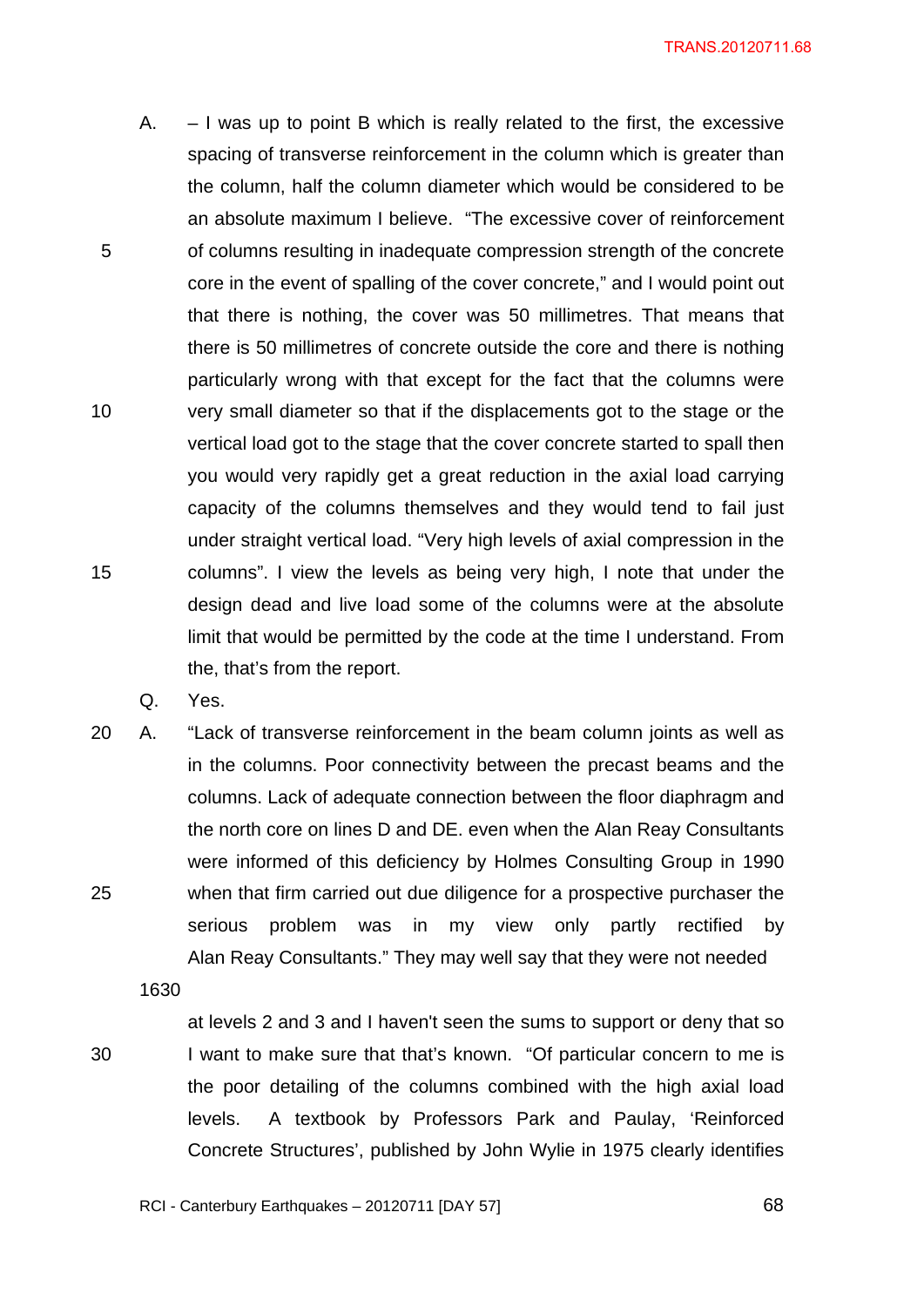this as dangerous, and I give the location, section 6.4, pages 217 to 221. This book was published some 10 years before the CTV building was designed and was widely referred to by New Zealand designers using reinforced concrete as "The Bible." It's inconceivable in my view that Alan Reay Consultants was unaware of this information and, again, I, I believe that designers have a duty to design not only to the code but also to the state of accepted knowledge applicable at the time of the design and, as I said, certainly the public expects us to design to that standard.

10

5

The State of the CTV Building following the 4 September 2010 Earthquake.

15 20 25 30 It's entirely possible that a partial floor diaphragm, north core connection failure could have occurred in September 2010 and non-linear history analysis results indicate the possibility of drag bar floor diaphragm failure under the 4 September earthquake". It's sort of tenuous. It could have occurred or it might not have. "The displacements the building experienced in the September 2010 earthquake would not have been sufficient to cause complete failure of the building. Because the Hi-Bond trays and the east-west supporting beams would have continued to support the floor it's conceivable that separation did occur but it was not picked up in the post-earthquake inspections and it was the reason for the, it may have been the reason for the increased flexibility of the building that was noted by many of the occupants. The separation may have been difficult to observe during the post-September 4 inspections. The inspections, the investigators would probably not have known about the drag bar installation and hence would not have paid them attention". Certainly their report I understand doesn't mention them. "If fracture of HRC mesh in the floor had occurred this might not have been visible because of floor coverings or it may have been construed as shrinkage cracks as only, crack widths of only two millimetres are required to induce mesh fracture", and I base that two millimetres on observed behaviour in the Clarendon Towers building where after the September

RCI - Canterbury Earthquakes – 20120711 [DAY 57]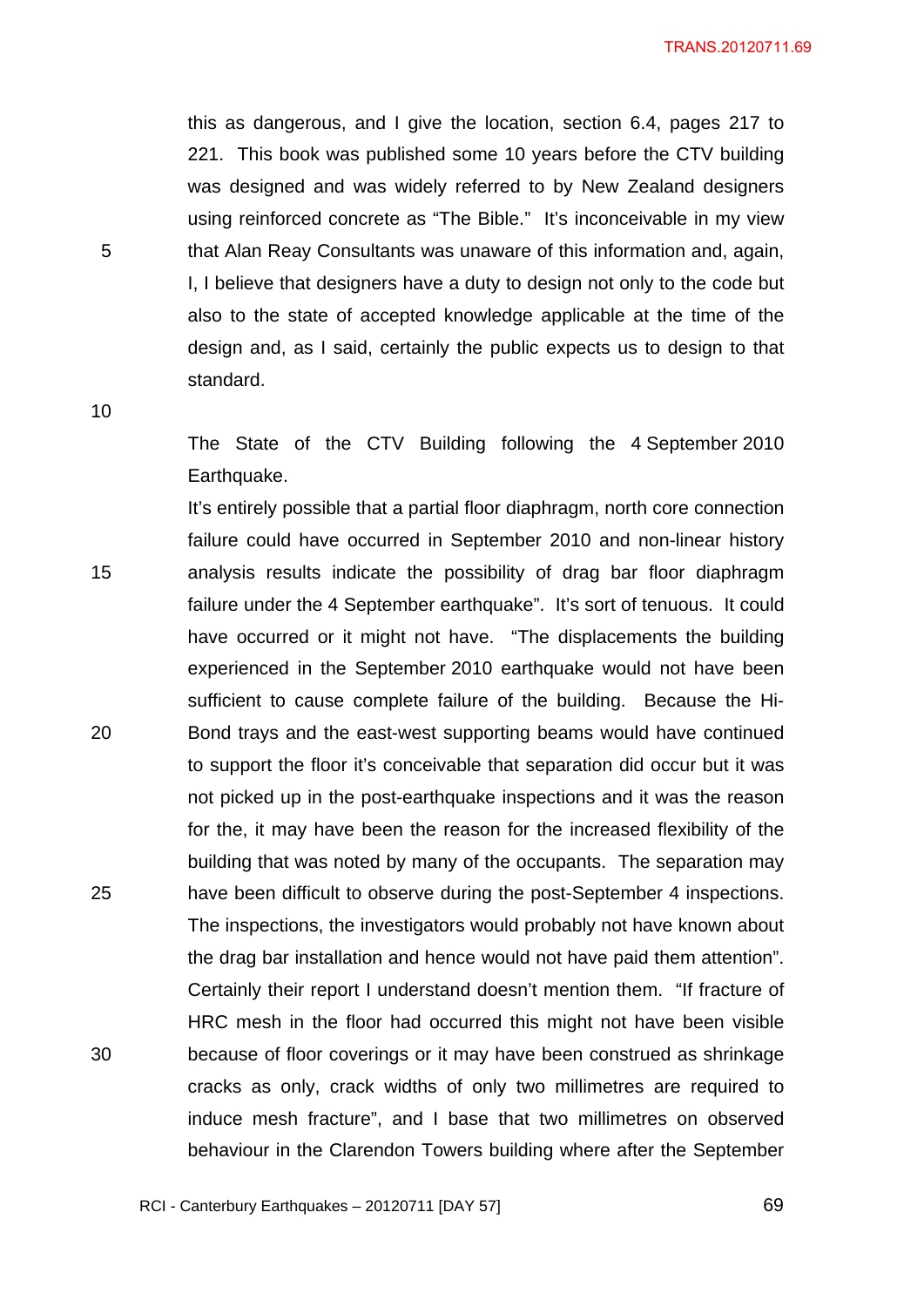earthquake the floor coverings were lifted and crack widths of two millimetres were observed with fractured mesh underneath them. So even with less than that they may have actually fractured.

- Q. Yes, thank you.
- 10 5 A. So it's not a theoretical value but based on experience. "It should be noted, it also should be noted that low crack widths in columns after September  $22<sup>nd</sup>$  noted in the CTV report as an indicator of near elastic response can be misleading. During the earthquakes the crack widths may have been very much larger but due to the high vertical loads on the columns these cracks could almost completely close up when the shaking associated with the earthquake ceased". So I think this is a difficulty in assessment of reinforced concrete buildings that may not have been fully appreciated in the past and I have given evidence on this point earlier.

15

"Causes and Likely Sequence of Collapse of the CTV Building on 22nd February 2011.

20 25 30 It will be apparent from my evidence that my views on the critical weaknesses of the CTV building in general align closely with the panel report and albeit to a somewhat lesser extent with the CTV report. My areas of disagreement relate primarily to the relative importance given to the many weaknesses in terms of their potential to act as failure initiators. My view is that too much emphasis is given to the failure of F line columns as the failure initiator and too little on other possibilities. My view is that the columns on line F are unlikely to have acted as the failure initiator but note that I am not saying that they didn't". I'm just saying it is unlikely. "A more likely sequence is that failure of the floor diaphragm north core connection would have occurred early in the response to the February 22<sup>nd</sup> 2011 shaking, closely followed by distress of a number of beam column joints" and this is based largely on the non-linear time history analysis. "This beam column joint damage would be initially concentrated in the bottom region of the joint and the consequent spalling of the concrete would reduce the column capacity

<u>2014 - Paris Carl The Carl To 2014 - 2014 - 2014 - 2014 - 2014 - 2014 - 2014 - 2014 - 2014 - 2014 - 2014 - 20</u>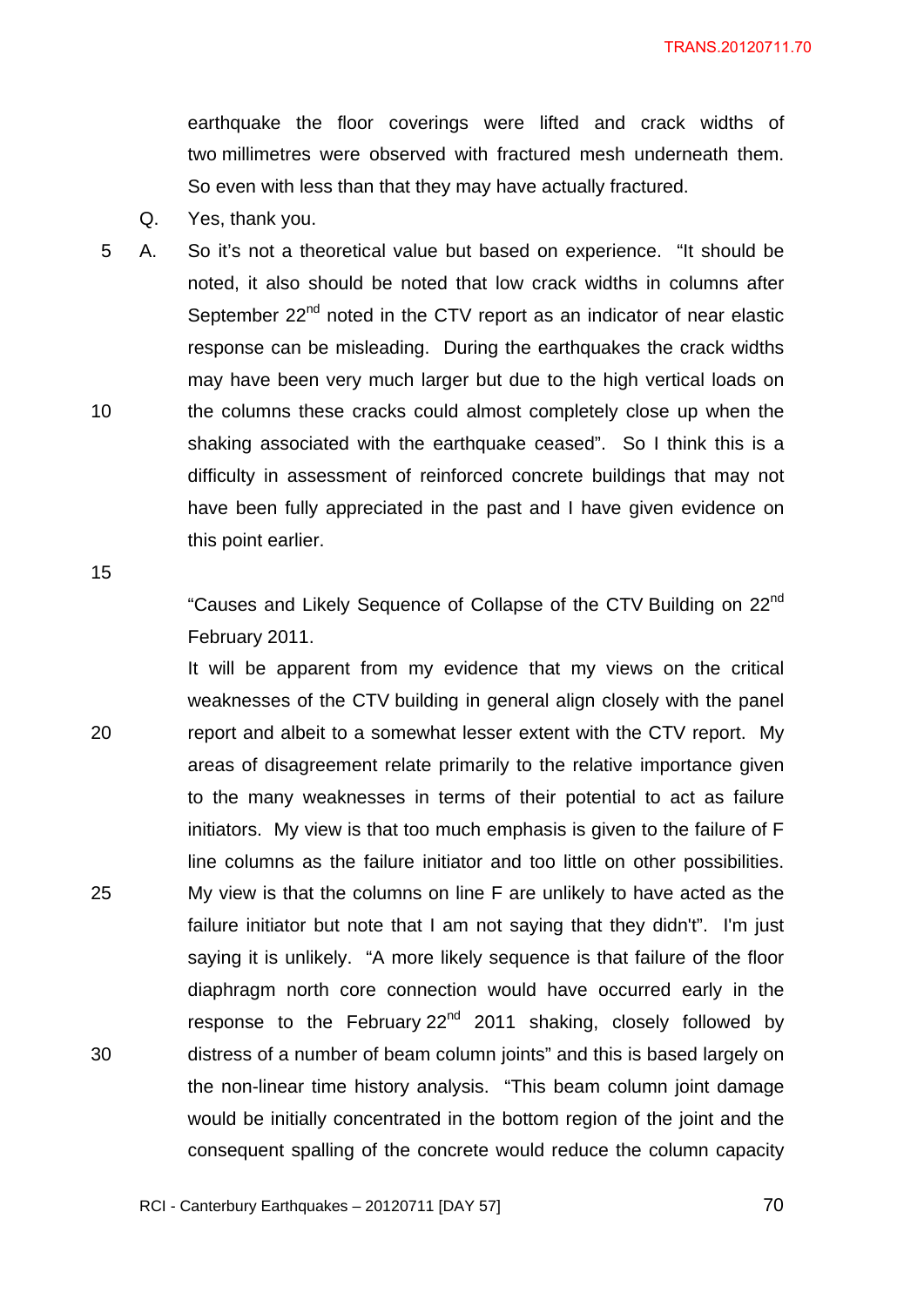to support the vertical loads and the lateral displacements. The diaphragm north core failure would increase the displacement demands on the columns and failure of internal columns due to a combination of large displacement, spalling of concrete and high vertical loads including vertical acceleration effects would cause, result in explosive failures of the columns and of the joints".

And that ends my evidence. However, I don't know how the, the Commission wants me to deal with this. I received on the 28<sup>th</sup> of June a request to consider various aspects and I have prepared a response to those. Would you like me to go straight into doing that?

### **JUSTICE COOPER:**

Have you conferred with Mr Mills about this?

15

10

5

# **MR MILLS:**

No we haven't, no.

#### **PROFESSOR PRIESTLEY:**

20 No.

### **MR MILLS:**

I'm really in your hands I think as to how you want to do it.

#### 25 **JUSTICE COOPER:**

- Q. What's the subject matter of this?
- A. This, it comes under your signature Sir.
- Q. That, it is -

### **COMMISSIONER FENWICK:**

30 Q. You've actually responded quite adequately to several of those already, the beam column joints –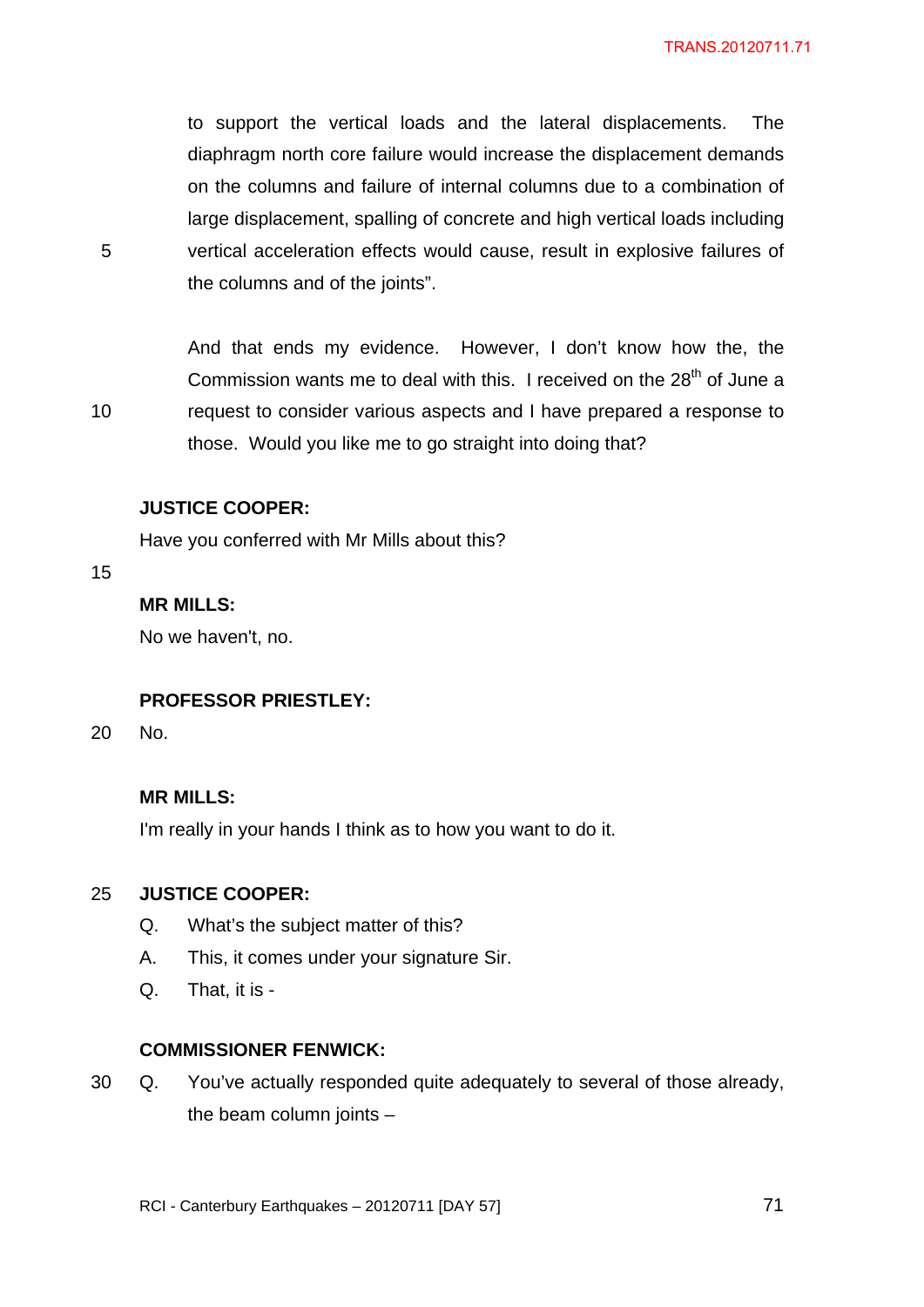A. I have, I have got some other more detailed ones, but if you're happy with no complaints -

# **JUSTICE COOPER:**

.

5 Yes, no that's, I just wanted to know what it was. That's, that's very good of you. Thank you. So if you can –

# **MR MILLS ADDRESSES JUSTICE COOPER**

#### 10 **PROFESSOR PRIESTLEY:**

It's about 100 pages of response… not really at all. Some of the questions I couldn't respond to because I didn't feel I had –

# **JUSTICE COOPER:**

- 15 Q. You just take us through it as you would wish to. Thank you.
	- A. There are just over three pages.
	- Q. Thank you.
	- A. I perhaps will read the questions first because I haven't incorporated. The first question, or the first series of questions relates to the south
- 20 wall on line 1 and it's stated in the request for information that the wall appears to have been designed as a coupled shear wall. "Would this wall have behaved as a coupled shear wall in the Canterbury earthquakes?" So it's point A. "In particular would the coupling beams have yielded with plastic hinges forming in each of the walls?"
- 25 Q. Now just, just pause for a moment Professor Priestley. We can actually display this because we've given it a number and it's MAD249-
	- A. Okay.
	- $Q. .0506.2.$
	- A. That would be good because then it would save me reading them out.
- 30 Q. So the one that you've just read appears to be paragraph 2A.
	- A. Since I've read that out perhaps I can continue to –
	- Q. Yes.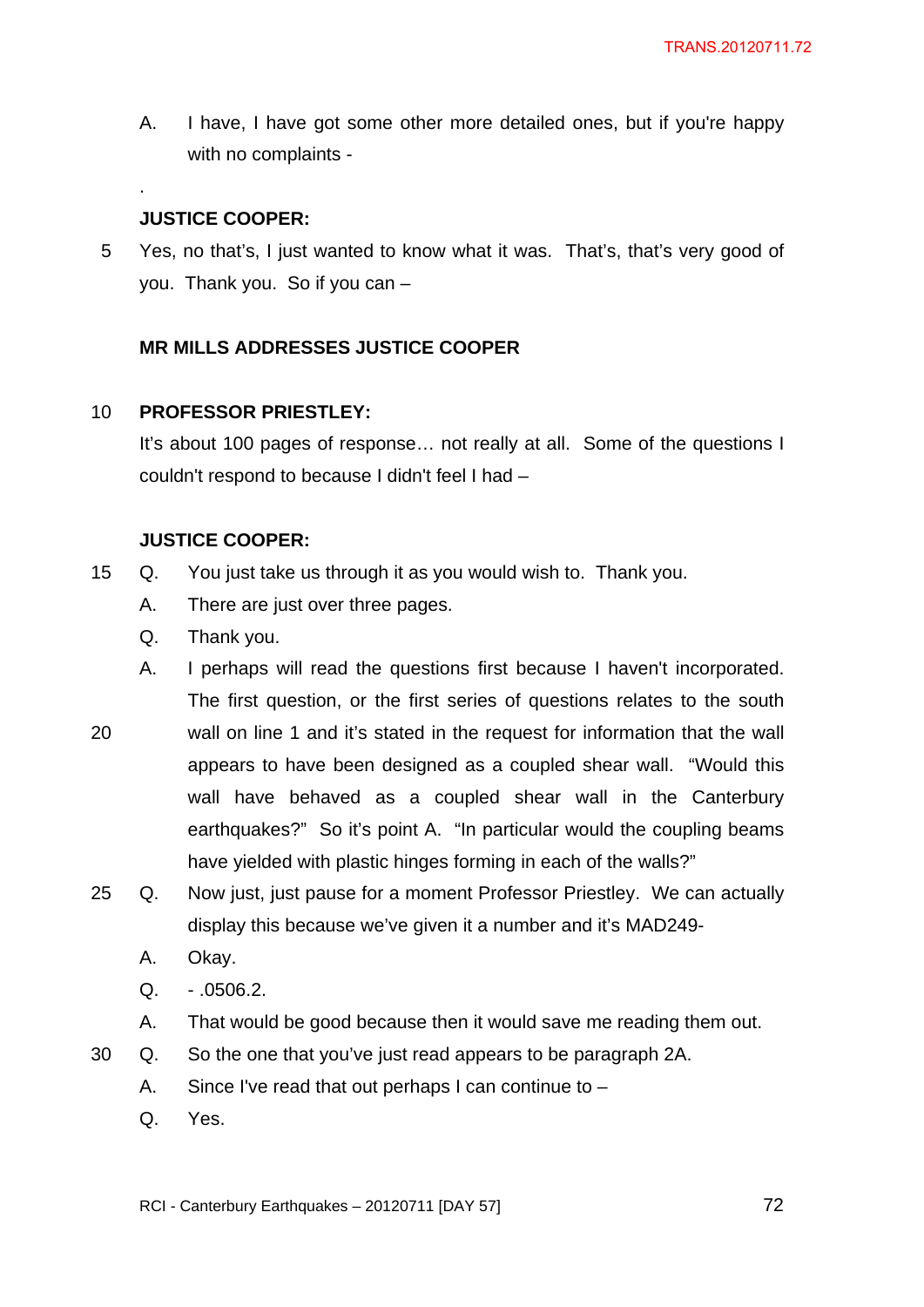- A. read my response, yeah, okay, that's great. So I'm responding to point 1A here.
- Q. Point, it's paragraph 2A I think.
- A. Yeah, it is sorry, I'm sorry it's line 1.
- 5 Q. Thank you.
- 10 15 20 25 30 A. Thank you. My calculations indicate that under large inelastic response the wall would have behaved as a coupled wall in the Canterbury earthquake – in the Christchurch earthquake it should say. If the coupling beam capacity is based solely on the diagonal reinforcement, ie. the additional horizontal basketing reinforcement is ignored, the moment capacity of the coupled wall is less than the wall capacity based on the assumption that the entire wall behaves as a unit. That is, that plane sections remain plane across the full five metres of the wall itself. My calculations also indicate that the wall shear capacity was sufficient to allow flexural capacity to be developed and that sliding shear would not be an issue despite the high tensions developed in the tension wall. Yield displacement corresponding to development of wall-based plastic hinges, and I note that spandrel hinges would be expected to form earlier. The yield displacement at level 6 based on a bilinear approximation to the moment curvature response would be about 188 millimetres corresponding to an average inter-storey drift of about 38 millimetres. It's of interest to compare this with the displacements predicted by the non-linear time history analysis which result in maximum displacements for the three records considered of between .3 metres and .5 metres corresponding to displacement ductility demands of about 1.6 to 2.7 related to the roof level which is not strictly correct but they're similar values. Local ductility demand on the spandrels would be expected to be larger. The condition of the wall remnants would indicate that the ductility demand was less than this, particularly in the spandrels. There are a number of possible reasons for this. One, foundation compliance may have increased the yield displacement reducing ductility demand. Two, failure of the floor slab, south wall connection may have occurred at an early stage reducing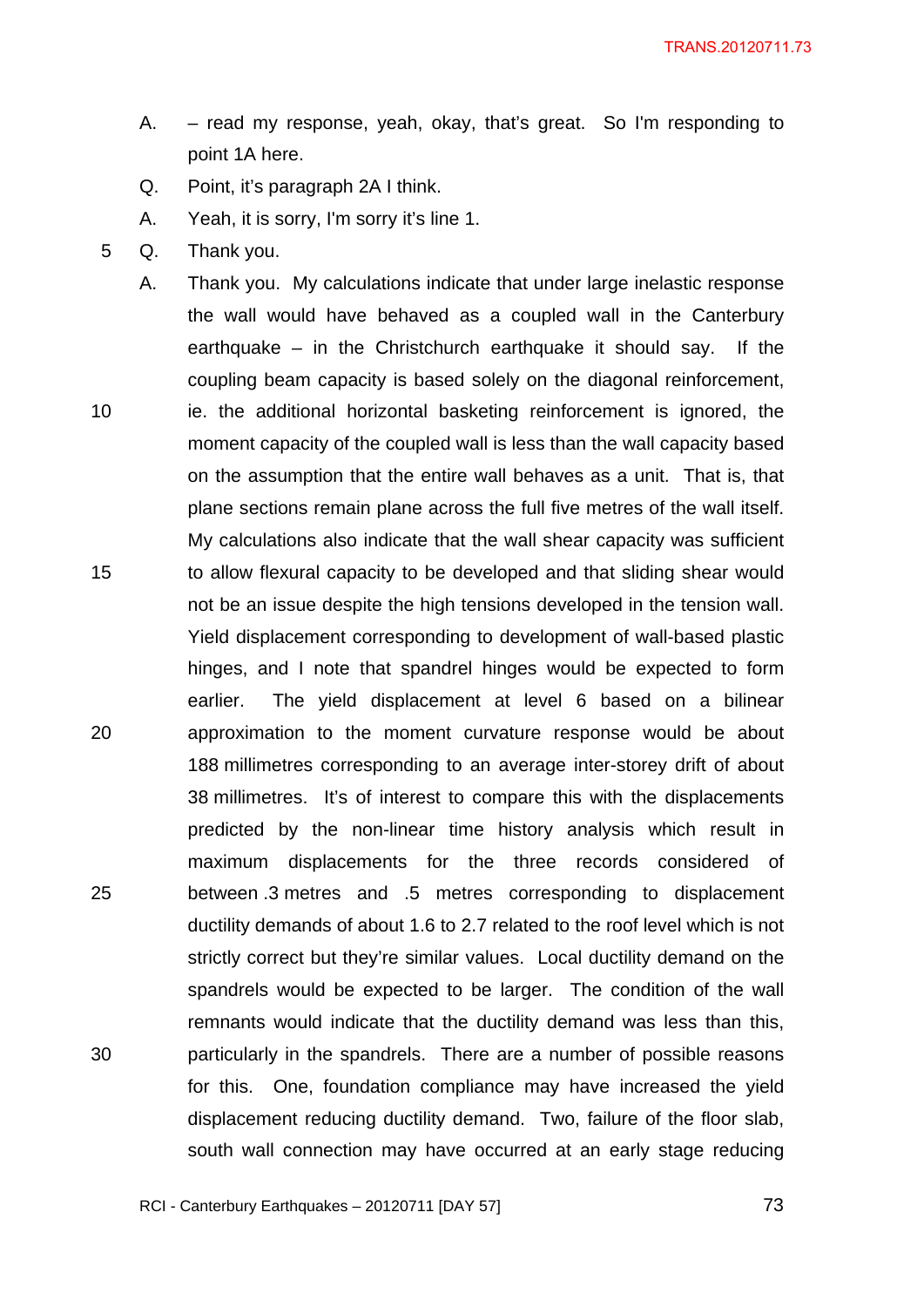displacement demand of the wall, though I think that's unlikely as I'll explain later. Three, failure of the floor slab north core connection may have modified the south wall response in a manner not predicted by the non-linear time history analysis. It'll be noted that the response to all three records indicate failure of all core connections by 3.1 seconds or

1640

5

10

15

earlier into the response. At this stage maximum east-west displacements of the south wall were predicted to be between about 60 millimetres and 200 millimetres depending on which record is considered. It is not clear to me that the east-west degree of freedom of the connection between the slabs and the north core was released when fracture of the connection was predicted in the non-linear time history analysis. I think that that is the case that it wasn't released, it was only the tension capacity. If it was not released then displacements on the south core subsequent to diaphragm disconnection are likely to be overestimate. In other words it would act as the stiffest thing remaining and will get more swinging at the other end of the floor slab on the beams associated with it. So that is not incompatible. So that's the best answer I can give to point A.

20

25

Point B. "What influence would the floors in the building have had on the behaviour of the south wall?" I say that is partly answered in my previous one. Also under north-south response, oh, I have got it written twice there. I will have to figure out what I meant. Now under northsouth response, response to the north reduces the axial load supported by the south wall due to deformation of the slab response to the south increases the axial load on the wall but these are rather minor things and I don't think they are what Commissioner Fenwick was questioning.

30 Point C. "Was there an adequate load path to transmit the inertial forces from the floors into the south wall?" Regarding floor inertia force transfer into the wall, this is principally provided by eight H12 bars acting as shear dowels. It is not clear that this is sufficient to transfer expected

<u>2001 - Paul Barbara, poeta e a francesa e a francesa e a francesa e a francesa e a francesa e a francesa e a f</u>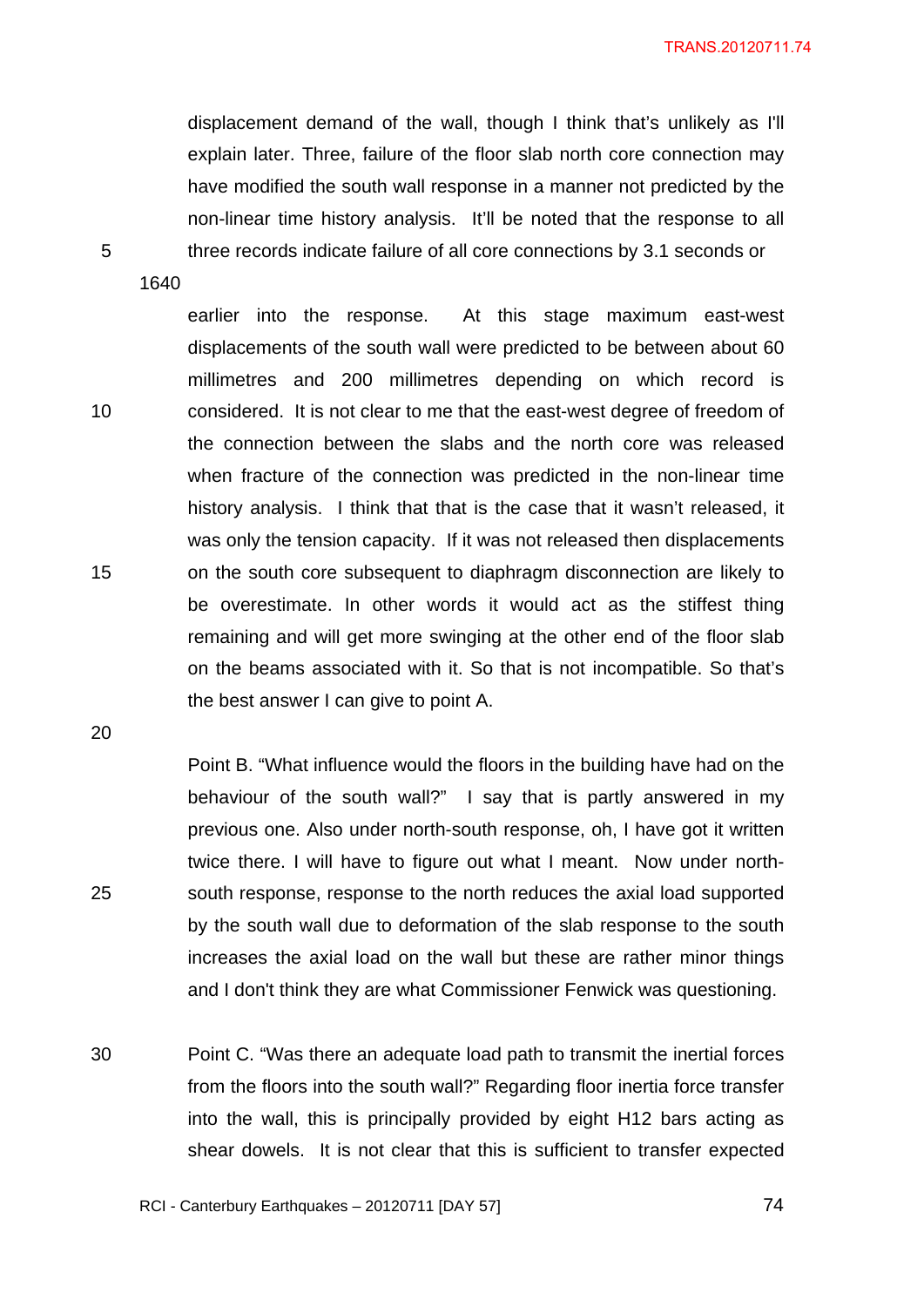inertia forces to the wall particularly when higher mode effects are considered. However there are H24 bars from the peripheral beams on line 1 that are anchored into the walls which can act as collectors and the fact that the wall is captured by the beams at each end provides compression force transfer.

Point D. "How did the design of inertial forces between the wall and the floors compare with the corresponding design actions calculated from the codes?" I am not able to answer that so I will skip that one if I may.

10

5

15 20 25 30 The next relates to the north wall and if we can see there the first question yeah, thanks this is point E. "Given the lateral force resistance in the east-west direction what level of ductility would be appropriate in designing the wall and the inertial forces generated between the wall and the floors?" I had some problems with this and the description of the question is, is in my view not strictly correct as it implies separation of the north core into four walls, no sorry I should at the top, this is not in relation to E but it is in relation to the top, it says, "In this wall complex there are four walls that can provide lateral force resistance in the northsouth direction and one wall on line 5 to provide lateral force resistance in the east-west direction." And my response to that is the description in the question is in my view not strictly correct, that it implies separation of the north core into four walls acting in the north-south direction and one wall acting in the east-west direction. I suspect that that is not the intent. it is just how the wording comes out. In fact all walls contribute to both the north-south and the east-west direction. I note from Dr O'Leary's evidence which I have read that he also separates the components of the north core into walls acting in the north-south and the east-west direction. This causes me to wonder if the same artificial separation was made in the design process resulting in an artificially low estimate of the east-west flexural strength with consequence of high over strength factors, and I suspect this may have been the case. Point E then given the lateral force  $-$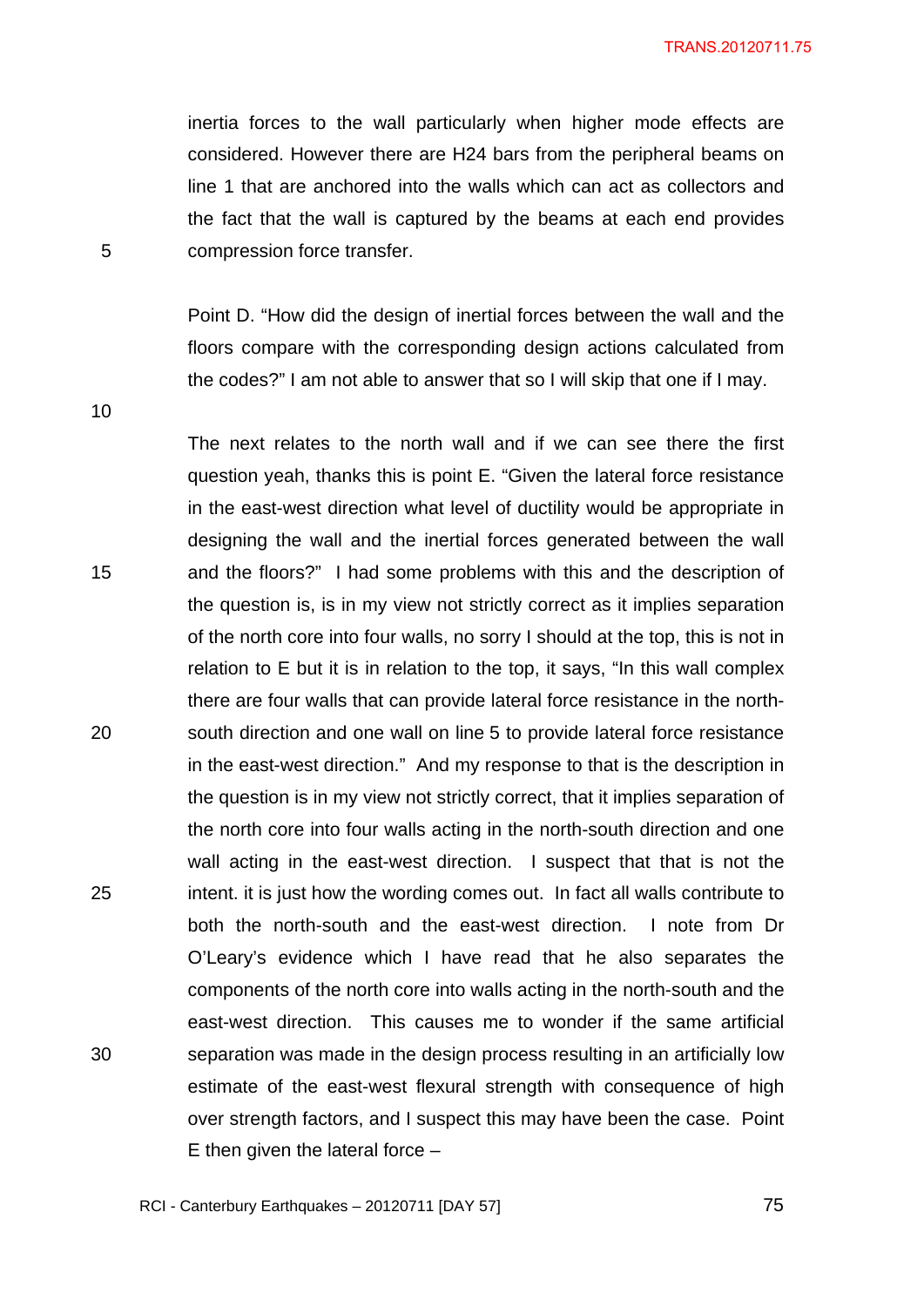- Q. Well before you move on, how do the north-south parts of this web structure act to resist east-west motion?
- A. They act as flanges to the wall, so if you just take the wall on line 5 by itself –
- 5 Q. Yes?
	- A. There is a certain amount of reinforcement in it but it is not divided. It is not separated from the flange that is adjacent to it so if the wall is in tension on that side it is also pulling up the flange immobilising the reinforcement in that as well. So a design, and I will mention this I think in more detail later, a design based on ignoring the north-south wall when you calculate the amount of reinforcement required in east-west wall, in the wall on line 5 would be very conservative and safe in terms of the capacity, but in terms of determining what other forces might occur such as the shear forces that are carried by the webs and the connection forces elsewhere, it's very, very non-conservative. Now, I'll discuss that later. Okay, so point  $E -$

## **COMMISSIONER FENWICK:**

Q. The thought that anyone would do that would not have crossed my mind

20

25

30

10

15

A. What's that sorry?

when I wrote that question.

Q. The thought that anyone were to do that, I said that it would not have crossed my mind when I did write that question.

A. No I didn't think it would, that's why I said I didn't believe that this was the intention. But I do believe that this may have been the case and anyway, I'm not going to go any further into that.

"Given the lateral force resistance in the east-west direction what level of ductility would be appropriate in designing the wall and the inertial forces generated between the wall and the floors?" And I said that the discussion that I've already said about the separation into separate north-south and east-west walls is relevant to this. My answer is based on the north core acting as a unit not as individual wall elements.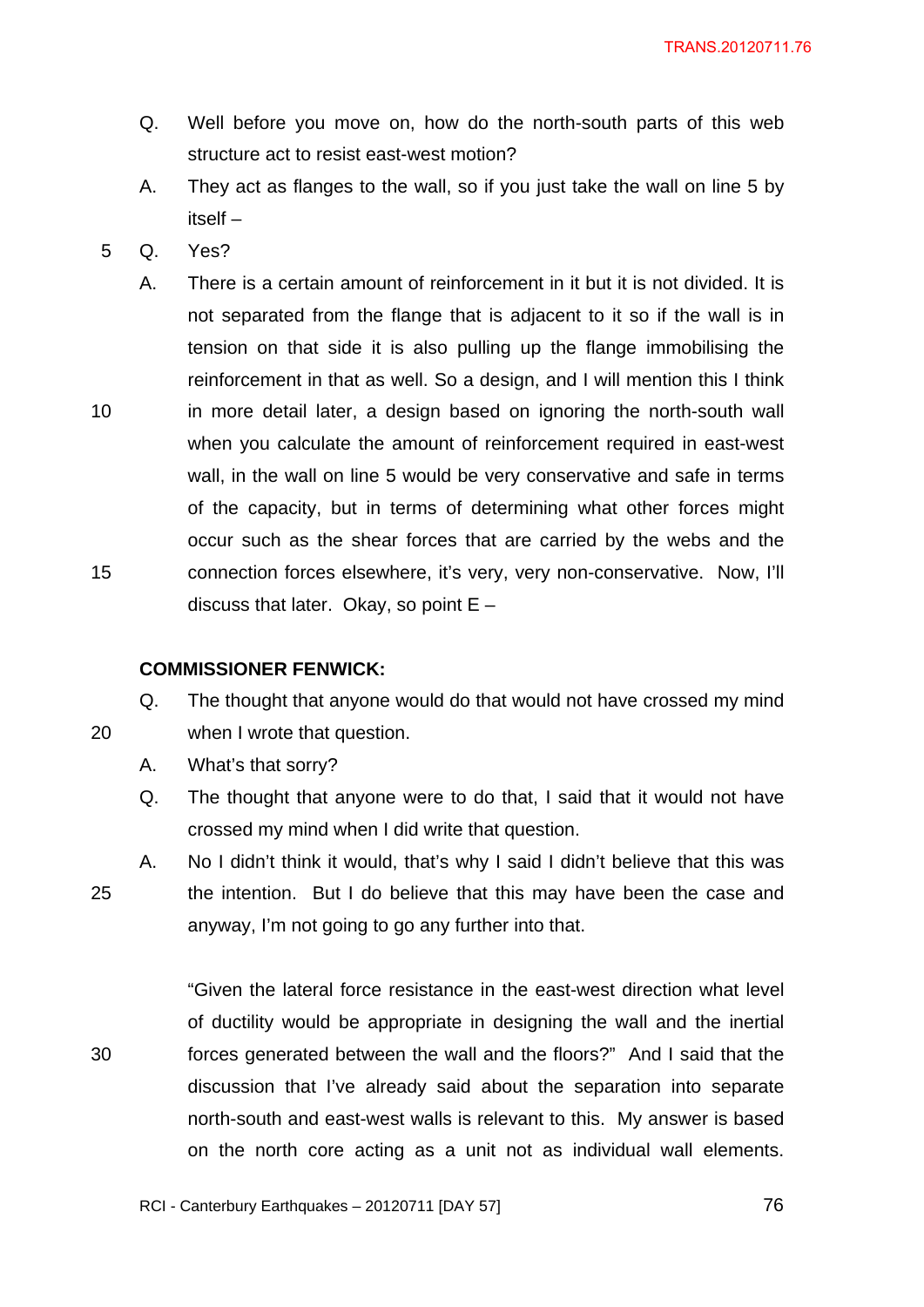Simple hand calculations I made in August 2011 indicated a maximum strength of the north core in terms of base shear strength of about 12,800 kilonewtons corresponding to a base shear coefficient of about .37G. The value from Compusoft's pushover analysis was about 10,000 kilonewtons, or about 20% lower than I calculated, corresponding to a base shear coefficient of about .29G. The discrepancy between the two values can be explained by the coarseness of my hand analysis, all reinforcement was assumed to be yielding at probable strength, and also to the influence of foundation rocking which modified and reduced the response of the wall in the nonlinear time history analysis. Assuming a fundamental period of one second the 1984 design elastic acceleration response ordinate is about 0.43, hence the expected structural ductility demanded co-level response would be about 1.2 to 1.5. Even under the Lyttelton earthquake response spectrum, ductility demand of the north core would be predicted to be low. Less than three, and that is with the structure remaining completely competent.

## **JUSTICE COOPER:**

5

10

15

20

Q. Now, you're using terminology that we haven't been using, is Lyttelton the February?

25 30 A. Sorry, the Lyttelton is the February earthquake yes. This however is not the design value but an assessment value. The question posed in E is I believe ambiguous in that the actual strength would not be used in choosing the design ductility, instead the design ductility would be chosen and then the strength conservatively matched to that. Since an ERSA approach was adopted for the design the base shear strength would have been based on 90% of the 1.0 second value using total building mass, reduced by a ductility factor of about 5, or it could have been. In other words about 0.08G. If the north core had been subdivided into separate north-south and east-west elements as discussed above, then the strength would've been greatly underestimated, although this would be conservative for design resistance, it would be non-conservative for reactions that, or actions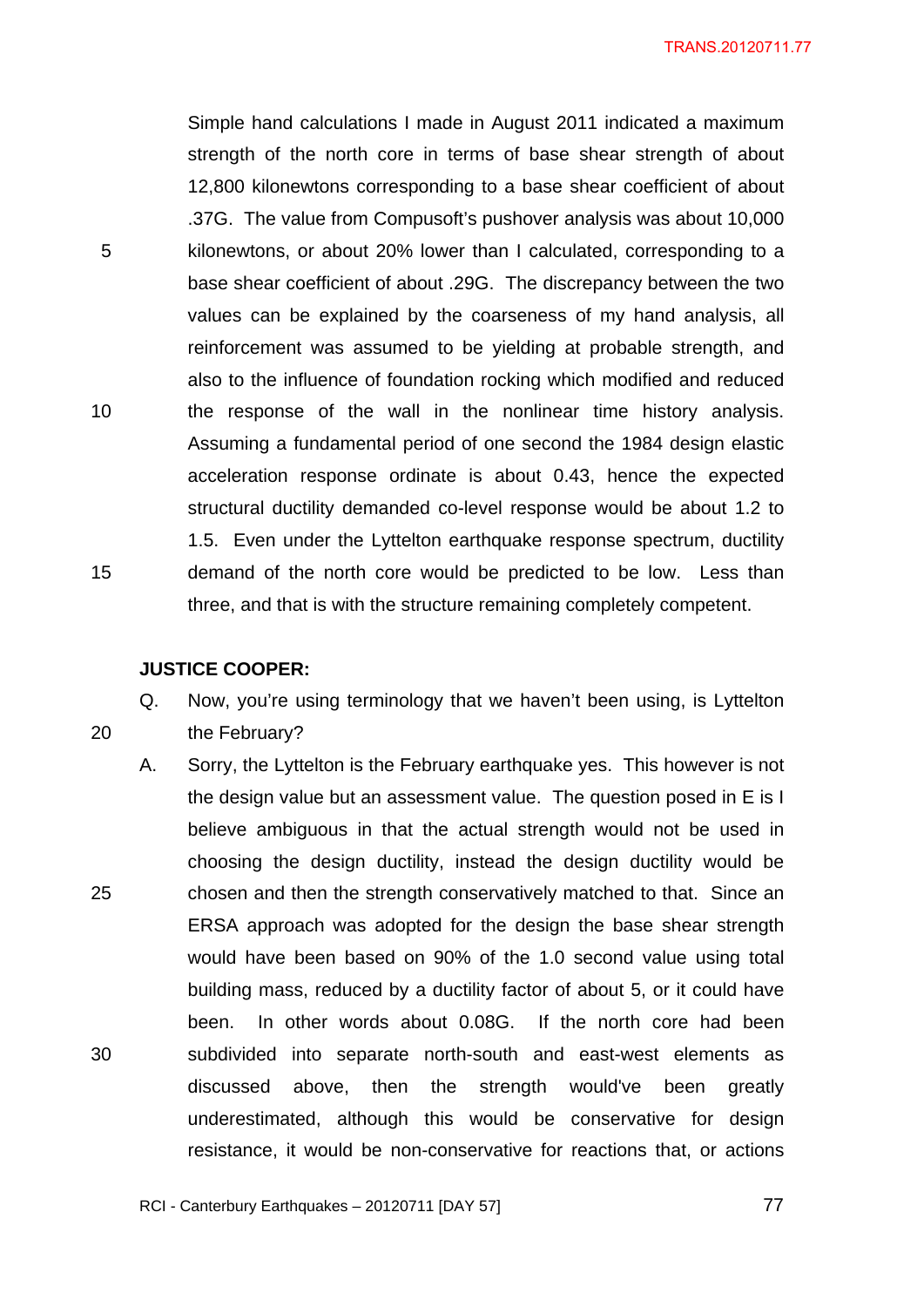TRANS.20120711.78

that required to be capacity protected such as shear in the wall itself and also connection forces between the slabs and the wall itself. The higher values corresponding to an assessed strength, a ductility of about 1.5 as above should've been used. It's not clear to me that ARCL, that's Alan Reay Consulting Ltd, had specifically considered the load, oh, sorry I'm onto the next point, F.

10 15 20 Sorry, which is: "What was the load path for shear transfer between the floors and the wall complex?" It's not clear to me that Alan Reay Consulting Ltd had specifically considered the load path for shear transfer between the floors and the north core. Given that the core was concentrated near the centre of the building, the inertial forces from the outlying sections of the floor would need to be transferred by truss action, implying diagonal compression forces and a collector tie along line 4. This does not seem to have been considered. The eccentricity of the lateral resistance in the east-west direction would also require moment as well as shear to be transferred across a rather small interface between the slab and the north core. A lack of adequate connection between the slab and north core at lines D and DE has already been discussed at some length.

Point G. "Would the wall complex

1650

5

25 30 warp under the action of this shear transfer? Can you account for the observed vertical cracking in the wall complex?" Now I have some problems with this just due to my own ignorance and I know Commissioner Fenwick knows a lot more about this than I do so my answer may not be right. Section warping of the north core would have been largely restrained by the slab provided the connection between the slab and the core remained competent. Once drag bars or other connectors failed at least partial section warping would be possible. This should I believe be picked up in the nonlinear time history analysis. Note that restraint of the section warping would result in additional

78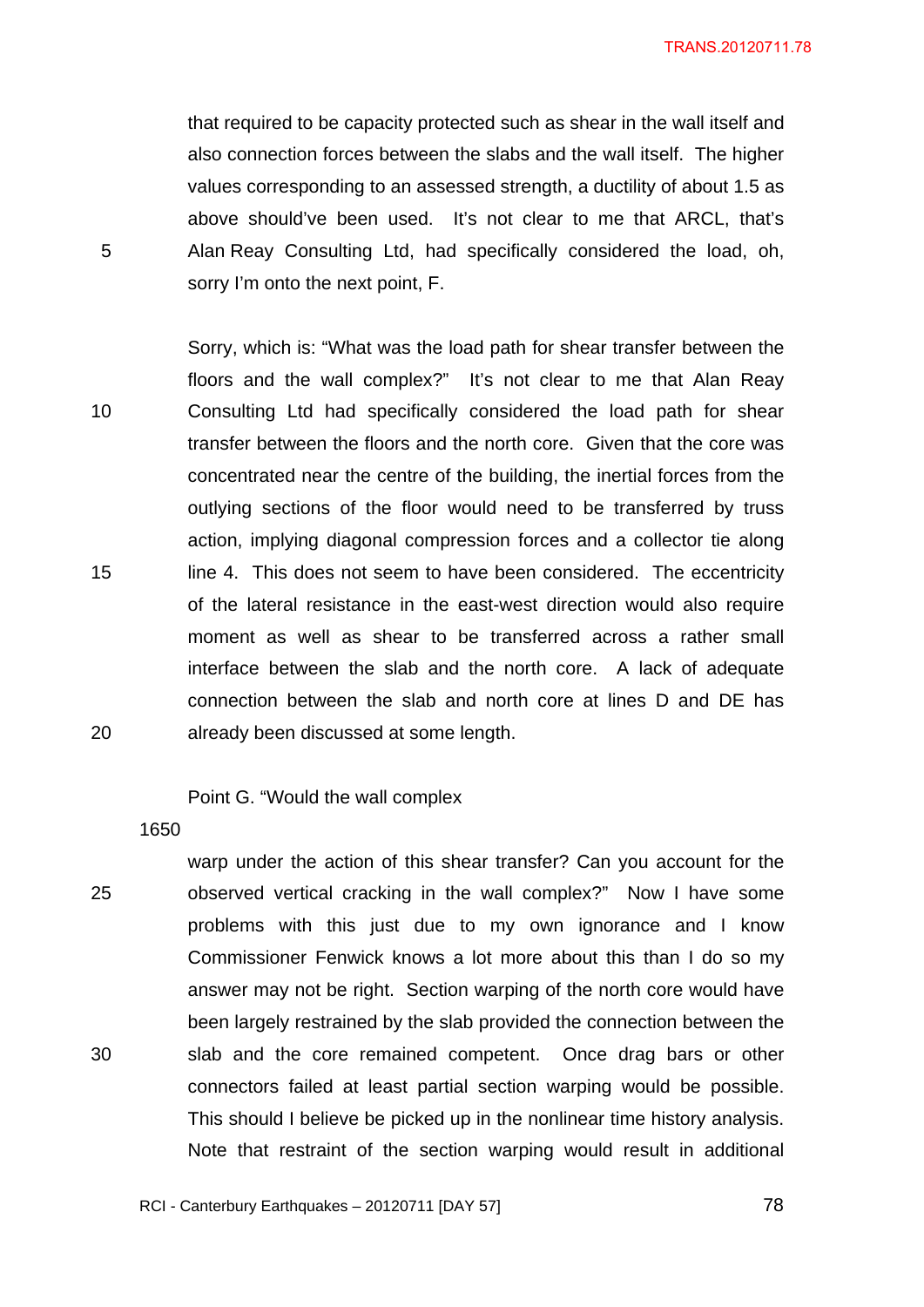stresses in the walls. I'm not familiar with the vertical cracking in the wall complex and I haven't seen this in any figures so I can't actually comment.

## 5 **COMMISSIONER FENWICK:**

- Q. I can tell you if you like –
- A. Yeah, I'd be interested yeah.
- Q. There were two cracks observed in the Graeme Smith travelled up in the lift.
- 10 A. Yeah.
	- Q. After the September earthquake and found two cracks running the full height of the wall measured between .5 and .8 millimetres of width and they were in the space where the lift went up towards the wall on the west side of that gap. He said about a metre and 1.5 metres from that wall and the cracks went the whole way. So tended to indicate there had been some bending. They were only visible on the inside, not the outside.
	- A. Only on the inside, so they were opening of the flanges, yeah. Well I sort of think I'll stick to my saying that I can't answer that.

20

15

H. "What other structural actions are associated with shear transfer from the floor into the structural wall complex?" I'm not quite clear what this question is examining but I think my answer to F at least partially addresses this.

25

30

And I. "Is the detailing of the junction between the floors and the wall complex adequate to resist the shear force and the associated actions?"

- Q. You've already answered that.
- A. I think I have, yeah. I just, yeah, I think I don't need to go any further into that. I do have -
- Q. No.
- A. some comment that just says that note that conventional capacity design theory would predict that the connection forces in the Lyttelton

RCI - Canterbury Earthquakes – 20120711 [DAY 57]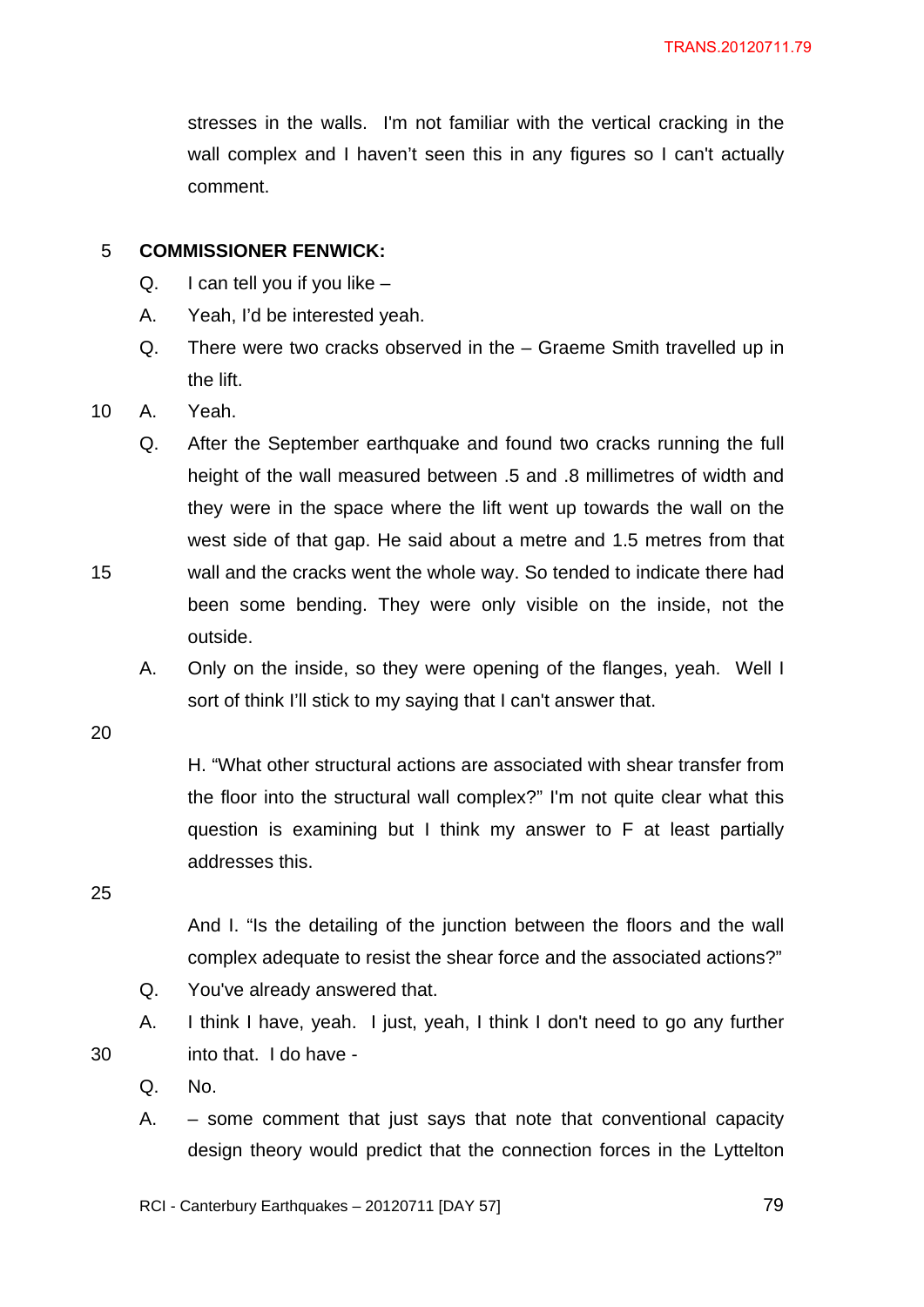TRANS.20120711.80

earthquake would be no larger than under the much lower design intensity as it would be constrained by the flexural strength of the north core which would be (inaudible 16:52:44) in both units. More recent investigation in the capacity design forces would indicate that higher connection forces would be expected under Lyttelton earthquake as a result of increased higher mode response which would not be limited by the wall flexural strength.

10 15 20 Point J. "How does the predicted magnitude of shear force transfer between the floors and the wall complex correspond to the corresponding design value found from the two code levels?" Again I'm not going to answer the code things but I believe I've already answered this. The predicted magnitude of connection force should be related to the actual expected flexural strength of the north core, not the minimum required flexural strength of the wall corresponding to code required lateral strength. This is a fundamental aspect of capacity design which was required in 1984. Using the approximate values listed above the difference between the 1984 required strength and the strength based in the Compusoft pushover analysis is a factor of 3.6. So if it was only designed for the connection forces corresponding to the code required level, then it would be severely undervalued.

> I think that that it's – you know the rest I've got is not relevant, and leave it at that, thanks.

25 **HEARING ADJOURNS: 4.55 PM** 

5